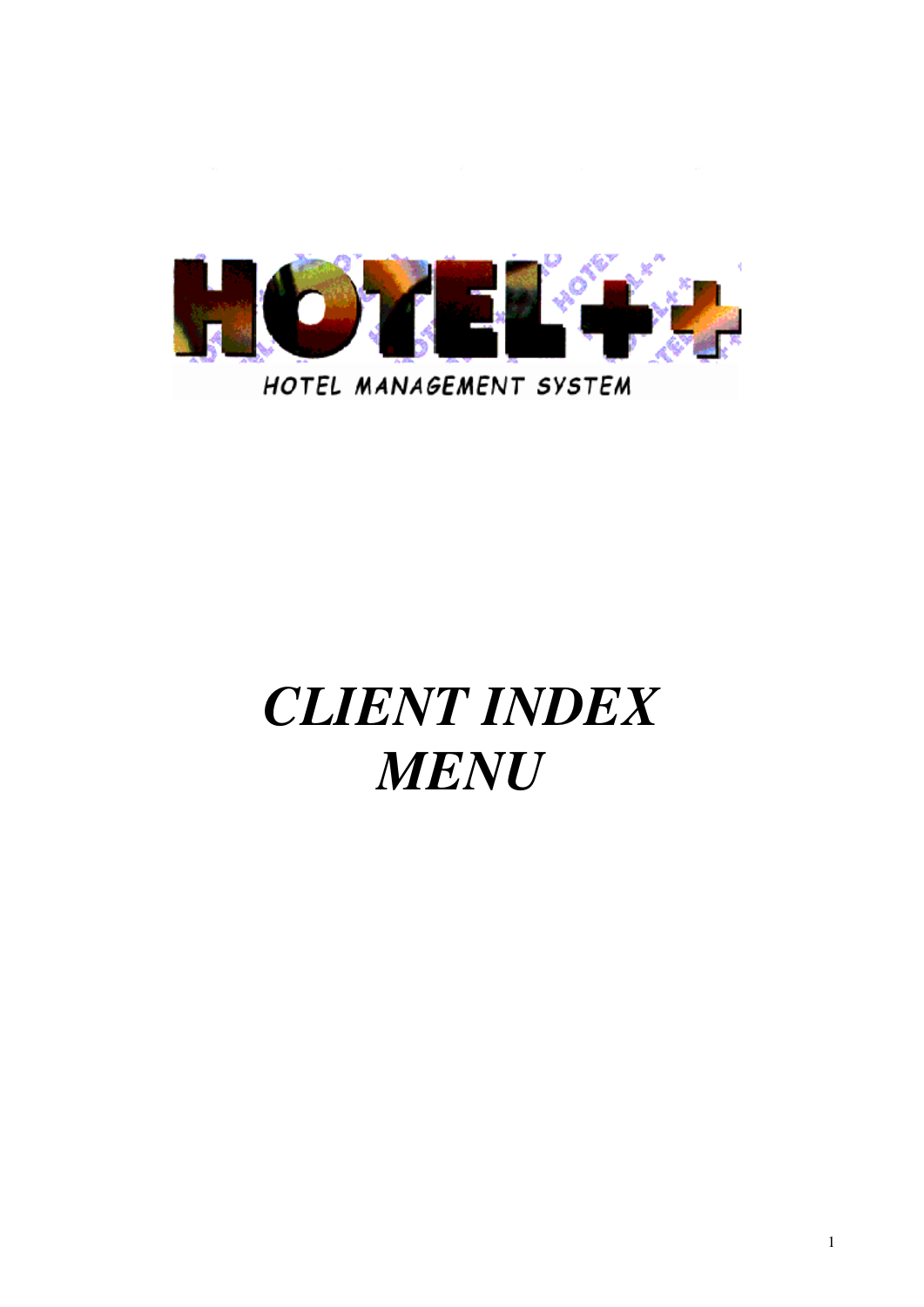# **CLIENT INDEX SUMMARY**

| ⋗                     |  |
|-----------------------|--|
| $\blacktriangleright$ |  |
|                       |  |
|                       |  |
|                       |  |
|                       |  |
|                       |  |
|                       |  |
|                       |  |
|                       |  |
|                       |  |
| ⋗                     |  |
| ⋗                     |  |
|                       |  |
|                       |  |
|                       |  |
|                       |  |
|                       |  |
| ⋗                     |  |
|                       |  |
| ⋗                     |  |
| ⋗                     |  |
| ⋗                     |  |
| ⋗                     |  |
| ⋗                     |  |
| ⋗                     |  |
| ⋗                     |  |
|                       |  |
|                       |  |
|                       |  |
| ⋗                     |  |
| ⋗                     |  |
|                       |  |
| ⋗                     |  |
| ⋗                     |  |
| ⋗                     |  |
| ⋗                     |  |
| ⋗                     |  |
|                       |  |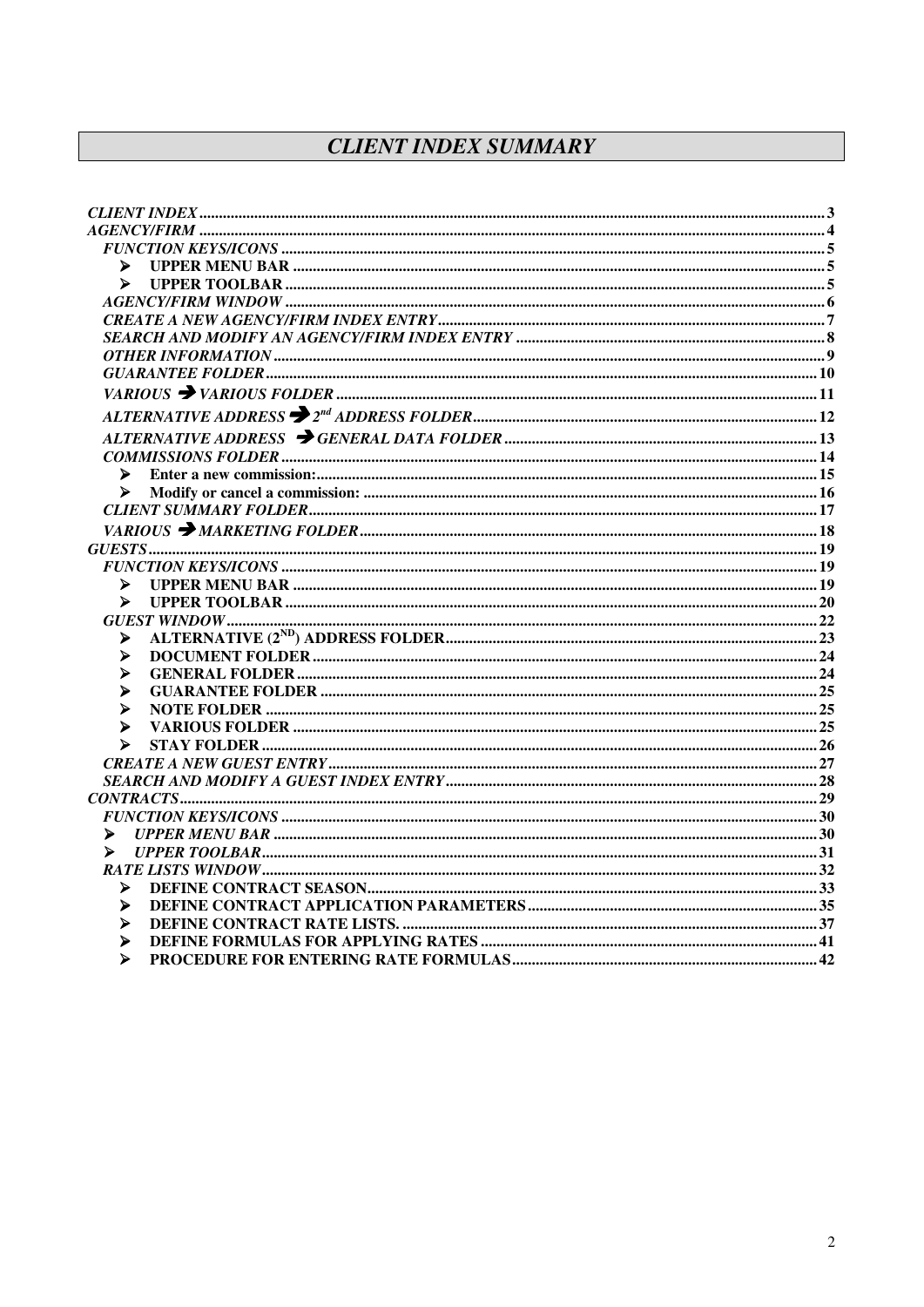# *CLIENT INDEX*

**Functions attached:**

 *AGENCY/FIRM GUESTS CONTRACTS*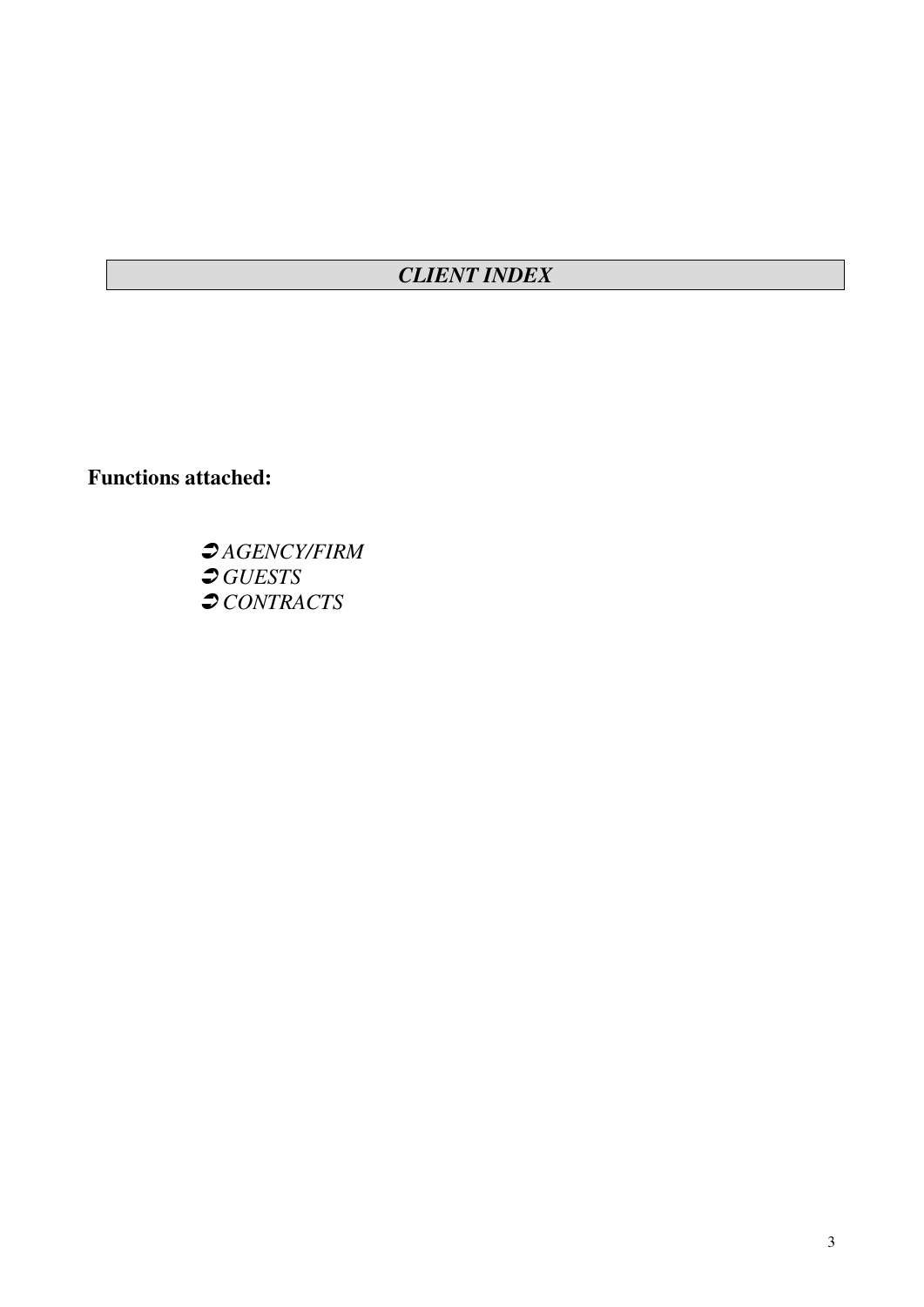# *AGENCY/FIRM*

# **Functions attached:**

# *CLIENT INDEX OF AGENCIES AND FIRMS COMMISSIONS*

**Lists attached:**

 *AGENCY/FIRM DATA REGISTRY COMMISSIONS ALLOTMENT ALLOTMENT AND QUANTITY BILLING BY AGENCY/FIRM BILLING BY PERIOD ALLOTMENT REMAINING*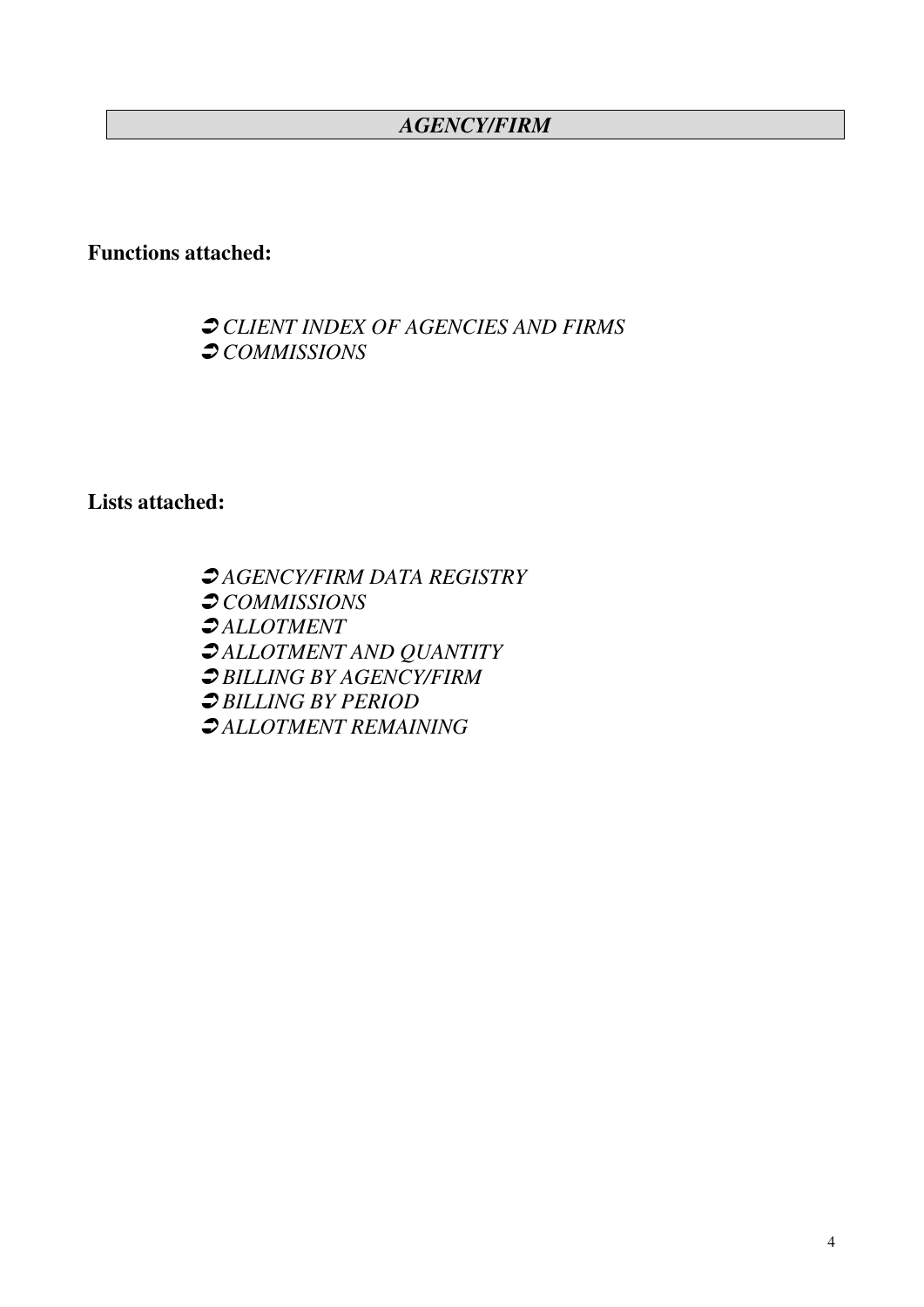# *FUNCTION KEYS/ICONS*

Below are the function keys and icons that are used to create and manage index entries.

# *UPPER MENU BAR*

| <b>SI FRONT-OFFICE</b> | Ermanno Valvason (EV)                                         | GP Dati Hotel Service (N                                                                                                                     |
|------------------------|---------------------------------------------------------------|----------------------------------------------------------------------------------------------------------------------------------------------|
| Exit Window            |                                                               |                                                                                                                                              |
| <b>EXIT</b>            | Closes a window.                                              |                                                                                                                                              |
| <b>WINDOW</b>          | Selects and positions a window on the screen.                 |                                                                                                                                              |
| <b>UPPER TOOLBAR</b>   |                                                               |                                                                                                                                              |
| <b>SAVE</b>            | to store newly entered data in the computer's memory.         | Each and every time information is entered, modified or cancelled it<br>must be saved. Following any input, click the SAVE icon or press F10 |
| <b>INSERT</b>          | Allows you to create a new Agency/Firm entry.                 |                                                                                                                                              |
| <b>SEARCH</b>          | Allows you to search through Agency/Firm entries in database. |                                                                                                                                              |
| <b>CANCEL</b>          |                                                               | Removes from the database an index entry that is no longer used.                                                                             |
| <b>RESTORE</b>         | Re-enters an index entry that has been cancelled.             |                                                                                                                                              |
| <b>HELP</b>            |                                                               |                                                                                                                                              |
| <b>EXIT</b>            | Exits the displayed window.                                   |                                                                                                                                              |
| $16$ Settembre         | Today's date.                                                 |                                                                                                                                              |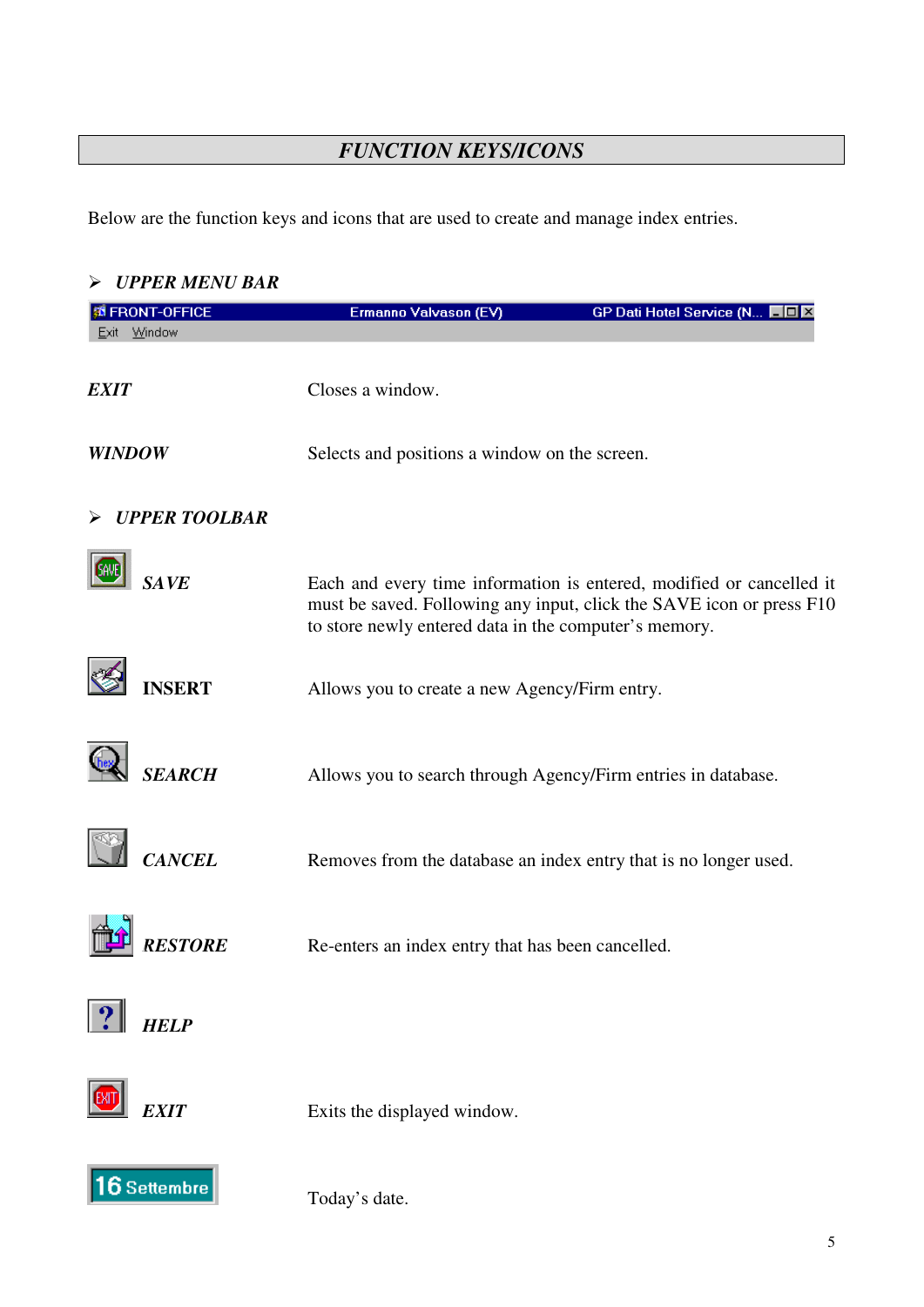## *AGENCY/FIRM WINDOW*

The *Agency/Firm* window is composed of several folders that contain information about agencies and firms that do business with the hotel. The top part of the window, immediately below the upper toolbar, lists the agencies and firms contained in the database. The lower part of the window allows you to read or enter details for any firm listed.

| the arrows to scroll up or down the list. |          |                              | Highlighted line indicates agency/firm<br>selected. To highlight, position the cursor<br>on the desired line and click the mouse. |
|-------------------------------------------|----------|------------------------------|-----------------------------------------------------------------------------------------------------------------------------------|
|                                           |          |                              |                                                                                                                                   |
|                                           |          |                              |                                                                                                                                   |
|                                           |          |                              |                                                                                                                                   |
|                                           | Chapters | And in Advertising the       |                                                                                                                                   |
|                                           |          | <b>Charles</b><br>And in the |                                                                                                                                   |
|                                           |          |                              |                                                                                                                                   |
| uga kuth                                  |          |                              |                                                                                                                                   |

Lower part of the window contains details of the selected agency/firm. You can *read* or *enter* information.

This field gives you the option of inserting an abbreviation for an agency/firm to make it easier to locate using the search function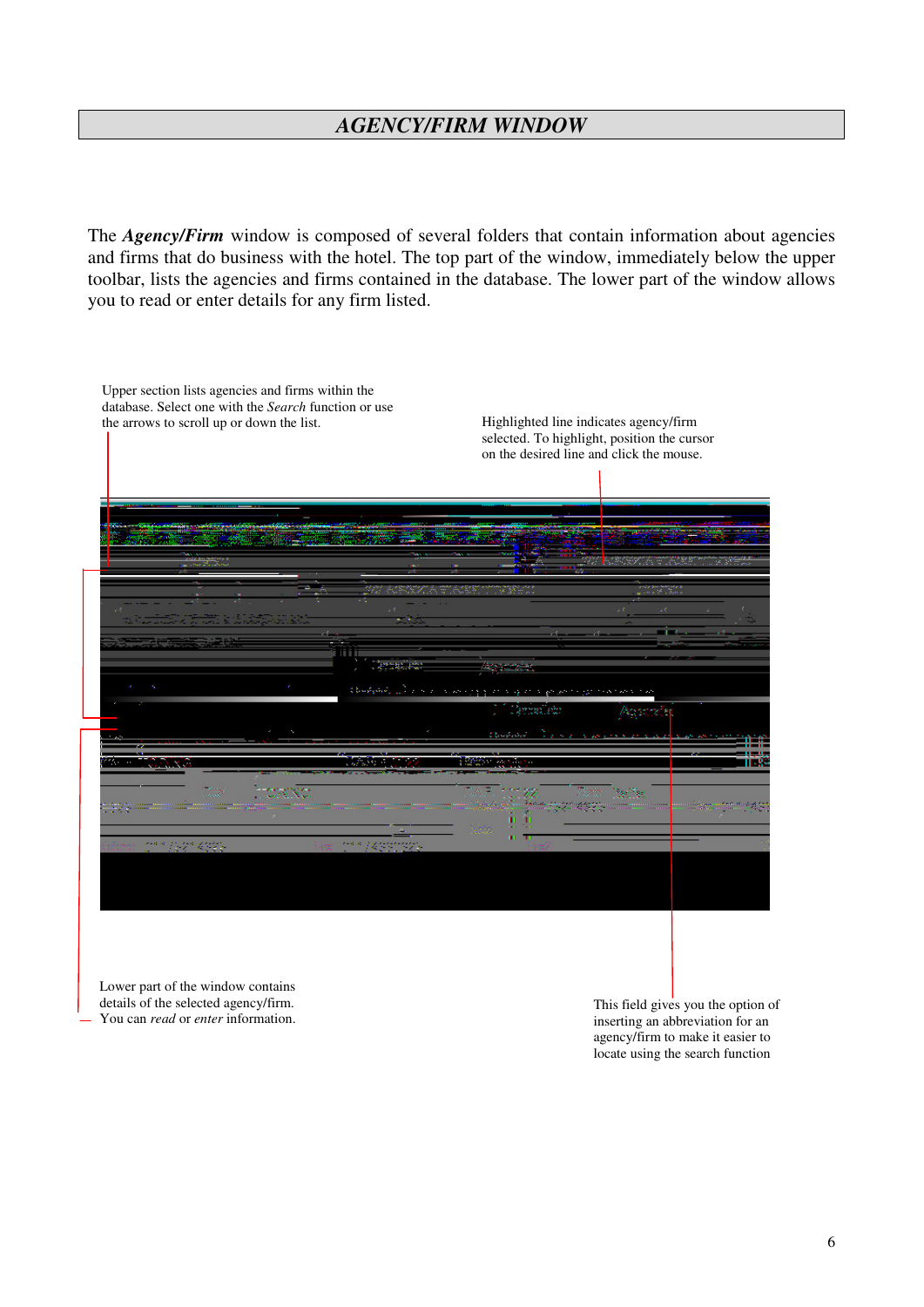## *CREATE A NEW AGENCY/FIRM INDEX ENTRY*

- 1. From the opening screen of the program select the *Client Index* then click on the function *Agency/Firm*, followed by *Agency/Firm Details*.
- 2. Within the *Agency/Firm* window, click *Insert* to create a new entry.

#### **ATTENTION: The fields that must be completed to create an Agency/Firm index entry are:**

- *Address Country*
- 3. Position the cursor on the upper field of the folder first field and press F9 to select among the *Classification* choices.

|                           | <b>Ht Classificazione</b>                                                     |  |
|---------------------------|-------------------------------------------------------------------------------|--|
| Find                      |                                                                               |  |
| Agenzia<br>Ditta<br>Hotel | <b>Classificazione</b><br>OPER<br>EXF<br>NSERITO PER EXPORT<br>Rappresentante |  |
| Find                      | ОK<br>Cancel                                                                  |  |

- 4. Proceed by entering the information requested in the remaining fields.
- 5. After entering all the information requested click (or press F10) to complete the operation.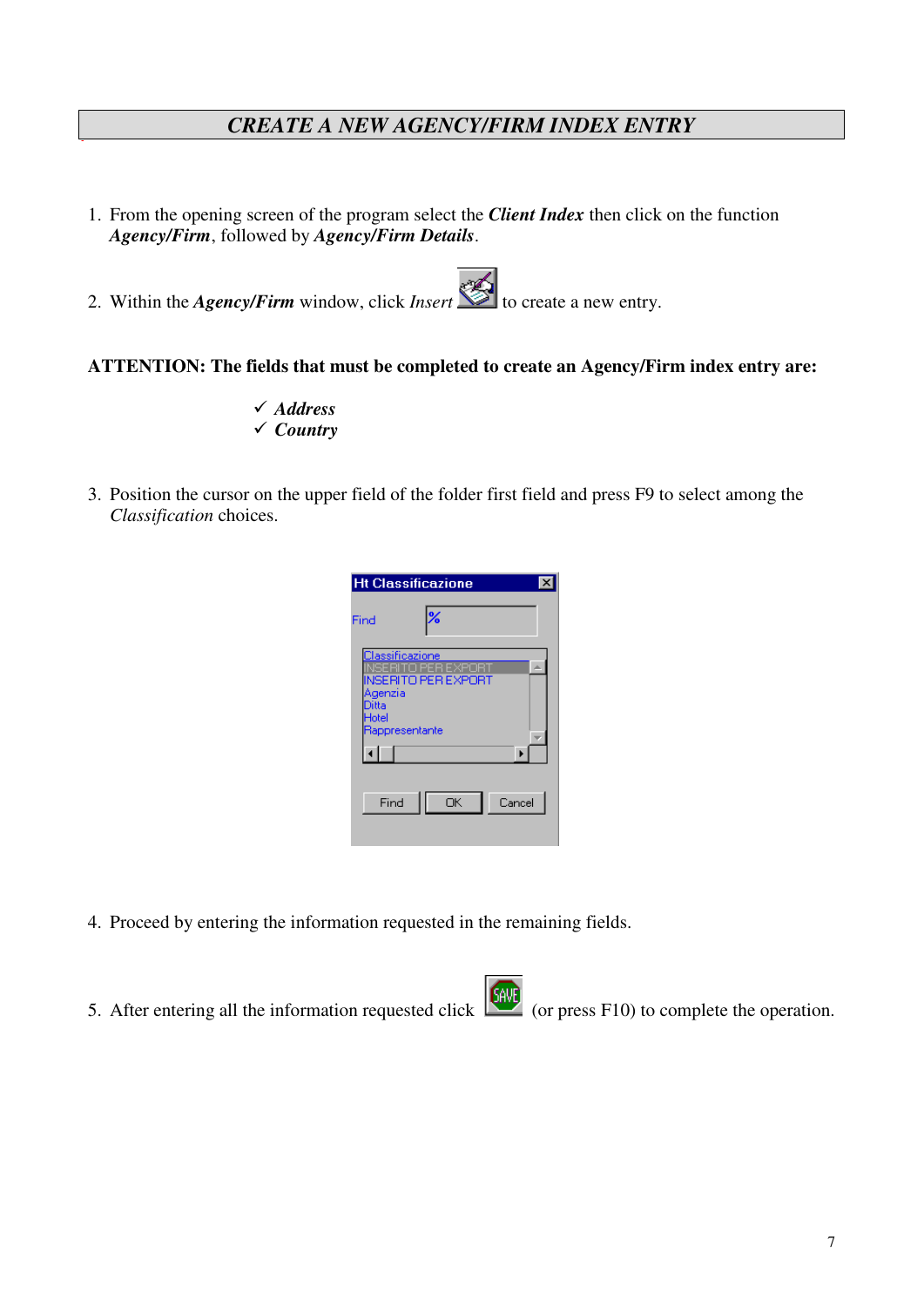# *SEARCH AND MODIFY AN AGENCY/FIRM INDEX ENTRY*

- 1. From the opening screen of the program select the *Client Index* then click on the function *Agency/Firm*, followed by *Agency/Firm Details*.
- 2. Within the *Agency/Firm* window, click *Search* and proceed as follows: *Cancel* (to end search

*Execute* (to search database).

Position cursor over the field in which you'd like to search<sup>1</sup> (if you do not enter data into one of the fields, the system will search the entire database) and click *Execute* (or press F8) to search the database. To end search and return to the previous screen click *Cancel* or (or press CTRL+q).

and return to previous

screen)

3. You can now modify existing information in the index entry or insert new data as desired.

<sup>1</sup> To make a search, indicate one or more letters followed by the % (percent) sign. For example, in the *Guest Name* field, typing ALPI% will show ALPITOUR, ALPIEAGLES, and even ALPINESTARS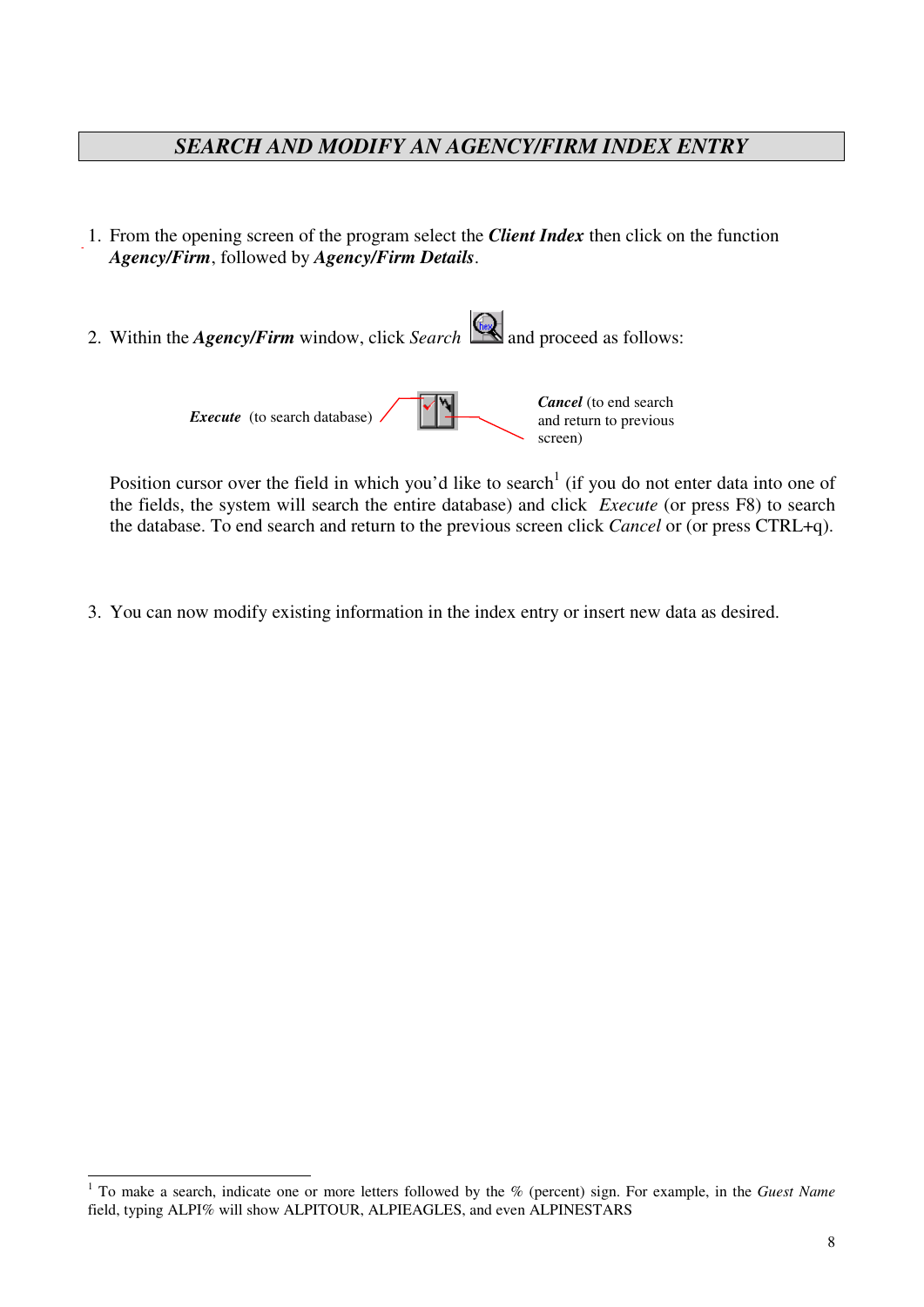# *OTHER INFORMATION*

With the folders in the central part of the *Agency/Firm* window, you can supplement data to make the index entry as detailed as possible.

|                   |                                                                                                                                                                                                                                      | 212<br>n an a                                            |                                                                                                                                                                                                                                                                                                                                                               | m v<br>- 11<br>RACK RACK TANK                                                     | С.<br>an da dina matangan di<br>Tanggalan dalam dan dalam dan sama dan sama dan sama dan sama dan sama dan sama dan sama dan sama dan sama da |          |
|-------------------|--------------------------------------------------------------------------------------------------------------------------------------------------------------------------------------------------------------------------------------|----------------------------------------------------------|---------------------------------------------------------------------------------------------------------------------------------------------------------------------------------------------------------------------------------------------------------------------------------------------------------------------------------------------------------------|-----------------------------------------------------------------------------------|-----------------------------------------------------------------------------------------------------------------------------------------------|----------|
|                   | - 4<br>tion <del>n an a</del> ir a làrphair                                                                                                                                                                                          |                                                          | 20<br>$\sim 100$                                                                                                                                                                                                                                                                                                                                              |                                                                                   |                                                                                                                                               | $-1 - 1$ |
|                   | <b>All and the Contract of the Contract of the Contract of the Contract of the Contract of the Contract of the Contract of the Contract of the Contract of the Contract of the Contract of the Contract of the Contract of the C</b> | 18111<br>$\mathcal{R}^{\prime}$ , $\mathcal{R}^{\prime}$ | <b>Central</b> istics                                                                                                                                                                                                                                                                                                                                         | Aggregie.                                                                         |                                                                                                                                               |          |
| ×<br>ł            |                                                                                                                                                                                                                                      |                                                          |                                                                                                                                                                                                                                                                                                                                                               | designed all completely provided to provide the state of the                      |                                                                                                                                               |          |
|                   |                                                                                                                                                                                                                                      |                                                          |                                                                                                                                                                                                                                                                                                                                                               | Cente, en                                                                         | <b>Peppinder</b>                                                                                                                              |          |
| z.<br>-           | $\mathcal{N}_\mathbf{a}$<br>٠                                                                                                                                                                                                        |                                                          |                                                                                                                                                                                                                                                                                                                                                               | Charles on                                                                        | <b>New County of Community</b>                                                                                                                |          |
| --<br>fе.<br>1000 | -10.00                                                                                                                                                                                                                               | <b>MARK AND</b>                                          | --                                                                                                                                                                                                                                                                                                                                                            | <b>Basic Conferma</b>                                                             |                                                                                                                                               |          |
|                   | board.<br>$\sim 100$                                                                                                                                                                                                                 |                                                          |                                                                                                                                                                                                                                                                                                                                                               | CAF.<br>e ne gri<br><u> 1999 - Johann Stein, Amerikaansk ferskipper (f. 1987)</u> | Daio I<br>$\mathcal{H}^{\text{reg}}_{\text{R}}$                                                                                               |          |
|                   |                                                                                                                                                                                                                                      |                                                          |                                                                                                                                                                                                                                                                                                                                                               | Neisy                                                                             |                                                                                                                                               |          |
|                   | $25 - 187 - 4325$                                                                                                                                                                                                                    |                                                          | $\label{eq:3} \frac{1}{2} \sum_{i=1}^n \frac{1}{2} \sum_{i=1}^n \frac{1}{2} \sum_{i=1}^n \frac{1}{2} \sum_{i=1}^n \frac{1}{2} \sum_{i=1}^n \frac{1}{2} \sum_{i=1}^n \frac{1}{2} \sum_{i=1}^n \frac{1}{2} \sum_{i=1}^n \frac{1}{2} \sum_{i=1}^n \frac{1}{2} \sum_{i=1}^n \frac{1}{2} \sum_{i=1}^n \frac{1}{2} \sum_{i=1}^n \frac{1}{2} \sum_{i=1}^n \frac{1}{$ | т<br>ш                                                                            |                                                                                                                                               |          |

To attach other relevant data to an Agency/Firm index entry, use the fields contained in these folders.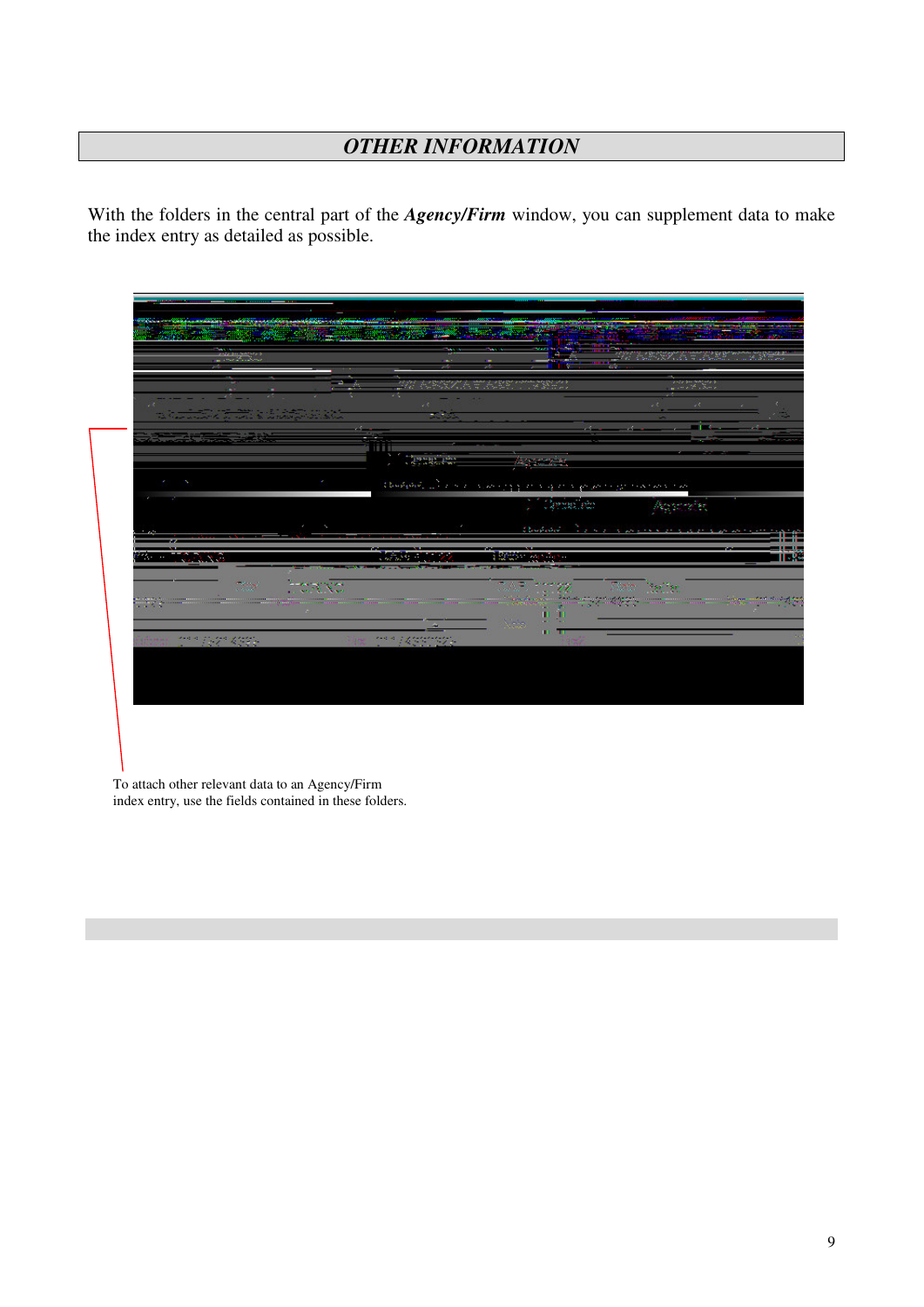This window allows you to define for the selected agency or firm any guarantees, particular billing conditions, or precise contracts to apply. This information is extremely useful during booking, as the program uses the data entered here to automatically assign billing responsibility to the Agency/Firm making the booking. The system can also define automatically any relevant billing conditions, such as type of fiscal document to issue, or type of payment to expect.

| Defines a particular charge process<br>applied to a residential structure            |                                                                                                                                                                                                                                                                                                                                                                                                                                                                                      | Allows you to define a credit<br>limit beyond which bookings                                      |
|--------------------------------------------------------------------------------------|--------------------------------------------------------------------------------------------------------------------------------------------------------------------------------------------------------------------------------------------------------------------------------------------------------------------------------------------------------------------------------------------------------------------------------------------------------------------------------------|---------------------------------------------------------------------------------------------------|
|                                                                                      |                                                                                                                                                                                                                                                                                                                                                                                                                                                                                      |                                                                                                   |
| <b>Ditte-Agenzie</b>                                                                 |                                                                                                                                                                                                                                                                                                                                                                                                                                                                                      |                                                                                                   |
| Ragione Sociale                                                                      | Nazione<br>Città<br>ALPITOUR SPA<br>CUNEO<br>ES<br>₶<br>Anagr. Altro<br>Anagrafica<br>Garanzie<br>Commissioni<br>Produzione<br>Allotment<br>Varie<br>Carta di credito<br>Pagamento<br><b>SOSPESO</b><br>lso<br>Numero<br>Documento F<br>Fattura<br>Segue<br>Fatturazione <sup>IA</sup><br>Scadenza<br>Arrangiamento<br>г<br>Fatt. Riep.<br>Sollecito<br>Allarme Cliente con particolari esigenze<br>Fido  <br>Su conto<br>Contratti Particolari<br><b>PRMULA CLUB</b><br><b>CLUB</b> |                                                                                                   |
| ∆اك                                                                                  |                                                                                                                                                                                                                                                                                                                                                                                                                                                                                      |                                                                                                   |
|                                                                                      |                                                                                                                                                                                                                                                                                                                                                                                                                                                                                      |                                                                                                   |
|                                                                                      |                                                                                                                                                                                                                                                                                                                                                                                                                                                                                      |                                                                                                   |
|                                                                                      |                                                                                                                                                                                                                                                                                                                                                                                                                                                                                      |                                                                                                   |
|                                                                                      |                                                                                                                                                                                                                                                                                                                                                                                                                                                                                      |                                                                                                   |
|                                                                                      |                                                                                                                                                                                                                                                                                                                                                                                                                                                                                      |                                                                                                   |
|                                                                                      |                                                                                                                                                                                                                                                                                                                                                                                                                                                                                      |                                                                                                   |
|                                                                                      |                                                                                                                                                                                                                                                                                                                                                                                                                                                                                      | Press F9 and the system will<br>automatically display a list of<br>contracts from which to select |
|                                                                                      |                                                                                                                                                                                                                                                                                                                                                                                                                                                                                      |                                                                                                   |
|                                                                                      |                                                                                                                                                                                                                                                                                                                                                                                                                                                                                      |                                                                                                   |
|                                                                                      |                                                                                                                                                                                                                                                                                                                                                                                                                                                                                      |                                                                                                   |
|                                                                                      |                                                                                                                                                                                                                                                                                                                                                                                                                                                                                      |                                                                                                   |
|                                                                                      |                                                                                                                                                                                                                                                                                                                                                                                                                                                                                      |                                                                                                   |
| <b>ORMULA RESIDENCE</b><br>RES                                                       |                                                                                                                                                                                                                                                                                                                                                                                                                                                                                      |                                                                                                   |
|                                                                                      |                                                                                                                                                                                                                                                                                                                                                                                                                                                                                      |                                                                                                   |
|                                                                                      |                                                                                                                                                                                                                                                                                                                                                                                                                                                                                      |                                                                                                   |
|                                                                                      |                                                                                                                                                                                                                                                                                                                                                                                                                                                                                      |                                                                                                   |
| Press F9 and select among choices to enter                                           |                                                                                                                                                                                                                                                                                                                                                                                                                                                                                      |                                                                                                   |
| data in the appropriate field. When booking<br>a future agency guest, the system can |                                                                                                                                                                                                                                                                                                                                                                                                                                                                                      |                                                                                                   |
| automatically appoint the agency or firm as                                          |                                                                                                                                                                                                                                                                                                                                                                                                                                                                                      |                                                                                                   |
| account holder and will debit their account                                          | can no longer be accepted<br>Press F9 to enter a note that will<br>display in red the agency/firm<br>account holder selected during<br>booking along with an advisory<br>the appropriate one.<br>message in the client index folder.                                                                                                                                                                                                                                                 |                                                                                                   |
| based on the group code numbers selected.                                            |                                                                                                                                                                                                                                                                                                                                                                                                                                                                                      |                                                                                                   |
|                                                                                      |                                                                                                                                                                                                                                                                                                                                                                                                                                                                                      |                                                                                                   |
|                                                                                      |                                                                                                                                                                                                                                                                                                                                                                                                                                                                                      |                                                                                                   |
|                                                                                      |                                                                                                                                                                                                                                                                                                                                                                                                                                                                                      |                                                                                                   |
|                                                                                      |                                                                                                                                                                                                                                                                                                                                                                                                                                                                                      |                                                                                                   |
|                                                                                      |                                                                                                                                                                                                                                                                                                                                                                                                                                                                                      |                                                                                                   |
|                                                                                      |                                                                                                                                                                                                                                                                                                                                                                                                                                                                                      |                                                                                                   |
|                                                                                      | オイン・アイン とお スキュー                                                                                                                                                                                                                                                                                                                                                                                                                                                                      |                                                                                                   |
|                                                                                      |                                                                                                                                                                                                                                                                                                                                                                                                                                                                                      |                                                                                                   |
|                                                                                      |                                                                                                                                                                                                                                                                                                                                                                                                                                                                                      |                                                                                                   |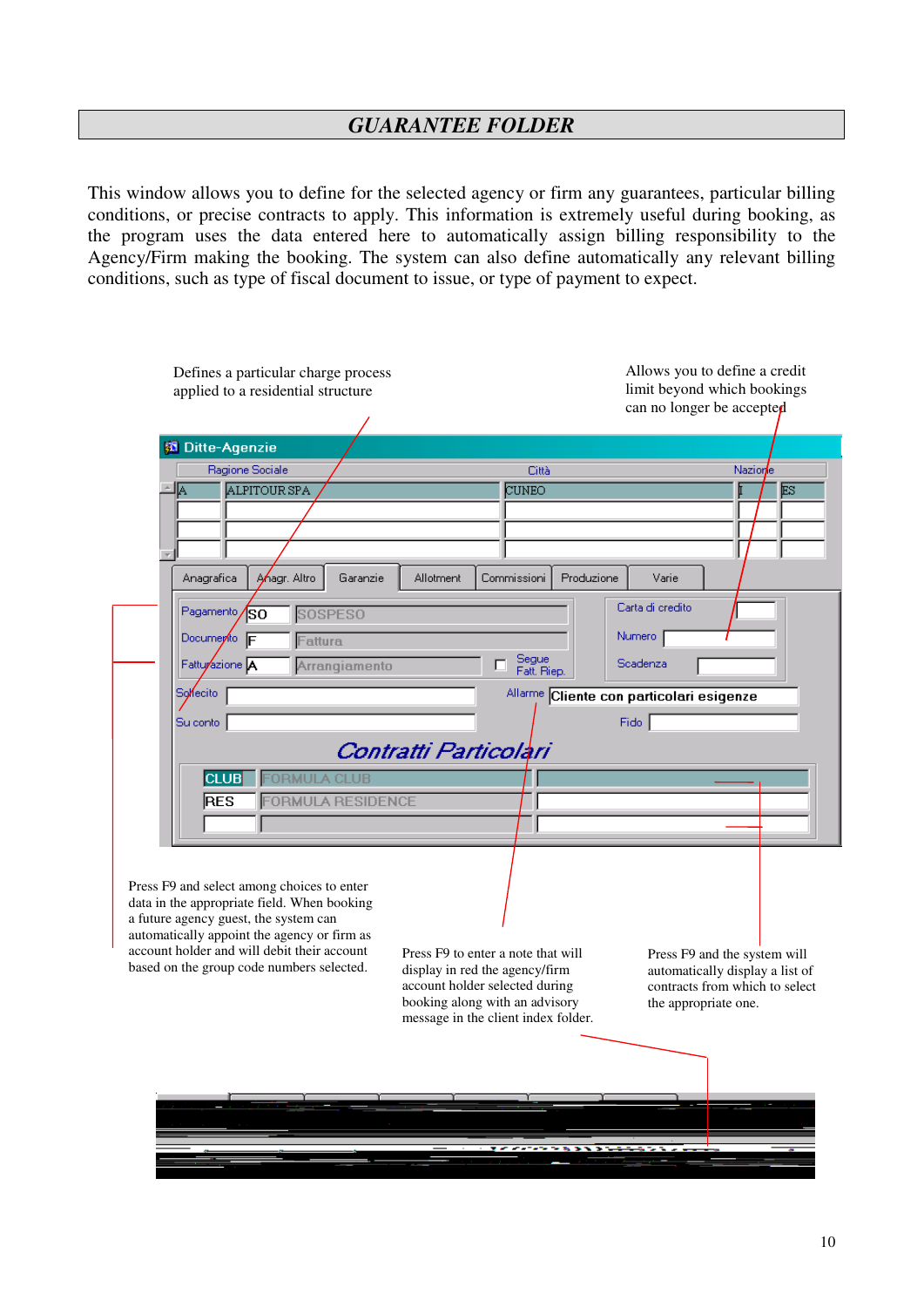# *VARIOUS* - *VARIOUS FOLDER*

In this window you can add extra details to the Agency/Firm index entry such as banking  $\;$ 4+5 \*1! 6

| Anagrafica          | Anagr. Altro                   | Garanzie                 | Allotment            | Commissioni    | Produzione | Varie             |
|---------------------|--------------------------------|--------------------------|----------------------|----------------|------------|-------------------|
| Varie               | Note                           | Marketing<br>Contabilità |                      |                |            |                   |
|                     | Num, max.camere a disposizione |                          |                      | Tipo esenzione |            |                   |
|                     |                                |                          |                      | Tipo telefono  |            |                   |
| Canale              |                                |                          |                      | Tipo sconto    |            |                   |
| Data Primo contatto |                                |                          | Data Ultimo contatto |                |            | Sigla comp, aerea |
| Valuta:             |                                |                          |                      | Cambio         |            | Overnight         |
| Banca               |                                |                          |                      |                |            |                   |
| Conto               |                                |                          | Riba                 |                |            |                   |

Most of the fields in this folder function in conjunction with other optional programs that manage centralised booking, residence facilities and Terme/Health Spas.

| Anagrafica            | Anagr. Altro                    | Garanzie  |             | Allotment                                                                                                                | Commissioni    | Produzione | Varie  |                           |
|-----------------------|---------------------------------|-----------|-------------|--------------------------------------------------------------------------------------------------------------------------|----------------|------------|--------|---------------------------|
| Varie                 | Note                            | Marketing | Contabilità |                                                                                                                          |                |            |        |                           |
|                       | Num, max.camere a disposizione. |           |             |                                                                                                                          | Tipo esenzione |            |        |                           |
|                       |                                 |           |             |                                                                                                                          | Tipo telefono  |            |        |                           |
| Canale                |                                 |           |             |                                                                                                                          | Tipo sconto    |            |        |                           |
| Data Primo col        | <b>Tiposconto</b>               |           |             |                                                                                                                          |                |            | ⊻      | <b>j</b> igla comp. aerea |
| Valuta                |                                 |           | Find        | l%                                                                                                                       |                |            | Chiudi |                           |
| <b>Banca</b><br>Conto | Codice<br>B                     |           | Descricione | Sconto 05% su Arrangiamento<br>Sconto 10% su Arrangiamento<br>Sconto 15% su Arrangiamento<br>Sconto 20% su Arrangiamento |                |            |        |                           |

In the field *Type of Discount*, you can press F9 and select among available discounts (based on a pre-arranged discount agreement) to attach to the client index entry.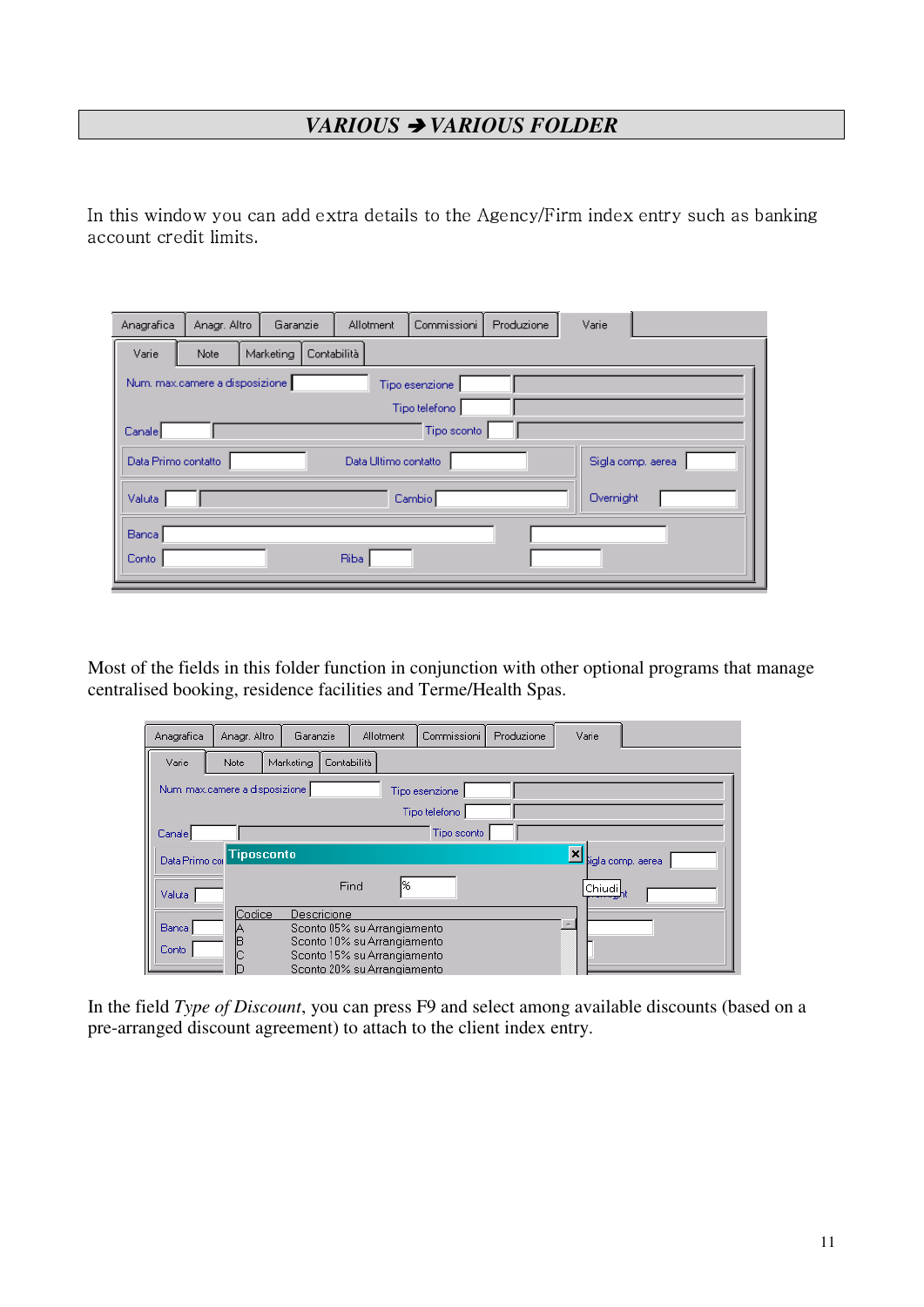# *ALTERNATIVE ADDRESS*- *2 nd ADDRESS FOLDER*

This 2<sup>nd</sup> Address Folder allows you to enter an alternative address for an Agency/Firm.



When you enter an address here for an Agency/Firm, flag this box to confirm it is a second address. The system will automatically consider this the mailing address for letters or for possible billing reminders.

*ATTENTION: Whenever any fiscal documents are generated, the system will use the primary address listed in the main Address folder.*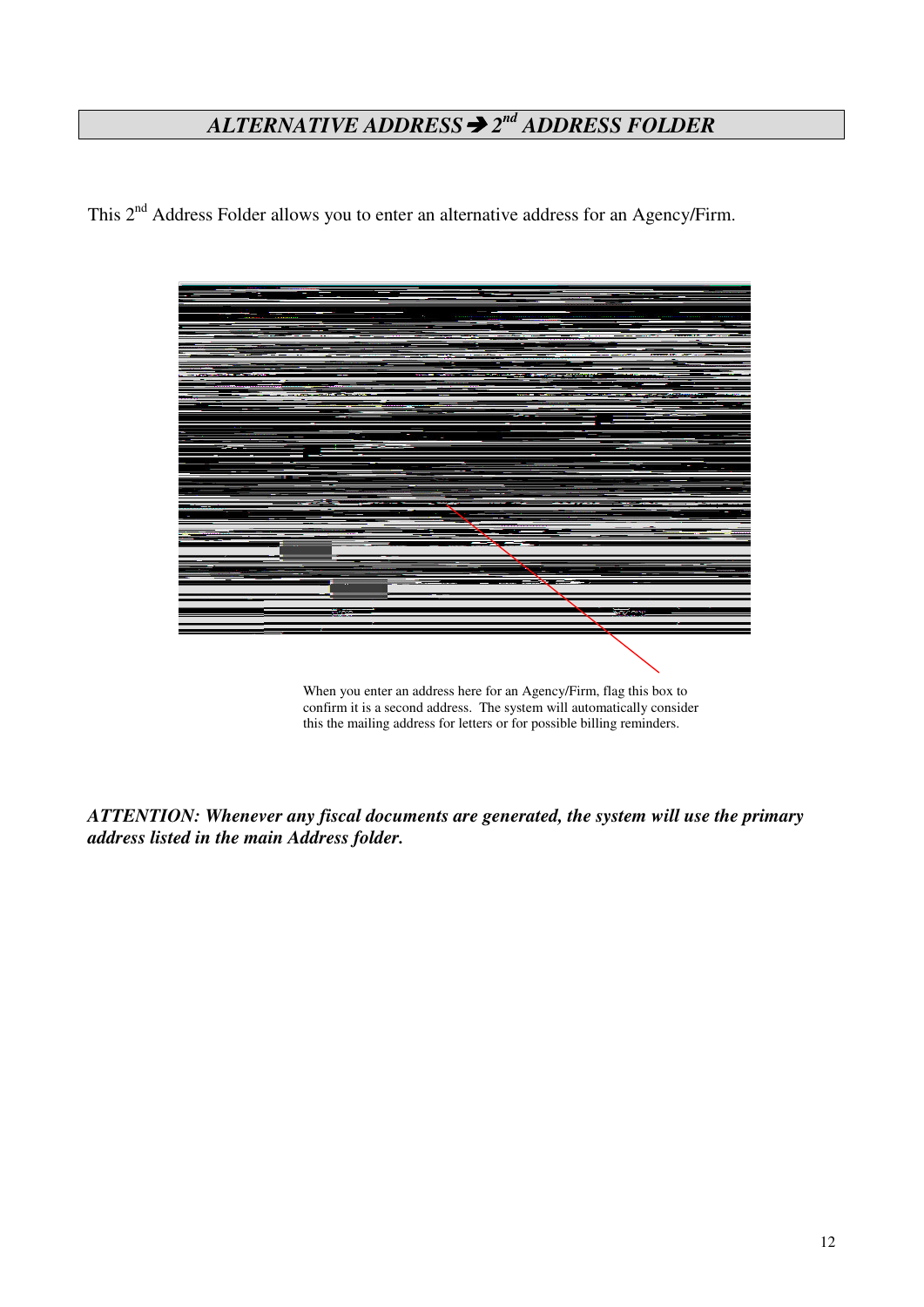# *ALTERNATIVE ADDRESS* - *GENERAL DATA FOLDER*

This window allows you to enter the names of those responsible within an Agency/Firm (i.e. company director, manager, sales agent) as well as listing their contact information.



Within this folder it is also possible to classify the type(s) of product(s) or service(s) the Agency/Firm provides. Each index entry can contain a maximum of 5 different classifications. Press F9 to define the type of business involved.

**N.B.** The data entered in this window's fields is for information only and does not influence in any way the selected Agency/Firm's index entry. The program handles this data as simply notation.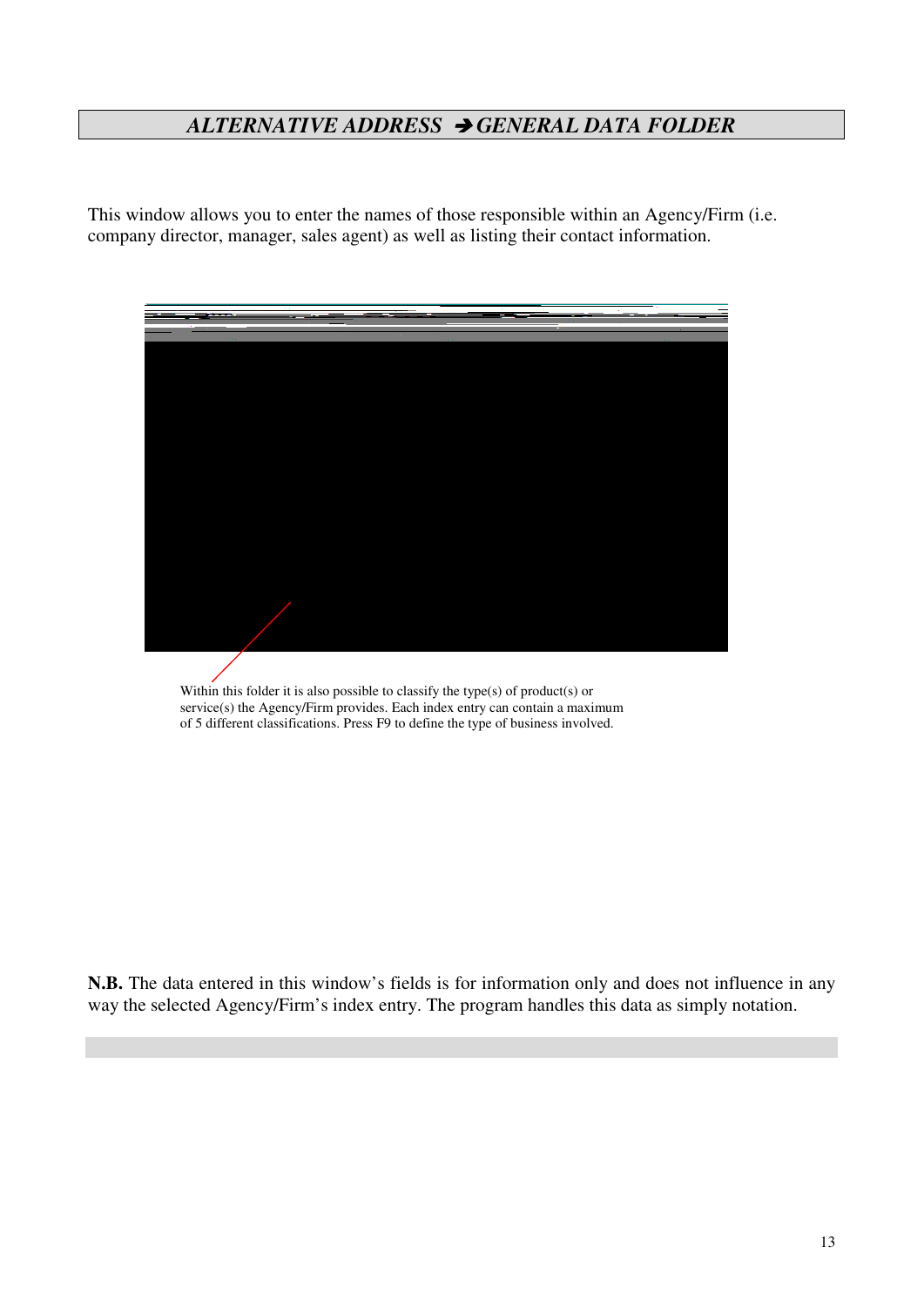## *COMMISSIONS FOLDER*

This window allows you to enter, consult, or modify a selected Agency/Firm's commissions.



It is also possible to define a fixed amount that will be remitted to an agency for each *Booking* made.

*IN-DEPTH OPERATIONS:* Each agency can have up to 3 different types of commissions which are differentiated as follows:

- % %. *The interpretage calculated when a bill is issued for a booking where an agency is credited in* the *Agency* field. It is NOT necessary that the agency be account holder on the issued bill.
- *%B* : percentage calculated when a bill is issued for a booking where an agency is indicated in the *Representative* field. It is NOT necessary that the agency be account holder of the issued bill.
- *Fixed Amt* : amount remitted to an agency for every booking. This amount is calculated when the bill is issued for a booking where the agency is indicated in the *Representative/Agency* field. It is NOT necessary that the agency be account holder of the issued bill.

**NB**: It is important to emphasise that while percentages A and B are calculated based on commissionable charges present on the bill (as indicated by the *C* in the box above), the fixed amount is calculated per booking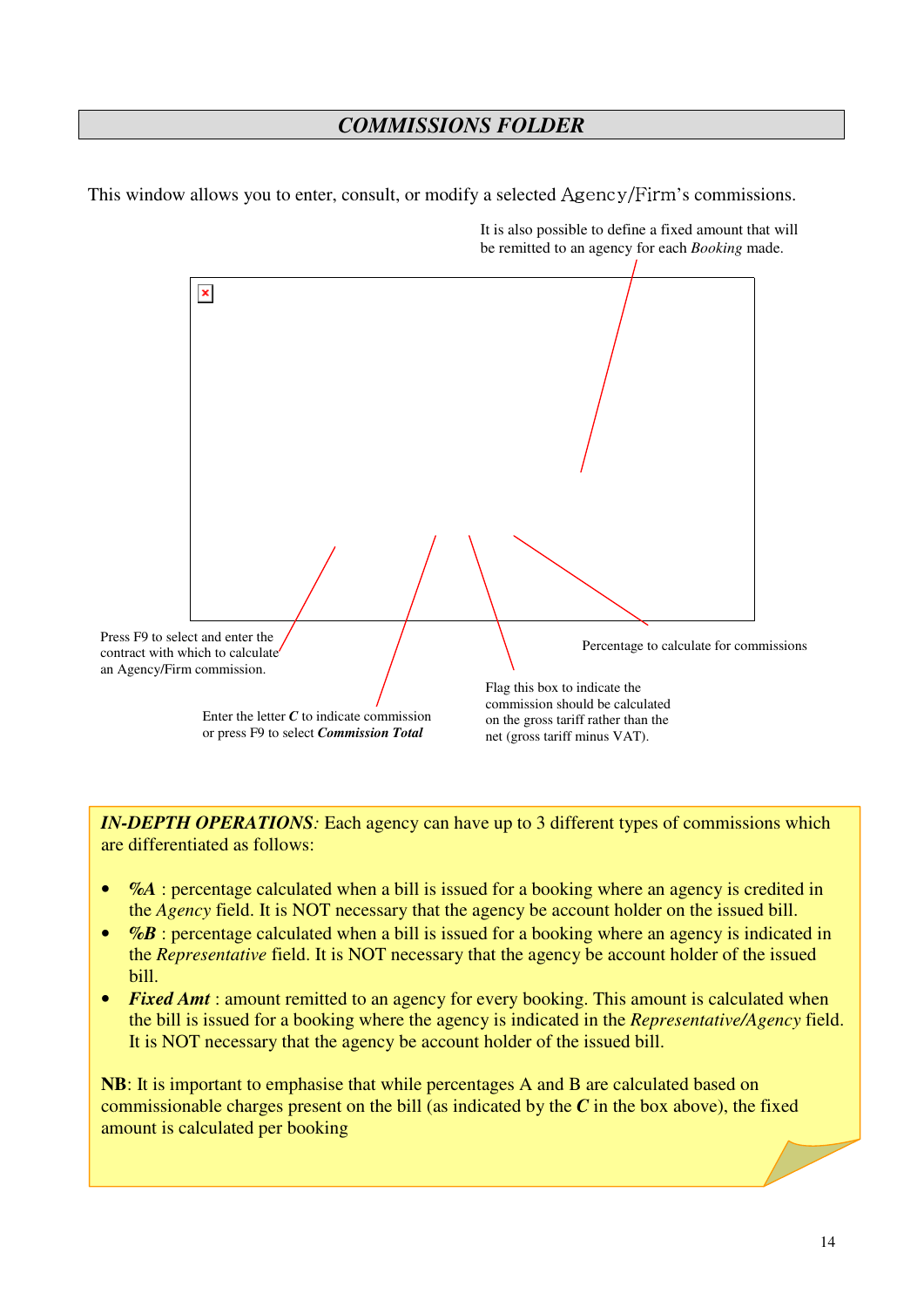#### *Enter a new commission:*

- 1. From the opening screen of the program select the *Client Index* then click on the function *Agency/Firm*, followed by *Commission Management*.
- 2. Inserting a flag in the check-box *Search* will allow you to search all Agency/Firm entries in the

index file whether or not they have a commission calculated. Using the *Search* icon, instead of the check-box searches only Agency/Firm entries that have had commissions calculated.



Position cursor over the field in which you'd like to search<sup>2</sup> (If you do not enter data into one of the fields, the system will search the entire database) and click *Execute* (or press F8) to search the database. To end search and return to the previous screen click *Cancel* or (or press CTRL+q).



- 4. Enter the period (beginning and ending dates) in which the commission will be valid.
- 5. Enter the contract and the charge grouping for which to calculate the commission.

#### *OPERATIONS SUGGESTIONS*

If you intend to pay commission on all bookings in a contract field, you can indicate this with the symbol '\*'. In this way, when a bill is issued, the procedure calculates the commission independent of the type of contract indicated in the booking but on the basis of commissionable charges.

- 6. Flag the appropriate check-box to indicate the commission will be calculated based on gross tariff amount.
- 7. Enter the percent of commission: A%, B%, Fixed Amt.

#### *OPERATIONS SUGGESTION*

To be able to remit commissions for the %B, it is necessary to specify also the %A. Therefore, for agencies that operate only as *Representatives*, the %A will be equal to the %B. The fixed amount commission can be used independent of %A and %B.

<sup>2</sup> To make a search, indicate one or more letters followed by the % (percent) sign. For example, in the *Guest Name* field, typing ALPI% will show ALPITOUR, ALPIEAGLES, and even ALPINESTARS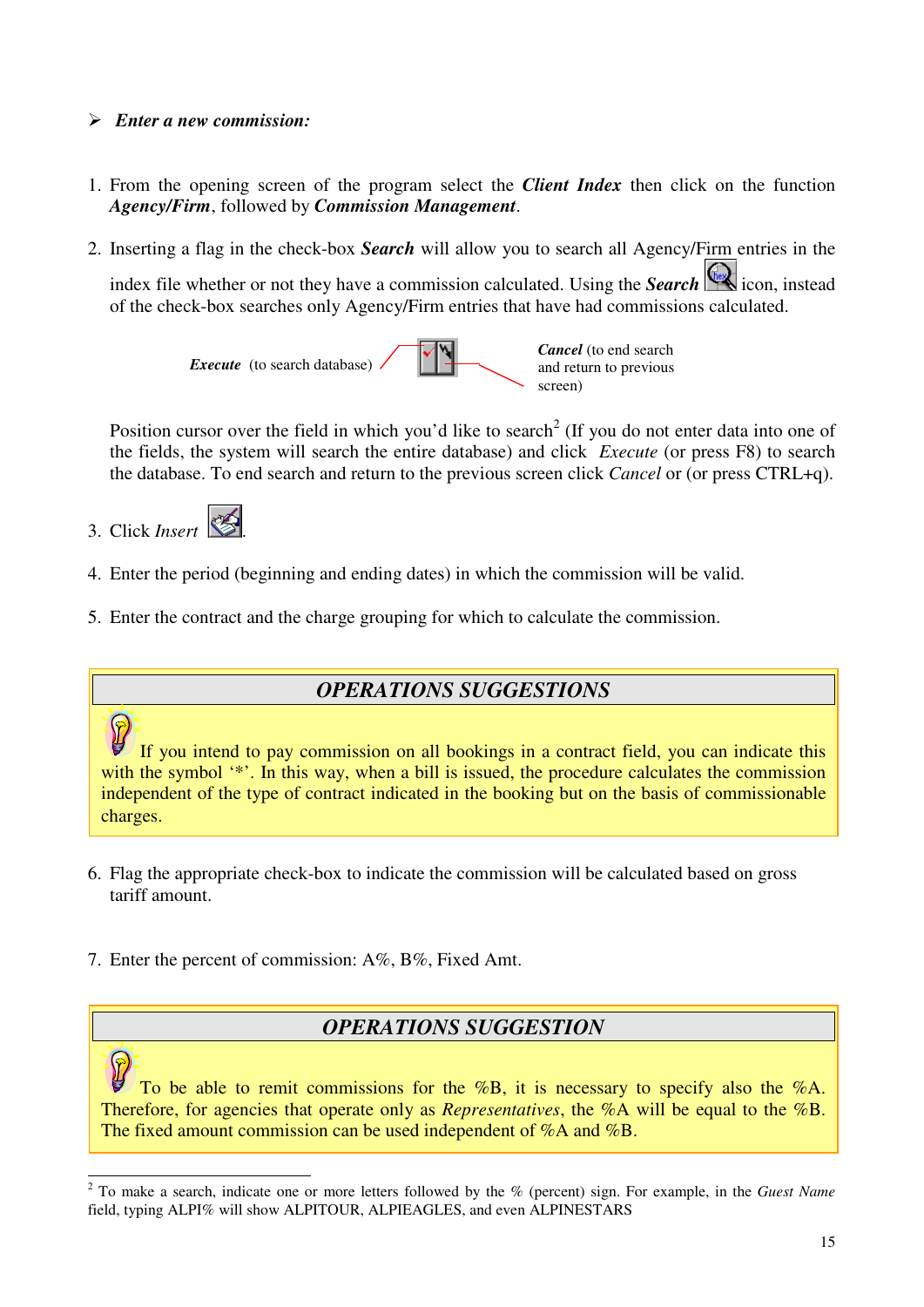- 8. Enter specific notes as desired.
- 9. After entering all the information requested click  $\begin{bmatrix} 600 \\ 100 \end{bmatrix}$  (or press F10) to complete the operation.
- *Modify or cancel a commission:*
- 1. From the opening screen of the program select the *Client Index* then click on the function *Agency/Firm*, followed by *Commission Management*.
- 2. Inserting a flag in the check-box *Search* will allow you to search all Agency/Firm entries in the

index file whether or not they have a commission calculated. Using the **Search** icon, instead of the check-box searches only Agency/Firm entries that have had commissions calculated.



Position cursor over the field in which you'd like to search<sup>3</sup> (If you do not enter data into one of the fields, the system will search the entire database) and click *Execute* (or press F8) to search the database. To end search and return to the previous screen click *Cancel* or (or press CTRL+q).

- 3. In this display, select the commission you wish modify. You can enter any data that needs to be changed and then click *Save* (or press F10) to complete the operation.
- 4. You can completely eliminate a selected commission entry by clicking *Cancel* .

<sup>3</sup> To make a search, indicate one or more letters followed by the % (percent) sign. For example, in the *Guest Name* field, typing ALPI% will show ALPITOUR, ALPIEAGLES, and even ALPINESTARS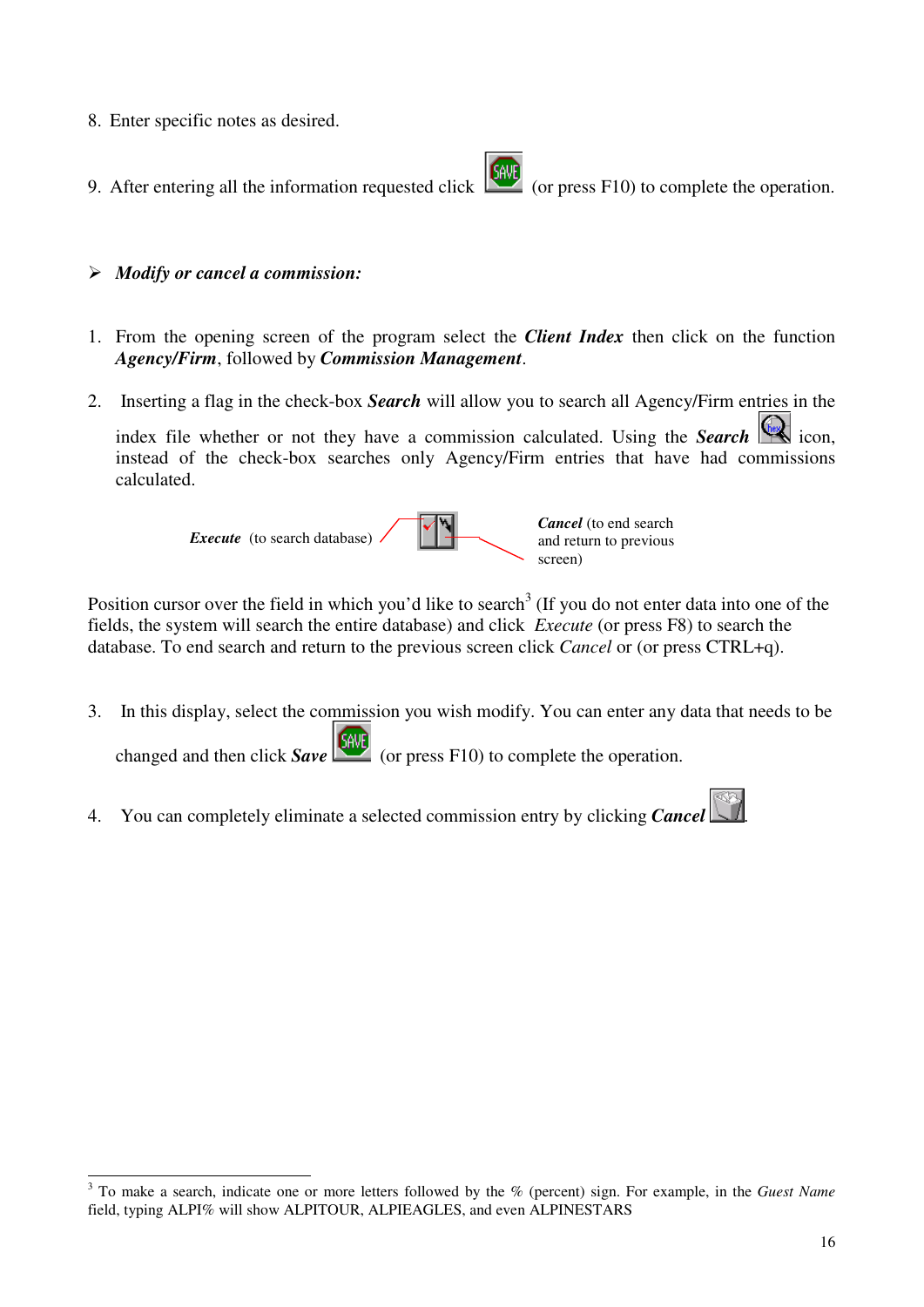# *CLIENT SUMMARY FOLDER*

With this window you can consult and insert details of business with an Agency/Firm.



Allows manual insertion of breakdown data for the selected agency/firm



Click *Details* for more information about the line highlighted. Displayed here is a comprehensive breakdown subdivided by: hotel plan arrangements and restaurant charges. A further breakdown of dining charges separates those derived from arrangements (i.e. breakfast, amount lunch full meal plan plan ecc.), from those considered restaurant extras



*IN-DEPTH OPERATIONS*: Data reported in the Client Summary folder is subdivided by market, month, and year.

The **Client Summary** folder's name comes from the fact that its data is updated at the close of every day's operations, with reference to all files in which at the time of check-out, the Agency/Firm is present in the client index. This is independent of whether the relevant client was/wasn't account holder of the bill issued. This means that data within this folder may not coincide with the data relative to **Billing** of the Agency/Firm itself.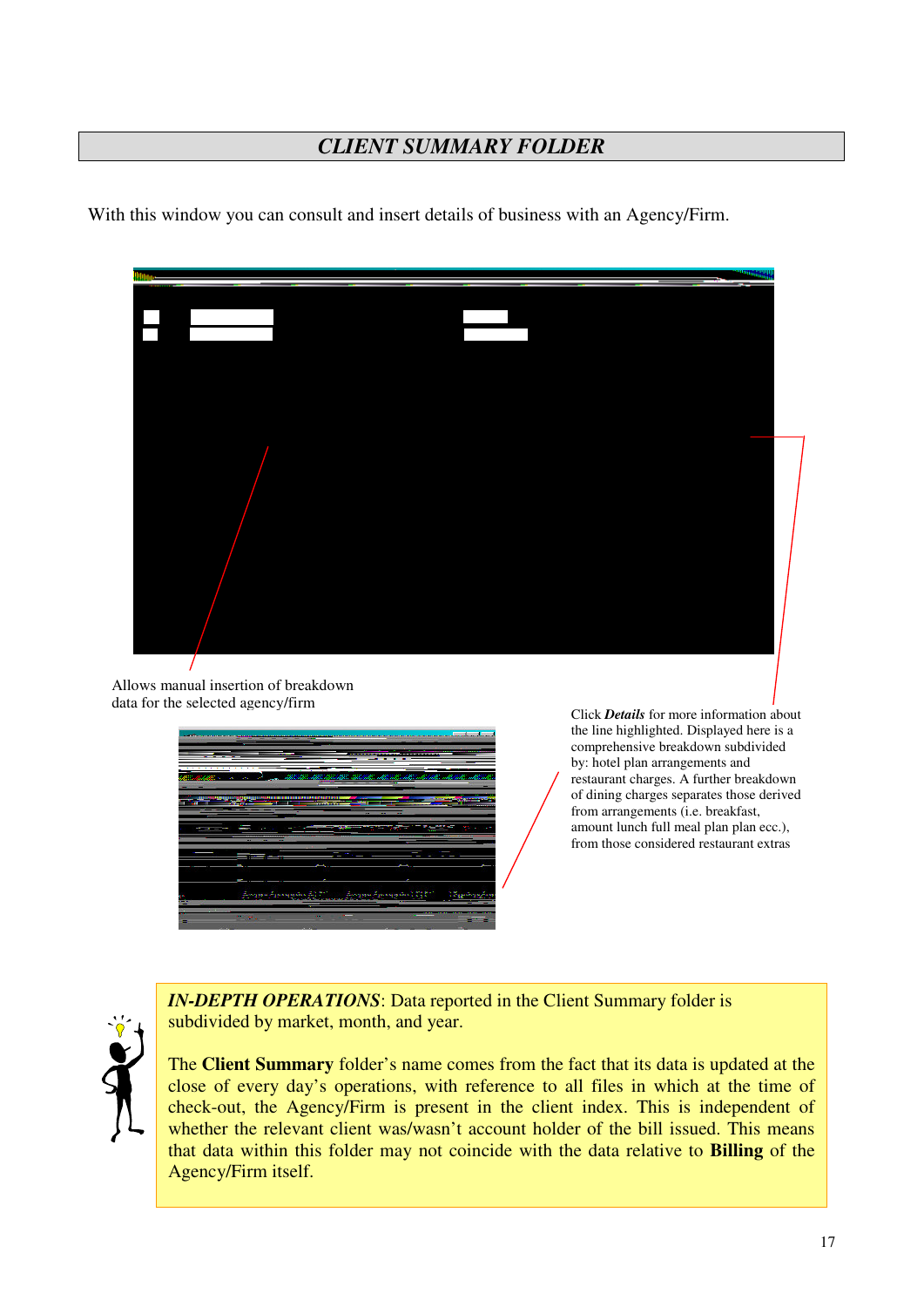# *VARIOUS* - *MARKETING FOLDER*

This window maintains a record of meetings and appointments with a particular Agency/Firm. Data here can be consulted and entered as desired.

| <b>Ditte-Agenzie</b> |                 |                          |                    |                                                 |            |       |         |  |
|----------------------|-----------------|--------------------------|--------------------|-------------------------------------------------|------------|-------|---------|--|
|                      | Ragione Sociale |                          |                    | <b>Città</b>                                    |            |       | Nazione |  |
| A                    | ALPITOUR SPA    |                          |                    | CUNEO                                           |            |       | ES      |  |
|                      |                 |                          |                    |                                                 |            |       |         |  |
|                      |                 |                          |                    |                                                 |            |       |         |  |
|                      |                 |                          |                    |                                                 |            |       |         |  |
| Anagrafica           | Anagr. Altro    | Garanzie                 | <b>Allotment</b>   | Commissioni                                     | Produzione | Varie |         |  |
| Varie                | Note            | Marketing<br>Contabilità |                    |                                                 |            |       |         |  |
|                      |                 |                          | Relazioni incontri |                                                 |            |       |         |  |
| Data                 | <b>Tipo</b>     | Agente                   | Descrizione        |                                                 |            |       |         |  |
| 02/02/2001 CON       |                 | <b>LUCIA</b>             | 2001.              | Consegnata nuova convenzione corporate per anno |            |       |         |  |
|                      |                 |                          |                    |                                                 |            |       | A.      |  |
|                      |                 |                          |                    |                                                 |            |       | A.      |  |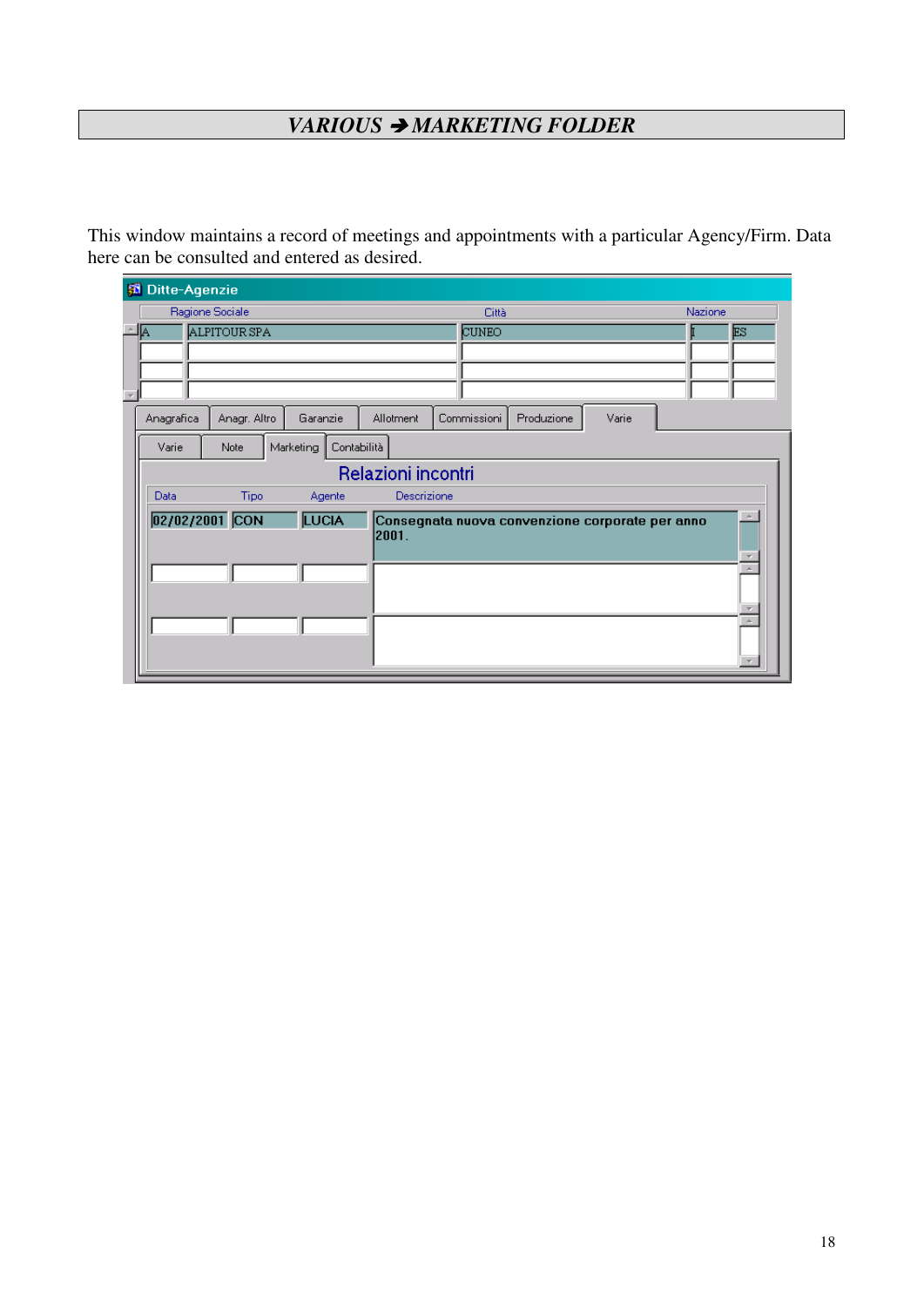# *GUESTS*

# **Functions attached:**

*GUEST INFORMATION INDEX*

**Lists attached:**

 *GUEST INFORMATION GUEST STAY RECORD ADDRESSES*

# *FUNCTION KEYS/ICONS*

Below are the function keys and icons used to create and manage index entries.

#### *UPPER MENU BAR*

| <b>S FRONT-OFFICE</b>     |  | Ermanno Valvason (EV) \ | <b>HOTEL++</b> | <u>Loixi</u> |
|---------------------------|--|-------------------------|----------------|--------------|
| Liste Sistema Exit Window |  |                         |                |              |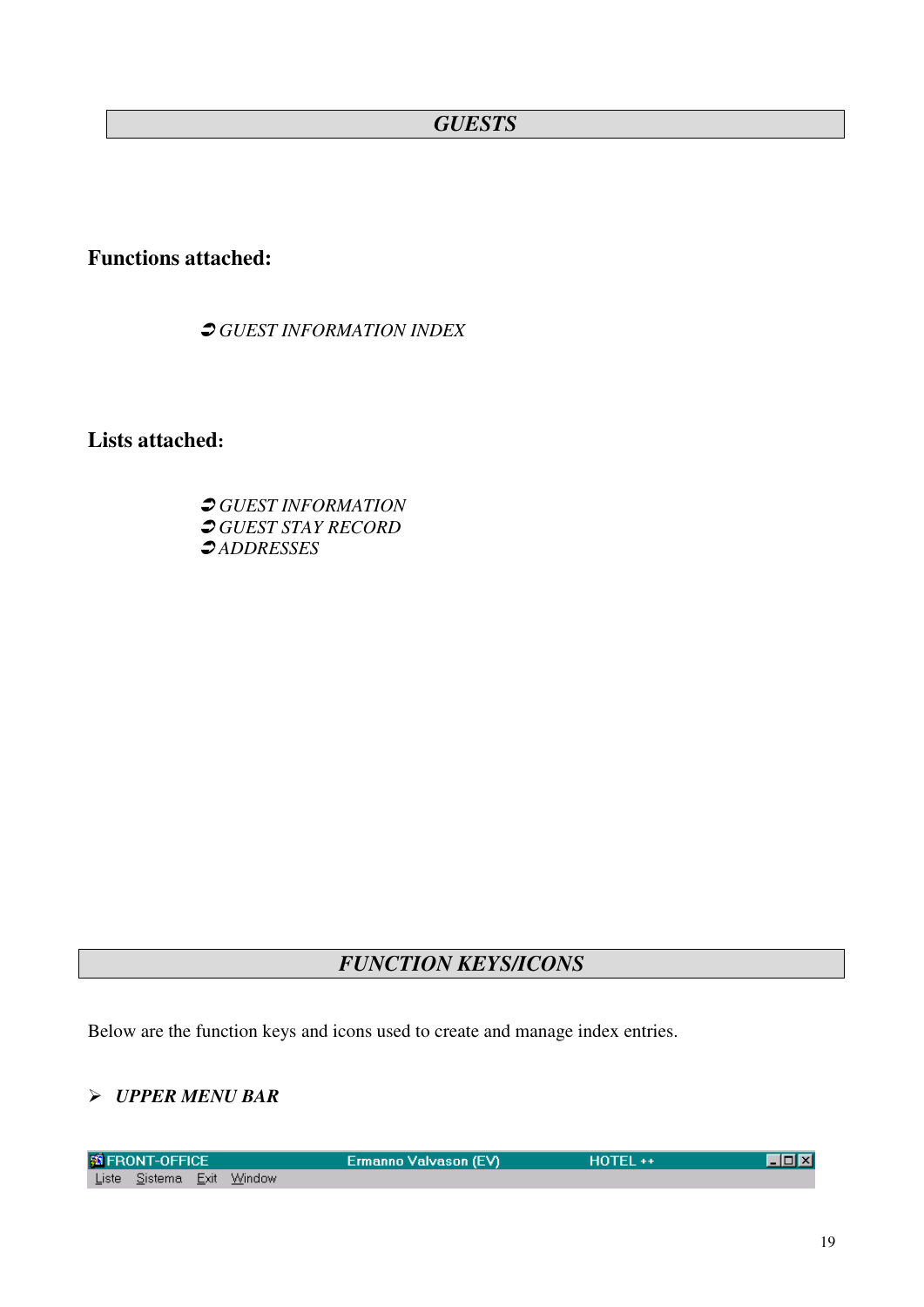| <b>LIST</b>                     | Displays the list of indexed guests                                                                                                                                                                   |
|---------------------------------|-------------------------------------------------------------------------------------------------------------------------------------------------------------------------------------------------------|
| <b>PARAMETERS</b>               | Displays a table of pre-defined parameters to utilise in the folders<br>contained in the <b>Guest</b> window                                                                                          |
| <b>EXIT</b>                     | Closes a window.                                                                                                                                                                                      |
| <b>UPPER TOOLBAR</b>            |                                                                                                                                                                                                       |
| <b>SAVE</b>                     | Each and every time information is entered, modified or cancelled it<br>must be saved. Following any input, click the SAVE icon or press F10<br>to store newly entered data in the computer's memory. |
| <b>INSERT</b>                   | Allows you to create a new Guest index entry.                                                                                                                                                         |
| <b>SEARCH</b>                   | Allows you to search through Guest index entries in database.                                                                                                                                         |
| <i><b>CANCEL</b></i>            | Removes from the database an index entry that is no longer used.                                                                                                                                      |
| <b>RESTORE</b>                  | Re-enters a previously cancelled index entry.                                                                                                                                                         |
| <b>MEDICAL</b><br><b>RECORD</b> | Allows you to compile a medical record of guests (for use only where<br>there is a Terme-Spa health program on the premises).                                                                         |
|                                 |                                                                                                                                                                                                       |

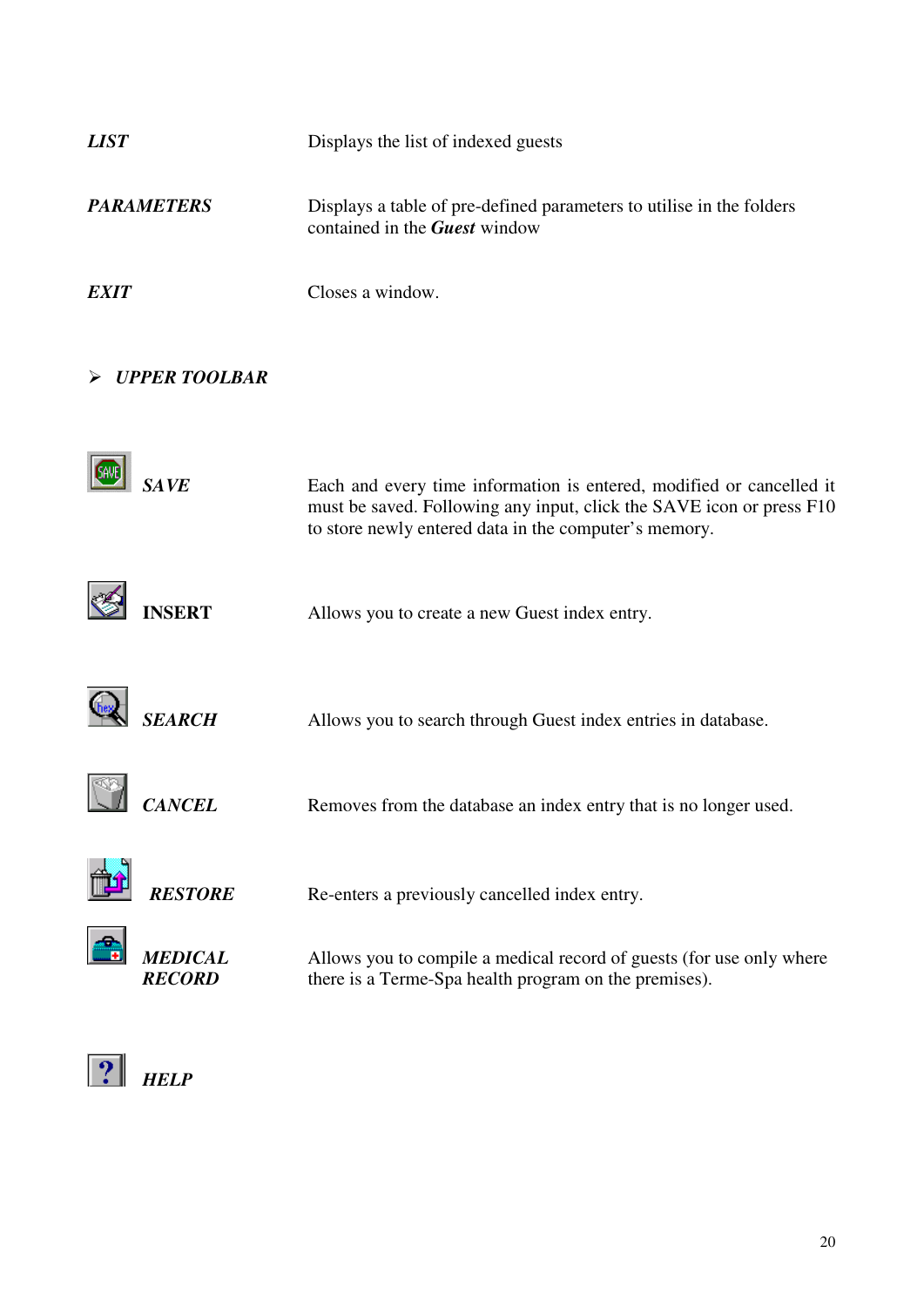



Today's date.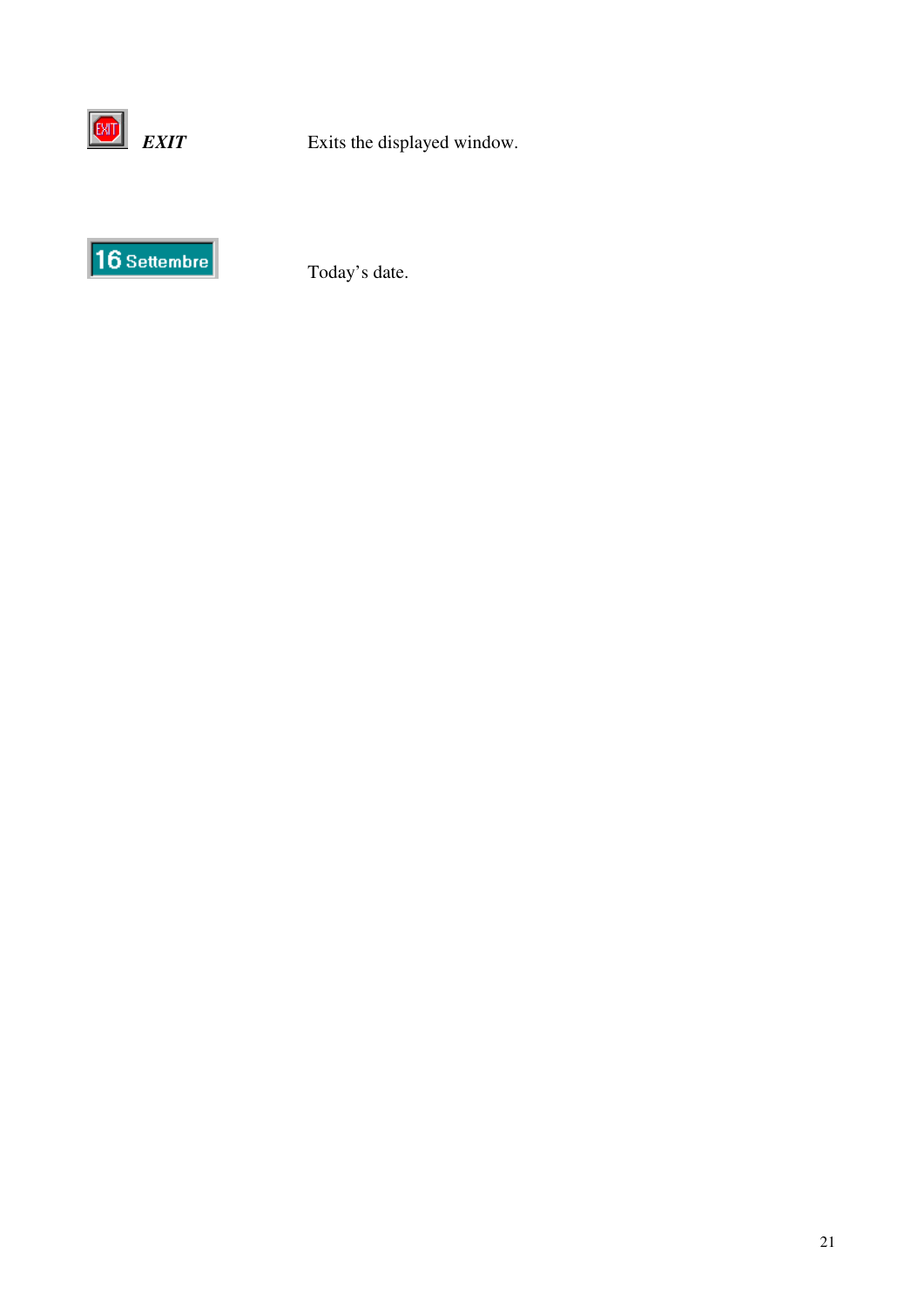The *Guest* window has several folders containing personal data about individuals who have stayed in the hotel. The top part of the window, immediately below the upper toolbar, displays the database list of guest names. In the lower part of the window you can read or enter details for any guest listed.

| <b>B</b> Clienti |                                             |           |          |                 |         |                |                      |             | –  ⊟∣×     |
|------------------|---------------------------------------------|-----------|----------|-----------------|---------|----------------|----------------------|-------------|------------|
|                  | Nome / Cognome<br><b>E</b> PENACCHIONI ANNA |           |          | Città<br>MODENA |         |                | Nazione V.I.P<br>FAM | Moroso<br>п |            |
|                  |                                             |           |          |                 |         |                |                      | г           |            |
|                  |                                             |           |          |                 |         |                |                      | г           |            |
|                  |                                             |           |          |                 |         |                |                      | г           |            |
| Anagrafica       | Il Indirizzo                                | Documento | Generale | Garanzie        | Note    | Varie          | Soggiorno            | Storico     |            |
| Cognome          |                                             |           |          |                 |         |                |                      |             |            |
| Nome             | <b>PENACCHIONI ANNA</b>                     |           |          |                 |         |                |                      |             |            |
| Indirizzo        | VIA CAMOGLI, 70                             |           |          |                 |         |                |                      | г           | Cancellato |
| Citta            | <b>MODENA</b>                               |           |          | Provincia MO    | C.a.p.  | 41100          |                      |             |            |
| <b>Stato</b>     | <b>Italia</b>                               |           |          |                 | Nazione |                |                      |             |            |
| Telefono         |                                             |           |          |                 |         |                |                      |             |            |
| Tel. diretto     |                                             |           | Internet |                 |         | Partita I.V.A. |                      |             |            |
| Fax              |                                             |           | Telex    |                 |         | Cod.Fisc.      |                      |             |            |
| Note             |                                             |           |          |                 |         |                |                      |             |            |
|                  |                                             |           |          |                 |         |                |                      |             |            |
|                  |                                             |           |          |                 |         |                |                      |             |            |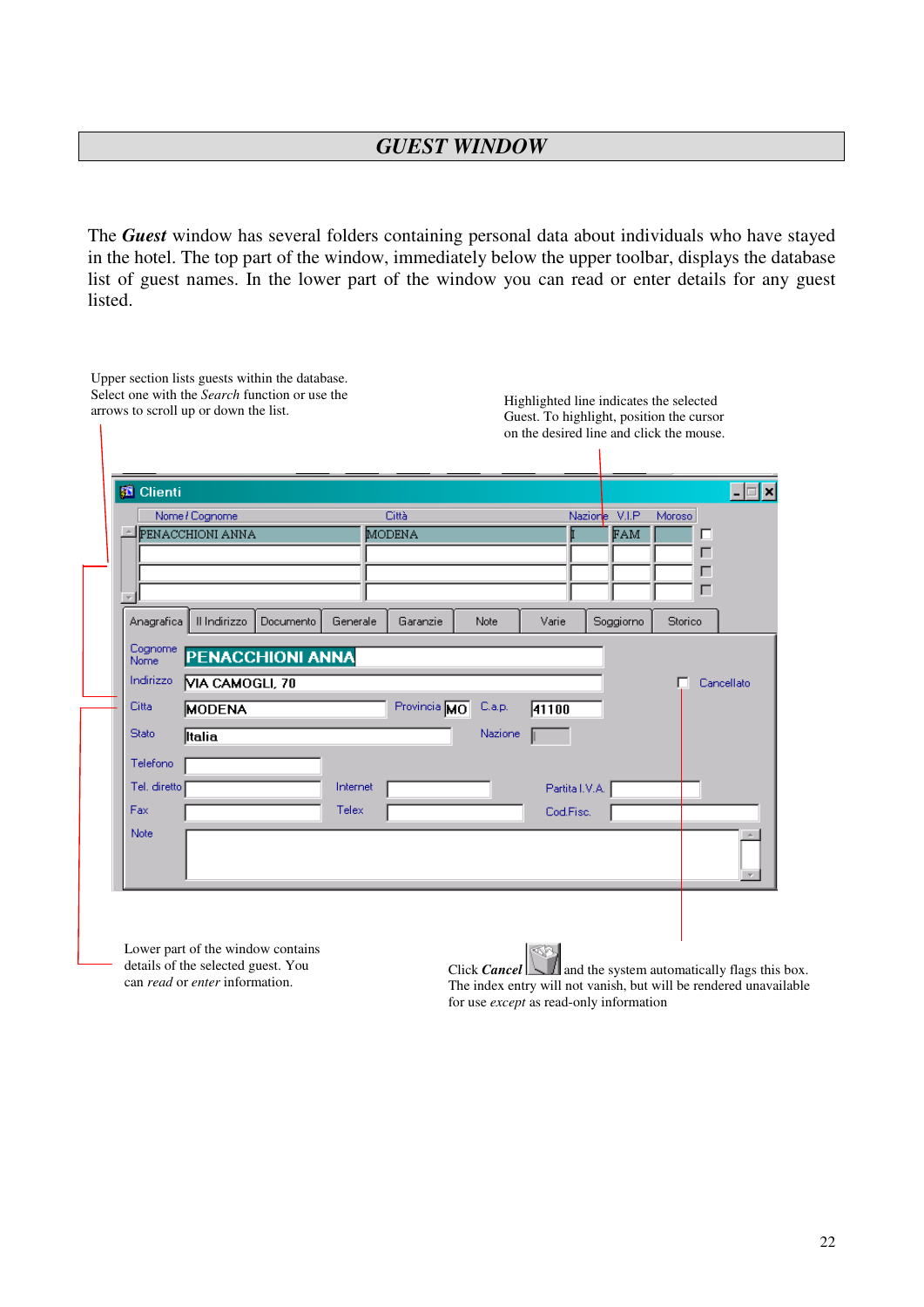# *ALTERNATIVE (2 ND ) ADDRESS FOLDER*

This window allows you to enter additional address information for the selected client.



By defining an alternative address for an individual guest and flagging this check-box, the system automatically designates this the address to use when mailing all correspondence.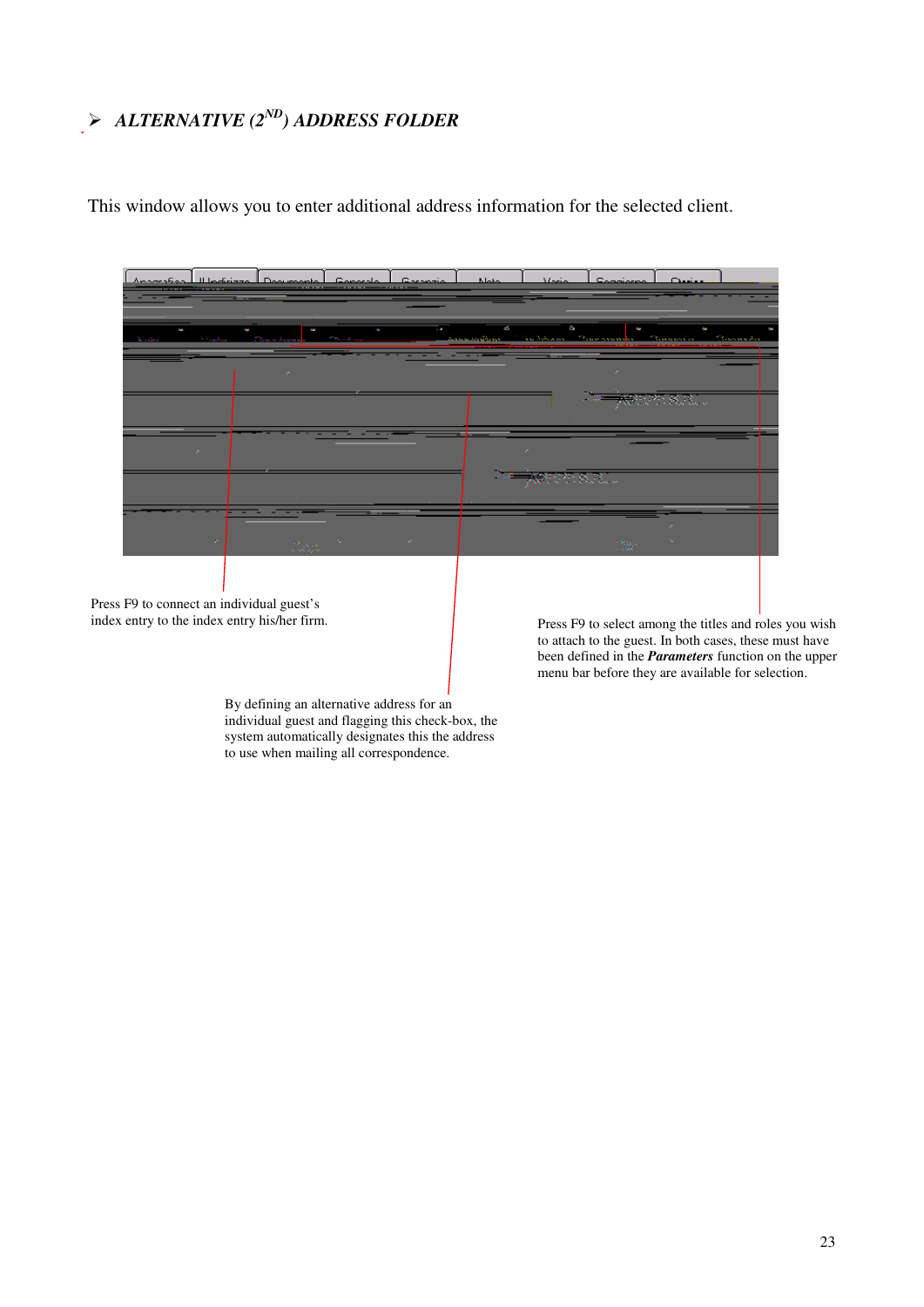#### *DOCUMENT FOLDER*

| Anagrafica     | II Indirizzo  | Documento | Generale | Garanzie  | <b>Note</b>                                           | Varie            | Soggiorno | Storico |  |  |  |
|----------------|---------------|-----------|----------|-----------|-------------------------------------------------------|------------------|-----------|---------|--|--|--|
| <b>Nascita</b> |               |           |          |           | <b>Documento</b>                                      |                  |           |         |  |  |  |
| Sesso          | Iм.           |           |          |           | Tipo Documento <sup>CI</sup><br><b>CARTA IDENTITA</b> |                  |           |         |  |  |  |
| Data nascita   | 30/08/1967    |           |          | Numero    |                                                       | <b>AA2345III</b> |           |         |  |  |  |
| Luogo          | <b>VARESE</b> |           |          |           | Scadenza<br>31/07/2000                                |                  |           |         |  |  |  |
| Nazionalità    |               |           |          |           | <b>Rilasciato il</b><br>01/08/1995                    |                  |           |         |  |  |  |
| Provincia      | IVA.          |           |          |           | Rilasciato da<br><b>COMUNE</b>                        |                  |           |         |  |  |  |
|                |               |           |          | Familiari |                                                       |                  |           |         |  |  |  |
|                | A.            |           |          |           |                                                       |                  |           |         |  |  |  |

This window contains data taken from the guest's identity document.

Press F9 to display the list of all names within the index. You can designate names from this list as family members of the guest entry you are compiling

#### *GENERAL FOLDER*

|                                                                                             | Anagrafica     | Il Indirizzo        | Documento        | Generale | Garanzie | Note | Varie | Soggiorno | Storico |  |
|---------------------------------------------------------------------------------------------|----------------|---------------------|------------------|----------|----------|------|-------|-----------|---------|--|
| Press F9 on the VIP field to<br>select the guest's basic<br>classification (i.e. new guest, | Vip-<br>Canale | Nuovo Cliente<br>IP | Privato          |          |          |      |       |           |         |  |
| regular guest). This designation                                                            |                |                     | <b>Tipologia</b> |          |          |      |       | Mail      |         |  |
| will be entered beside the name<br>when a booking is made.                                  | Tipo1          |                     |                  |          |          |      |       |           |         |  |
|                                                                                             | Tipo2<br>Tipo3 |                     |                  |          |          |      |       |           |         |  |
|                                                                                             | Tipo4          |                     |                  |          |          |      |       |           |         |  |
|                                                                                             | Tipo5          |                     |                  |          |          |      |       |           |         |  |
|                                                                                             |                |                     |                  |          |          |      |       |           |         |  |

The type fields allow you to enter up to 5 different classifications for each client. This system of typing assists management of targeted mailing lists. The M*ail* fields allow you to define for each index entry 5 types of mailing lists for which the guest will either be included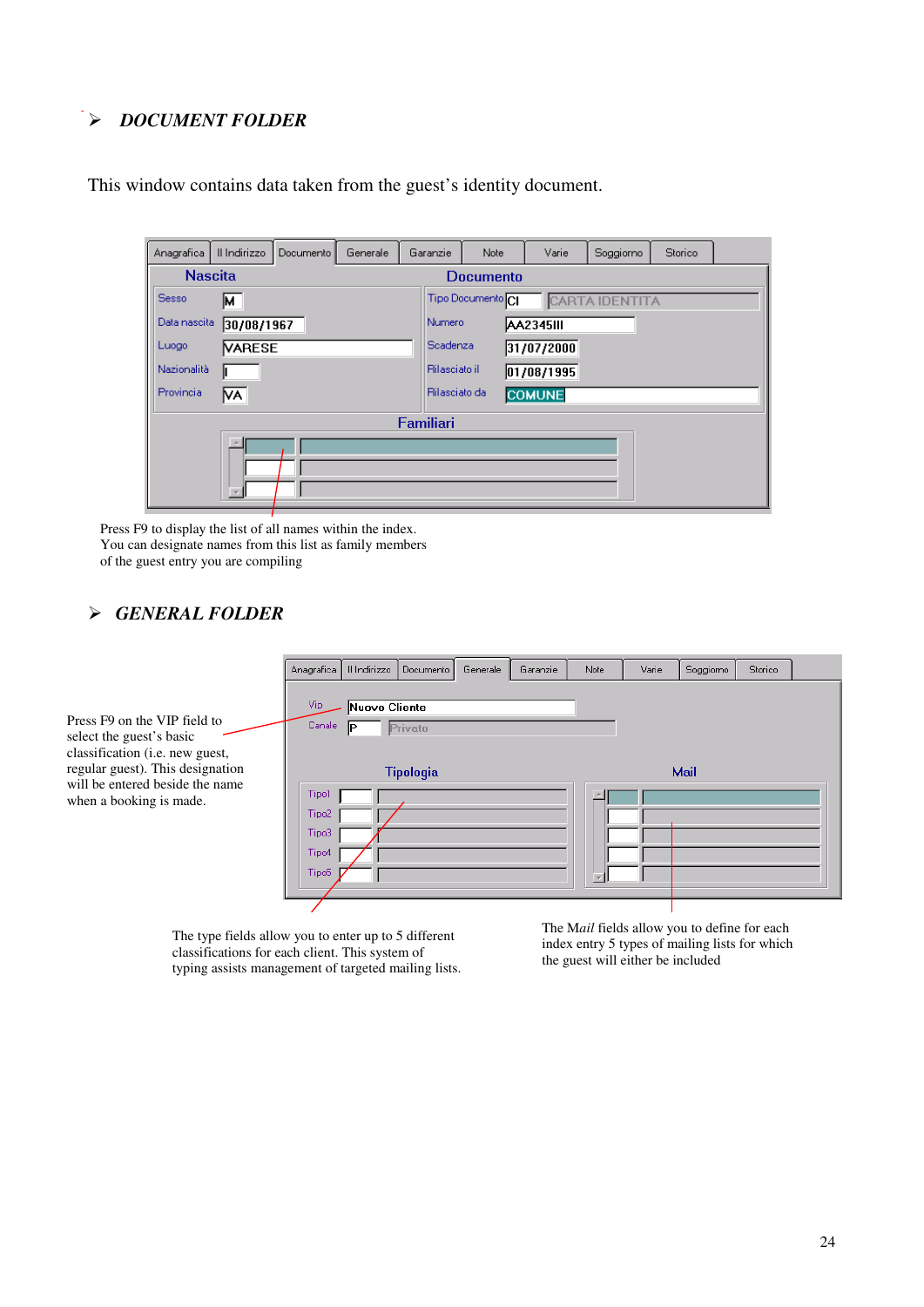#### *GUARANTEE FOLDER*

Allows you to define particular guest distinctions (i.e. guest important, guest in arrears, etc). Information appearing in this field will be displayed in red within the guest's booking The fields Privacy Waiver signature and date are completed if/when guest consents to release of personal information Fields reserved for use with optional programs

Through the field *Type of Discount* it is possible to connect a guest index entry to any pre-arranged discount that applies to him/her. This will then be displayed in the appropriate discount field in any subsequent booking that guest makes. The other fields *Type of Exemption* and *Type of Telephone* are used only with optional programs.

In the lower window, the *Particular Contracts* area displays the rate normally applied to the guest.

#### *NOTE FOLDER*



Here you free to read or write any information relating to a guest. If the message here is urgent, write the advisory "*Important Note"* in the field *Accounting Alarm.* This creates an alert in red, reminding the operator to advise the guest as soon as they arrive.

#### *VARIOUS FOLDER*



This folder contains information regarding a guest's treatment at a Terme-Spa. This optional software is only installed where such health facilities exist.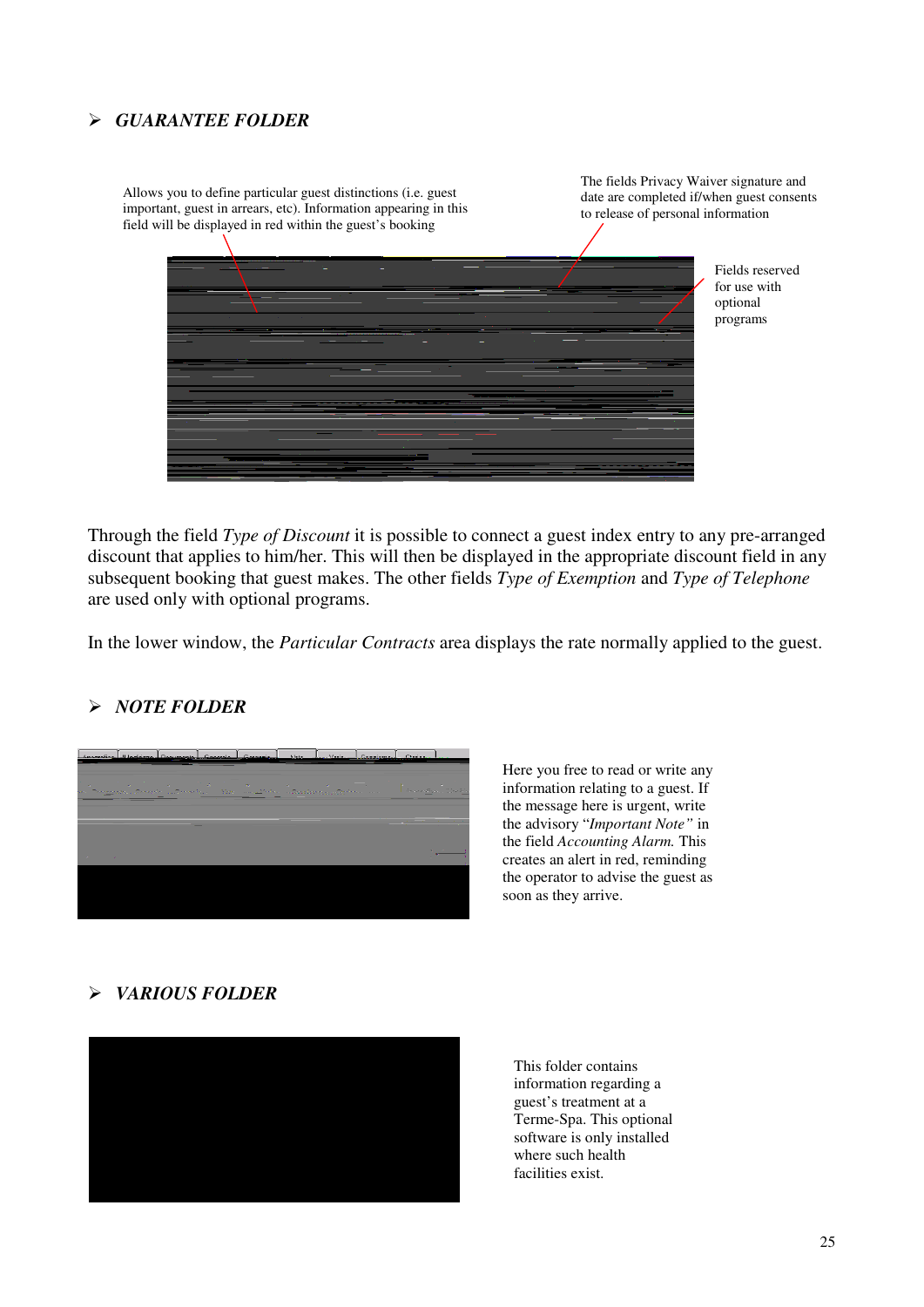## *STAY FOLDER*

| Anagrafica                                                                        |  | Il Indirizzo   Documento             | Generale |            | Garanzie | Note |  | Varie | Seggiorno                                   | Storico |  |
|-----------------------------------------------------------------------------------|--|--------------------------------------|----------|------------|----------|------|--|-------|---------------------------------------------|---------|--|
| Importo Camera Pres.<br>Data arrivo<br>Data partenza<br>Contratto Arrang.<br>Note |  |                                      |          |            |          |      |  |       |                                             |         |  |
|                                                                                   |  | $\Box$ 07/06/2000 08/06/2000 VIP FBO |          |            |          |      |  |       | 150.000,00 739 1 ALTRI OSPITI, ARR. ORA 22: |         |  |
|                                                                                   |  | 02/07/2000 04/07/2000 VIP            |          | <b>FBO</b> |          |      |  |       | 150.000,00 499 1 AUTOFATTURA-ILATE CHECK-O  |         |  |
|                                                                                   |  |                                      |          |            |          |      |  |       |                                             |         |  |
|                                                                                   |  |                                      |          |            |          |      |  |       |                                             |         |  |
|                                                                                   |  |                                      |          |            |          |      |  |       |                                             |         |  |
|                                                                                   |  |                                      |          |            |          |      |  |       |                                             |         |  |
|                                                                                   |  |                                      |          |            |          |      |  |       |                                             |         |  |
|                                                                                   |  |                                      |          |            |          |      |  |       |                                             |         |  |
|                                                                                   |  |                                      |          |            |          |      |  |       |                                             |         |  |
|                                                                                   |  |                                      |          |            |          |      |  |       |                                             |         |  |

This folder is updated automatically when the system runs its end-of-day procedure on the day the guest checks out. In it is the principle information relative to the stays If you wish to investigate a particular stay, double-clicking the line will take you directly to the booking.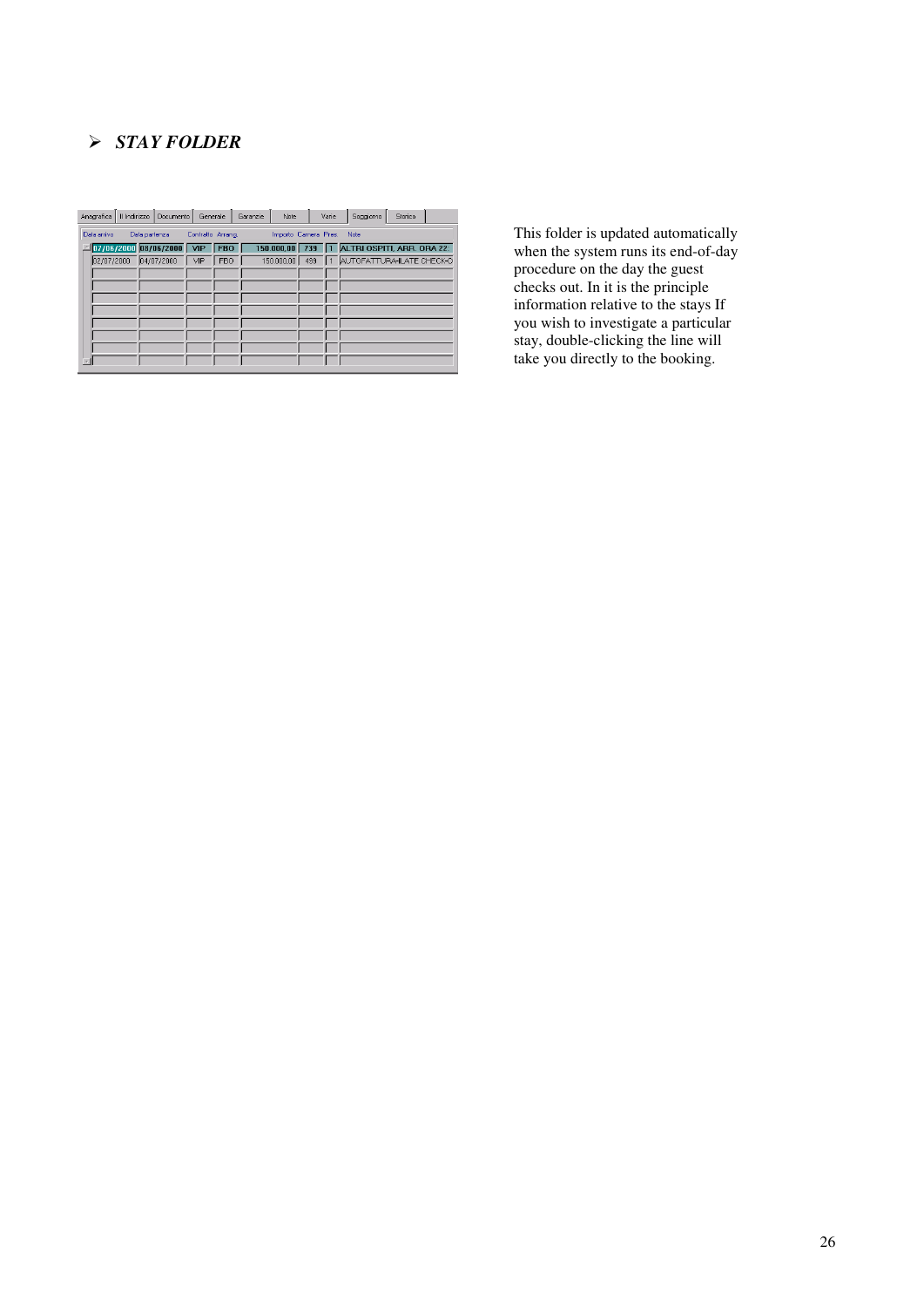# *CREATE A NEW GUEST ENTRY*

If you wish to create an index entry for a new guest, who is not checking in at that time, follow the instructions here beginning with step 1. When a guest checks into the hotel, the system automatically completes many of the fields in a guest's index entry *while* you are completing checkin registration<sup>4</sup>. To complete the fields that were not done automatically refer to the following section *Search and Modify Guest Index Entry*.

| Anagrafica      | Il Indirizzo<br>Note<br>Documento<br>Garanzie<br>Generale     | Varie<br>Storico<br>Soggiorno |                                                   |
|-----------------|---------------------------------------------------------------|-------------------------------|---------------------------------------------------|
| Cognome<br>Nome | <b>ABATI IMER</b>                                             |                               | The <i>Address</i> folder<br>contains most of the |
| Indirizzo       | VIA PIO DONATI 49                                             | Cancellato                    | guest's identification data.                      |
| Citta           | Provincia CN <sup>T</sup><br>C.a.p.<br>41043<br><b>ICUNEO</b> |                               |                                                   |
| <b>State</b>    | Nazione<br>lltalia                                            |                               |                                                   |
|                 |                                                               |                               |                                                   |
|                 |                                                               |                               |                                                   |

| Anagrafica                          | Il Indirizzo                   | Documento I | Generale | Garanzie                       | Note       | Varie                 | Soggiorno | Storico |                                                                           |
|-------------------------------------|--------------------------------|-------------|----------|--------------------------------|------------|-----------------------|-----------|---------|---------------------------------------------------------------------------|
| <b>Nascita</b><br><b>Sesso</b><br>м |                                |             |          | Documento<br>Tipo Documento CI |            | <b>CARTA IDENTITA</b> |           |         | The <i>Document</i> folder<br>displays information<br>taken directly from |
| Data nascita<br>Luogo               | 19/10/1963<br><b>FORMIGINE</b> |             |          | Numero<br><b>Scadenza</b>      | 13640856   |                       |           |         | guest's identity<br>document ( <i>i.e.</i> identity                       |
| Nazionalità<br>Provincia            |                                |             |          | Rilasciato il<br>Rilasciato da | 10/06/1992 |                       |           |         | card, passport)                                                           |

#### **To create a new guest index entry follow this procedure**:

- 1. From the opening screen of the program select the *Client Index* menu. Inside, click the function *Guests* and *Guest Address*.
- 2. Once inside the *Guests* window, click *Insert* to open a new index entry folder.

#### **ATTENTION : The fields that must be completed to create a new guest index entry are :**

- *Surname and Name Address*
- *Country*
- 3. Position the cursor on the *Surname Name* field. Enter the data desired and proceed to the next field. To enter the name of the country, press F9 and select among the choices given.
- 4. Enter any other folder information as desired then click  $\left| \frac{\phi_{\text{HVC}}}{\phi_{\text{HVC}}} \right|$  (or press F10) to complete the operation.

<sup>4</sup> See *Booking* or *Closure*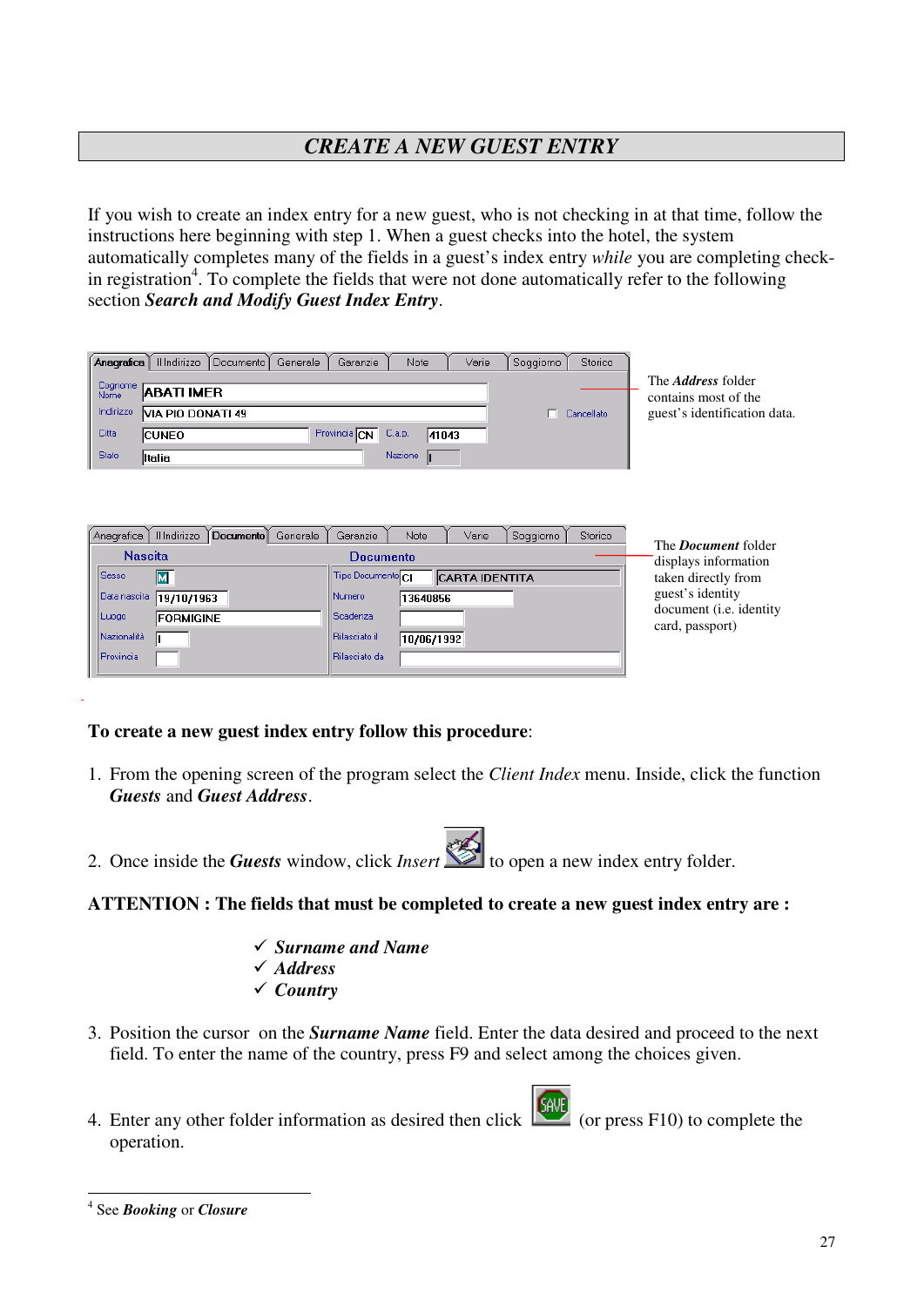# *SEARCH AND MODIFY A GUEST INDEX ENTRY*

- 1. From the opening screen of the program select the *Client Index* then click on the function *Guest*, followed by *Guest Index*
- 2. Within the *Guest* window, click *Search* **a** and proceed as follows:

*Execute* (to search database) *Cancel* (to end search and return to previous screen)

Position cursor over the field in which you'd like to search<sup>5</sup> (If you do not enter data into one of the fields, the system will search the entire database) and click *Execute* (or press F8) to search the database. To end search and return to the previous screen click *Cancel* or (or press CTRL+q).

3. You can now modify existing information in the index entry or insert new data as desired.

<sup>5</sup> To make a search, indicate one or more letters followed by the % (percent) sign. For example, in the *Guest Name* field, typing ALPI% will show ALPITOUR, ALPIEAGLES, and even ALPINESTARS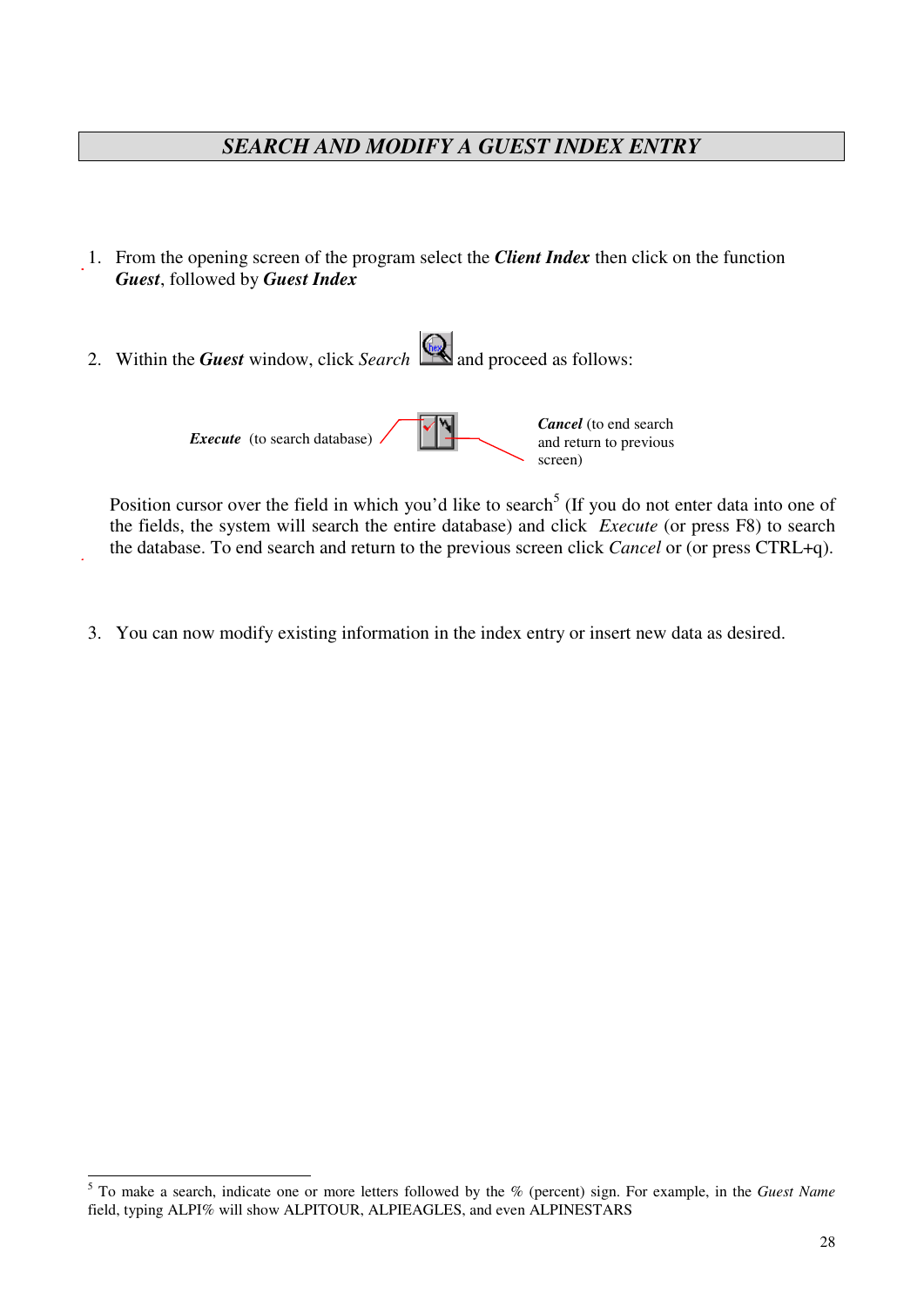# *CONTRACTS*

**Functions attached:**

*NONE*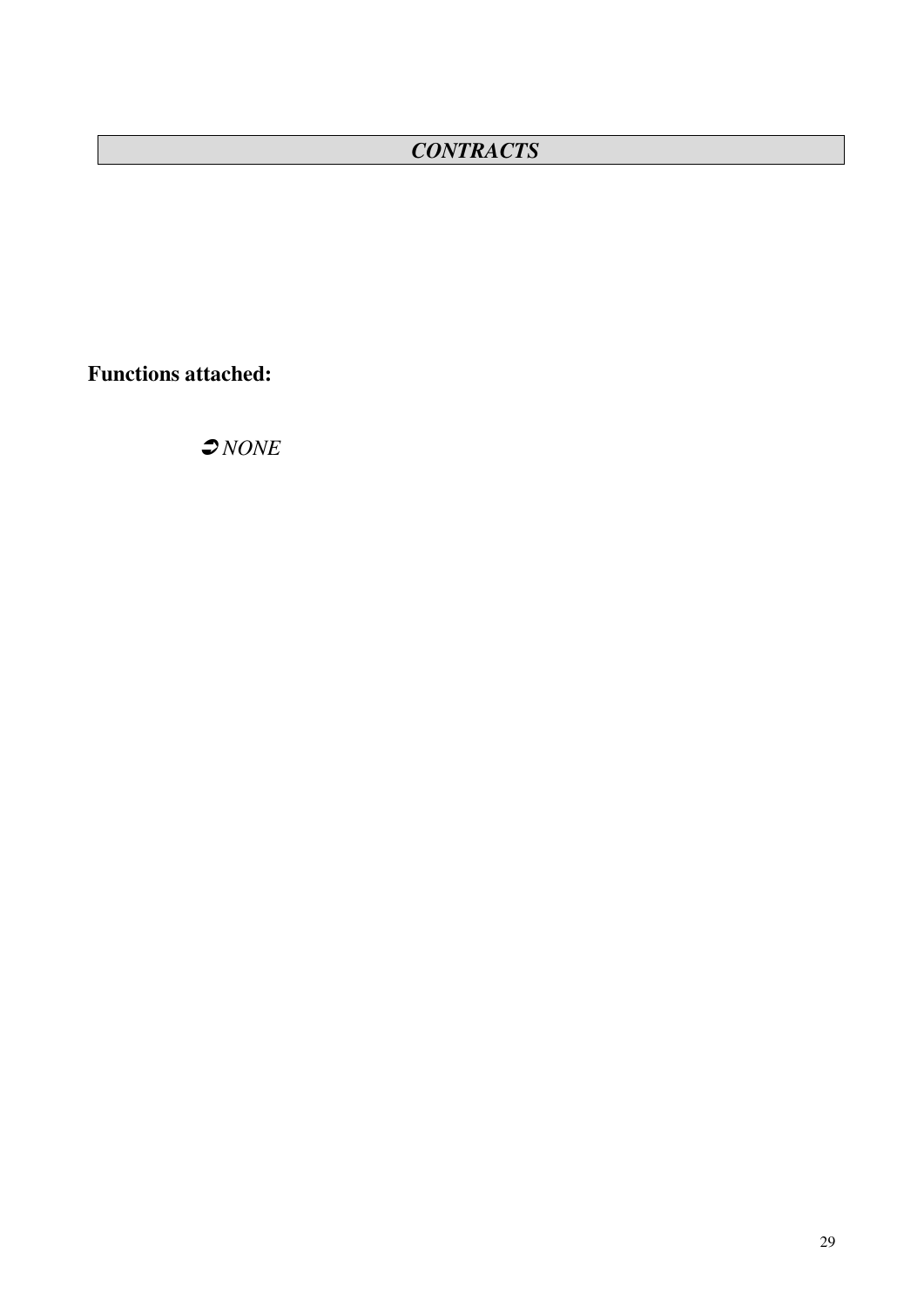# *FUNCTION KEYS/ICONS*

Below are the function keys and icons used to create and manage contracts.

#### *UPPER MENU BAR*

|                | <b>FRONT-OFFICE</b> |         |       |      | Ermanno Valvason (EV)                                            | GP Dati Hotel Service (N <b>HOX</b>                                |
|----------------|---------------------|---------|-------|------|------------------------------------------------------------------|--------------------------------------------------------------------|
| Tariffe        | Fascia              | Formule | Lista | Exit | Window                                                           |                                                                    |
| <b>RATES</b>   |                     |         |       |      | Opens the window in which you can enter contracts.               |                                                                    |
| <b>SEASON</b>  |                     |         |       |      | Allows you to define the seasonal validity period for contracts. |                                                                    |
| <b>FORMULA</b> |                     |         |       |      |                                                                  | Allows insertion of a formula for price reductions or supplements. |
| <b>LIST</b>    |                     |         |       |      | Displays the list of contracts in the database                   |                                                                    |
| <b>EXIT</b>    |                     |         |       |      | Closes a window.                                                 |                                                                    |
| <b>WINDOW</b>  |                     |         |       |      | Selects and positions a Window on the screen.                    |                                                                    |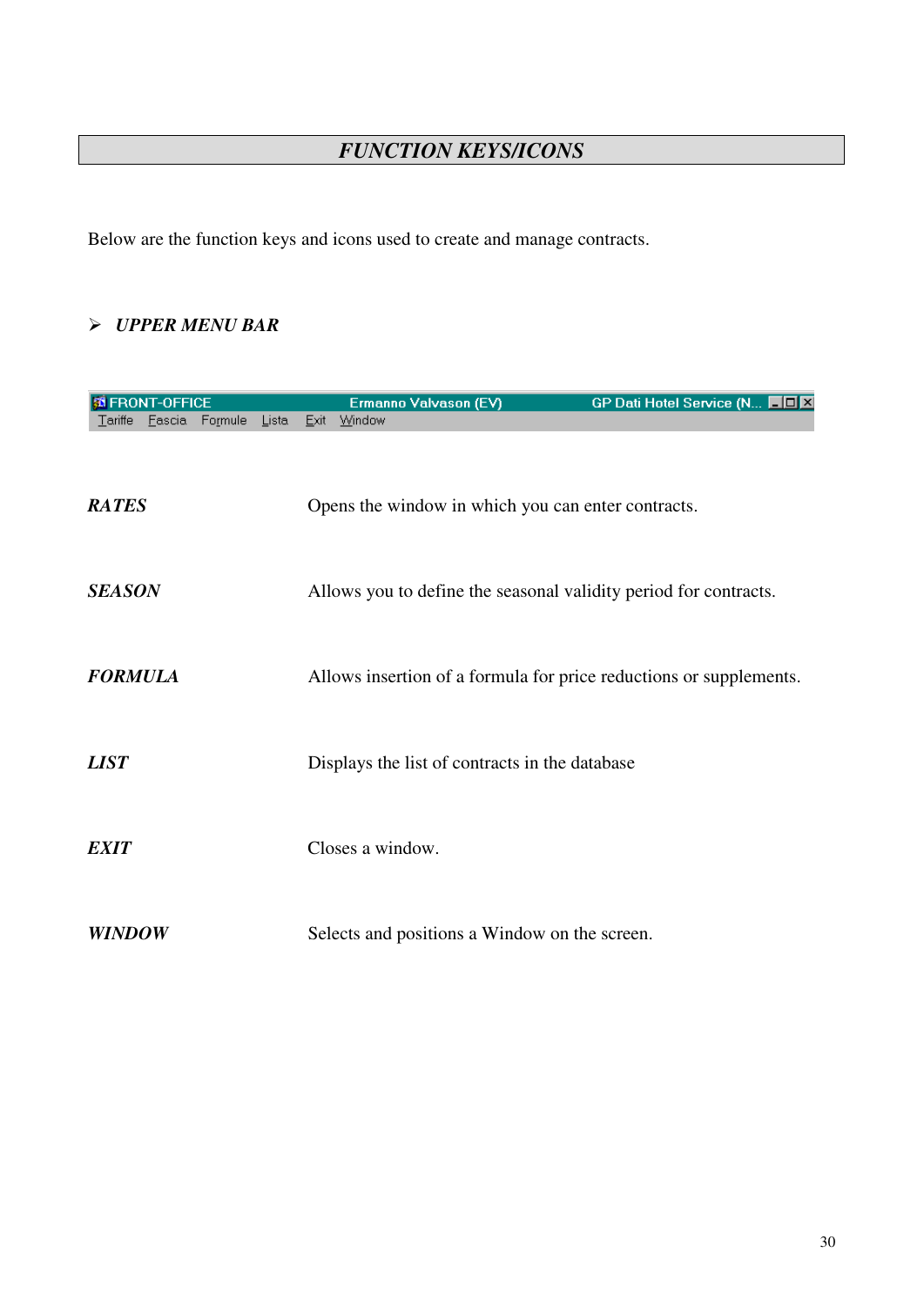#### *UPPER TOOLBAR*

| <b>SAVE</b>                       | Each and every time information is entered, modified or cancelled it<br>must be saved. Following any input, click the SAVE icon or press F10<br>to store newly entered data in the computer's memory. |
|-----------------------------------|-------------------------------------------------------------------------------------------------------------------------------------------------------------------------------------------------------|
| <b>INSERT</b>                     | Allows you to enter a new listing.                                                                                                                                                                    |
| <b>SEARCH</b>                     | Allows you to search through existing contracts in database.                                                                                                                                          |
| <b>CANCEL</b>                     | Clears screen and removes information that has not yet been saved.                                                                                                                                    |
| <b>CANCEL</b><br><b>RATE LIST</b> | Allows you to cancel a rate list without cancelling the entire contract.                                                                                                                              |
| <b>REFRESH</b>                    | Removes unsaved text to begin entering data again.                                                                                                                                                    |
| <i>FELP</i>                       |                                                                                                                                                                                                       |
| <b>EXIT</b>                       | Exits the displayed window.                                                                                                                                                                           |
| 16 Settembre                      | Today's date.                                                                                                                                                                                         |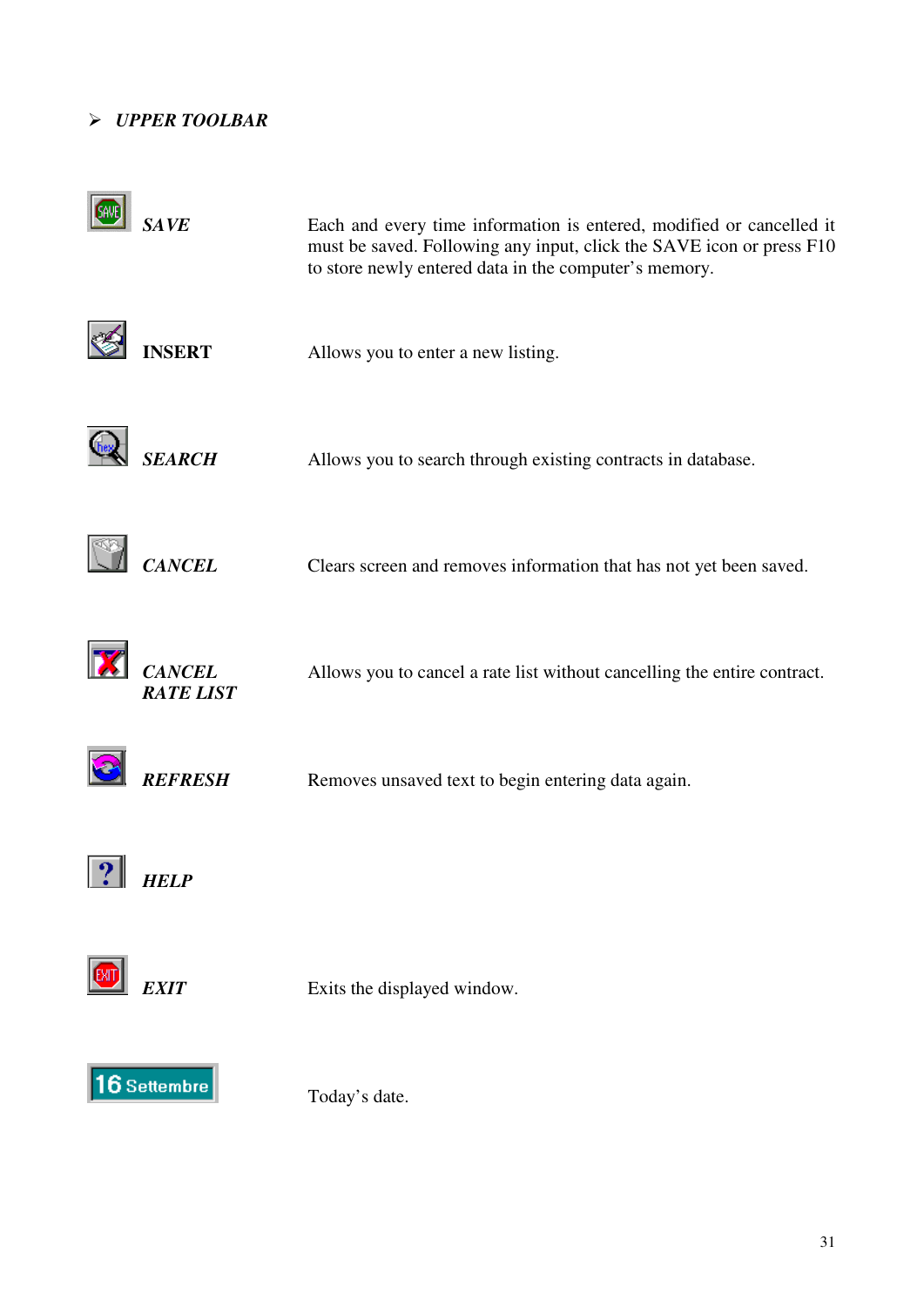## *RATE LISTS WINDOW*

The *Rate Lists* window accesses all the functions necessary to define a contract and the relative prices that will apply. To correctly define a new contract use the following procedure:

- *1. Define the season period*
- *2. Define the application parameters*
- *3. Define the rates list*

| <b>S</b> FRONT-OFFICE<br>$T$ ariffe                | Eascia              | Formule                    | Lista | Exit<br>Window     | Ermanno Valvason (EV) |                |                          |     | GP Dati Hotel Service (N <b>HOX</b> |                                                 |
|----------------------------------------------------|---------------------|----------------------------|-------|--------------------|-----------------------|----------------|--------------------------|-----|-------------------------------------|-------------------------------------------------|
| (SAVE)                                             |                     |                            |       |                    |                       | <u>Х</u>       |                          | (MT | 20 Ottobre                          |                                                 |
| <b>E</b> Listini                                   |                     |                            |       |                    |                       |                |                          |     |                                     | $\overline{\mathbf{z}}$ $\overline{\mathbf{z}}$ |
|                                                    |                     |                            |       |                    | Listino prezzi        |                |                          |     |                                     |                                                 |
|                                                    |                     | Contratto<br>Arrangiamento |       |                    |                       |                | $\overline{\phantom{0}}$ |     | Fascia                              |                                                 |
| Fasce<br>T<br>i<br>p<br>o<br>1<br>o<br>â<br>i<br>e |                     |                            |       | Duplica Tipologia, |                       | Duplica Fascia | Duplica Contratto        |     | E                                   |                                                 |
| Count: *0                                          | $\hat{\phantom{a}}$ |                            |       |                    |                       |                |                          |     |                                     |                                                 |

When you open the *Rate List*, the program automatically lists the room type as defined when software was set up.

These three buttons allow you to copy data from one field to another. You can copy information among contracts, seasons, or among types of contracts.

When you open the *Rate List*, the program automatically lists the seasons defined for the contract you're displaying.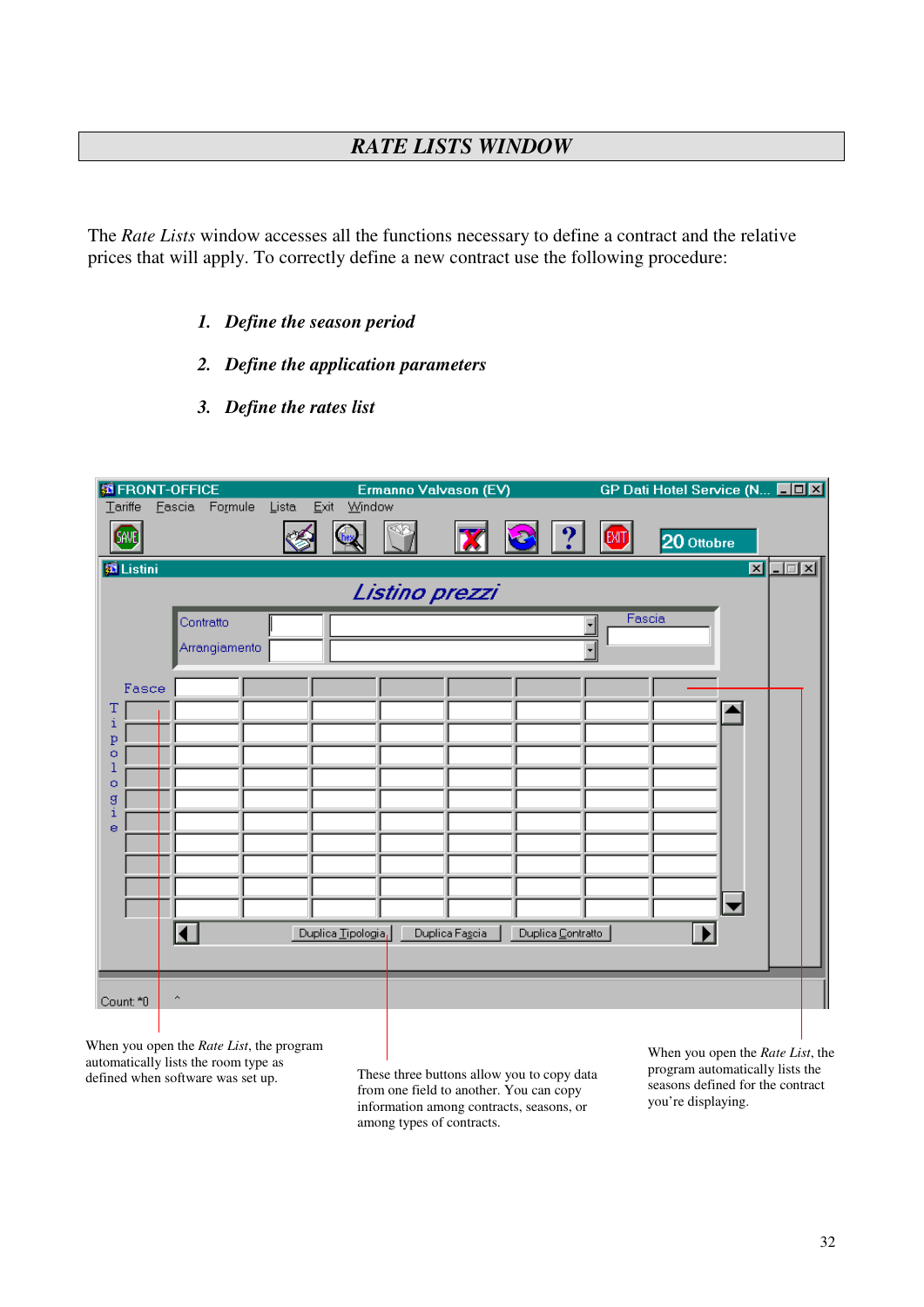#### *DEFINE CONTRACT SEASON*

Peri

 $\begin{array}{|c|c|c|c|c|}\hline \hline \hline \hline \hline \end{array}$ 

- 1. From the opening screen, select the *Index* menu and the function *Contracts.*
- 2. In the *Price List* window select *Season* on the upper menu bar. The *Season Table* window opens to display three dialog boxes:
	- *A. General Grouping:* Broad groupings of contract rate periods.
	- *B. Season:* The time period with which to define contract validity period and rates.
	- *C. Interval:* The beginning and end dates that make up the contact and its rate list.

| <b>Fi</b> Tabelle fascie<br>×                                                                                                                                                                                                                                |
|--------------------------------------------------------------------------------------------------------------------------------------------------------------------------------------------------------------------------------------------------------------|
| Gruppo Fascie<br>Codice Descrizione<br>2000 Fascia 2000 individuali<br>Periodi<br>2000 Fascia 2000 gruppi<br>2000 Fascia 2000 residence                                                                                                                      |
| Fascie<br>Descrizione<br>Sigla<br><b>FASCIA A</b><br><b>FASCIA A</b><br>IA.<br><b>FASCIA B</b><br>lΒ.<br>Periodi<br><b>FASCIA C</b><br>Iс<br>A data<br>Da data<br>12/05/2001 31/05/2001<br><b>FASCIA D</b><br>≁∥D<br>15/09/2001 29/09/2001<br>Duplica Fascia |
| $\overline{\mathbf{x}}$<br>Periodi Speciali<br>Highlight one of these general<br>Num. Giorni Tolleranza<br>grouping periods and click Period<br> 3 <br>15<br>to open the lower dialog box. Here<br>you can define a briefer special                          |
| period in which a different rate will<br>apply without having to create an<br>entire new season                                                                                                                                                              |
|                                                                                                                                                                                                                                                              |

3. Click *Insert* and enter the description code you wish to give the new season.

**N.B.** It's best if you designate a description code that operators can easily identify and apply.

4. Position the cursor on the first available line in the *Season* field. Enter the abbreviation sign and description with which you will identify the period you're creating.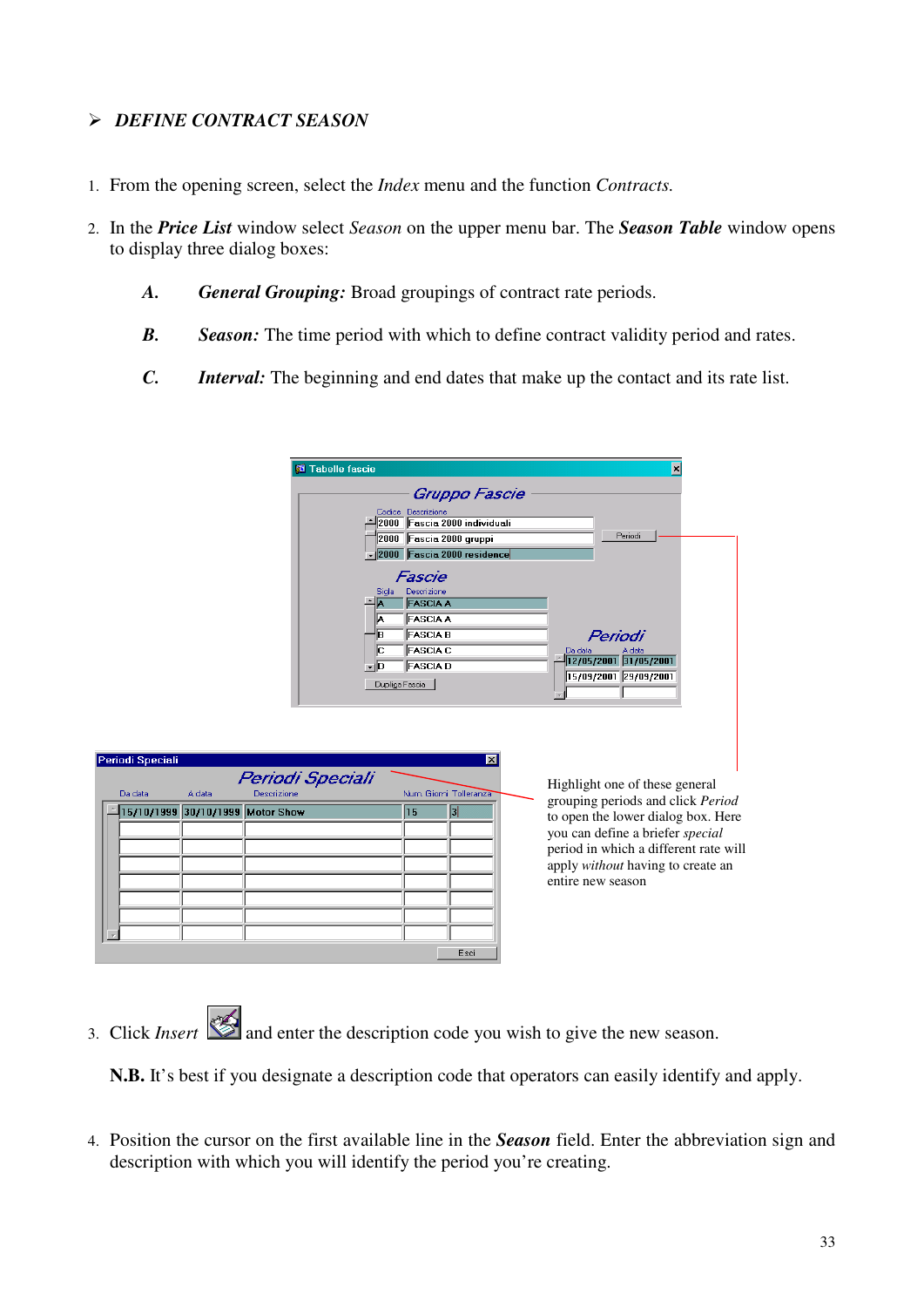5. With the cursor in the *Interval* field, enter the beginning and ending dates that define the period(s) in which the contract you are creating will be in effect.

**N.B.** In the *Interval* field, you can enter multiple beginning and ending dates to clearly define the interval identified in the *Season* field.

|       | Fascie                |                                 |
|-------|-----------------------|---------------------------------|
| Sigla | Descrizione           |                                 |
| B     | <b>BASSA STAGIONE</b> |                                 |
|       |                       |                                 |
|       |                       | Periodi                         |
|       |                       | Da data<br>A data               |
|       |                       | $\sqrt{01/01/1999}$ 31/01/1999  |
|       |                       | $\boxed{01/12/1999}$ 31/12/1999 |
|       |                       |                                 |

6. Repeat steps 4 and 5 to add other *Seasons* and other *Intervals* dates.

**N.B.** If the beginning/ending dates entered overlap one another, the program will display the following error message:

| <b>Attenzione!</b> |                                                                                 |
|--------------------|---------------------------------------------------------------------------------|
|                    | Il periodo non può essere aggiornato<br>perché si interseca con altri esistenti |
|                    | ,,,,,,,,,,,,,,,,,,,,,                                                           |

To proceed, correct the dates entered, or to cancel the dates and/or the interval, position the cursor over the selected fields and click *Cancel* .

7. After entering all the necessary data click (SAME) (or press F10) to complete the operation.

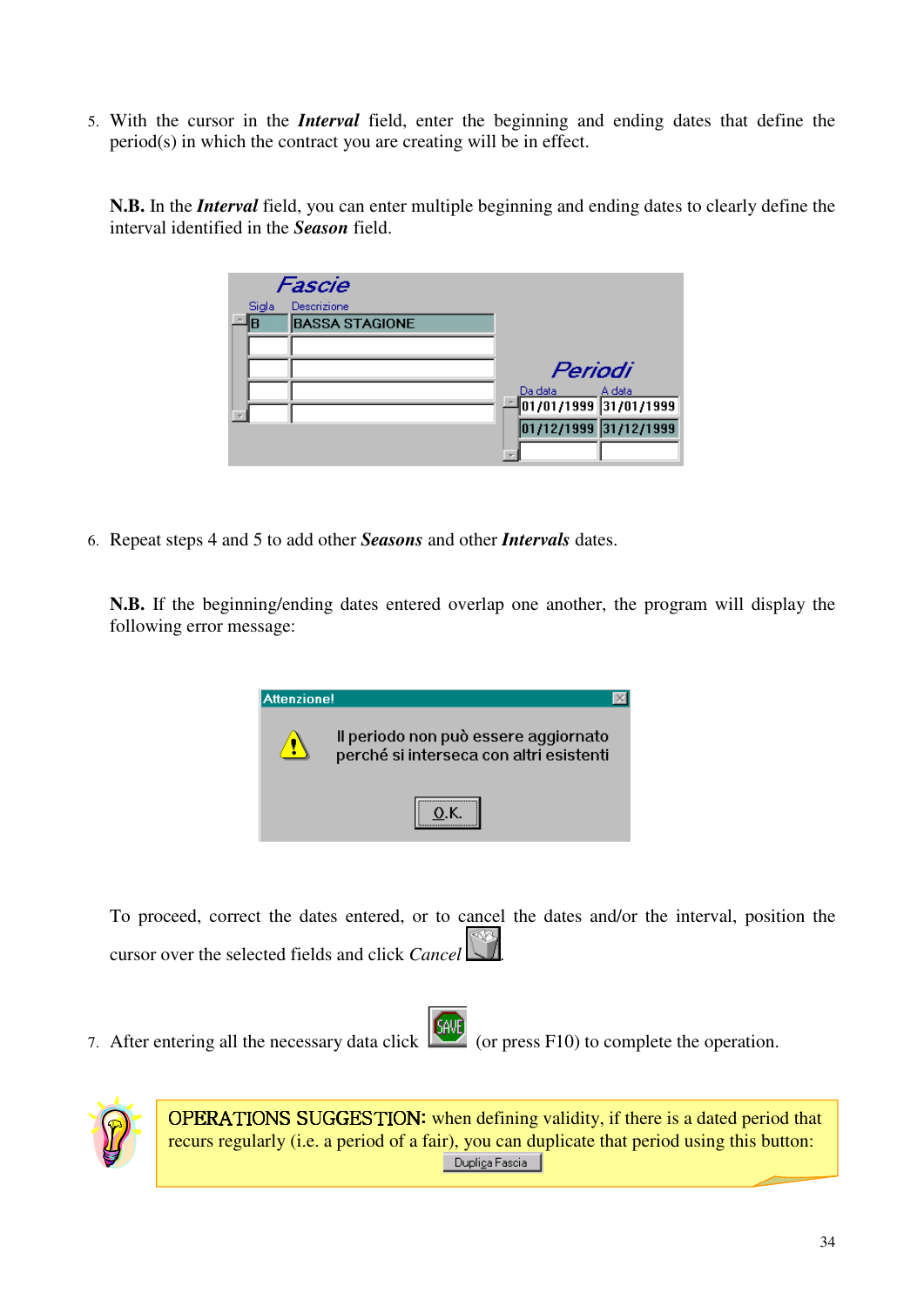#### *DEFINE CONTRACT APPLICATION PARAMETERS*

- 1. From the opening screen, select the *Index* menu and the function *Contracts.*
- 2. In the *Price List* window select *Rates* on the upper menu bar. The *Contract/Rate* window displays:
	- **A.** *Rate***:** displays groupings in which you can arrange contracts
	- **B.** *Contract:* lists specific contracts with agencies, firms, tour operators, etc.

| This area lists the<br>contracts within<br>the grouping<br>category selected | Contratto/Tariffa<br><b>AGENZIE ITALIANE</b><br> AGI                                      | $\Box$ DIXI<br>Tariffe                                                                                                                                                                                                                                                                                                         |
|------------------------------------------------------------------------------|-------------------------------------------------------------------------------------------|--------------------------------------------------------------------------------------------------------------------------------------------------------------------------------------------------------------------------------------------------------------------------------------------------------------------------------|
| in Rate (above)                                                              | Contratti<br><b>ALP</b><br>CONTRATTO ALPITOUR<br><b>CONTRATTO COMITOURS</b><br><b>COM</b> | Altre Informazioni<br>Note<br>Contratto<br>E Promozione<br>$\Box$ Ospite<br>$\Box$ Cancellato<br>Applicazione<br>□ Solo per Ditte<br>Descrizione<br>Ordine<br>Contratto<br>2<br>CONTRATTO COMITOURS<br> СОМ<br>Descrizione conto<br>Tipoprezzo<br>d<br>Note<br>Folder where you can define<br>contract application parameters. |

- 3. Click *Insert* and a new contract folder will open. Designate a code, a description and a progressive number you wish to give to the contract you create.
- 4. Complete the remaining fields as requested.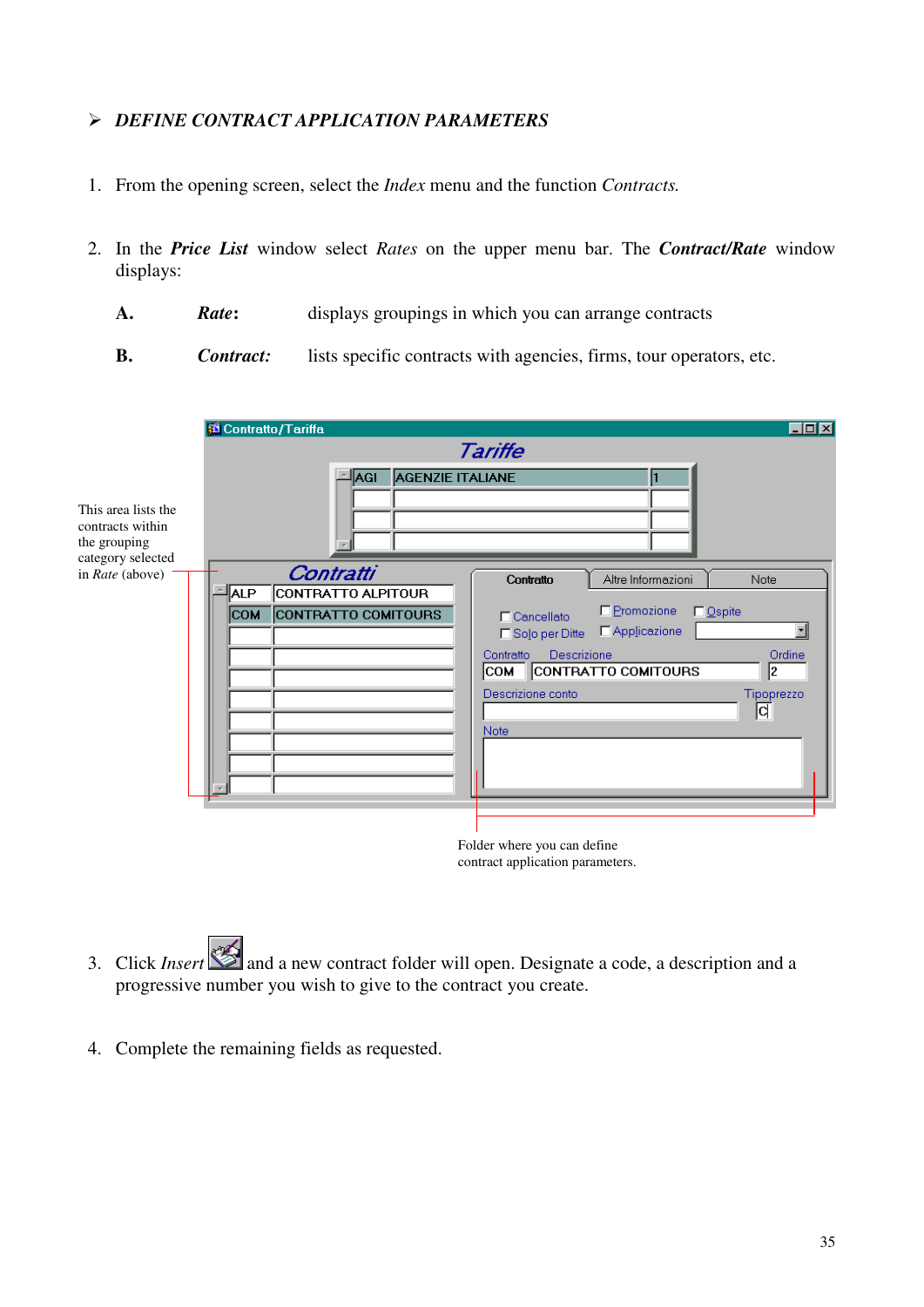| When the contract is cancelled by clicking <i>Cancel</i> $\Box$<br>the program automatically inserts a confirmation flag. |                                                                                                                                                       |                                                             | If this contract will apply to<br>complimentary stays flag<br>this check-box.                                                                                                                                      |
|---------------------------------------------------------------------------------------------------------------------------|-------------------------------------------------------------------------------------------------------------------------------------------------------|-------------------------------------------------------------|--------------------------------------------------------------------------------------------------------------------------------------------------------------------------------------------------------------------|
| If you wish the contract<br>to apply only to<br>Agency/Firm clients,<br>flag this check-box                               | Contratto<br>□ Promozione<br>$\Box$ Cancellato<br>$\Box$ Applicazione<br>□ Solo per Ditte<br>Descrizione<br>Contratto<br>CONTRATTO COMITOURS<br>ICOM. | Altre Informazioni<br>Note<br>$\Box$ Ospite<br>Ordine<br>l2 | The Promotion box and the<br>drop down box beside it are<br>most frequently used when<br>you wish to debit a guest's<br>entire stay at check-in as a<br>single unit. This option can<br>be used for contracts with |
| Enter other contract<br>descriptions as necessary.                                                                        | Descrizione conto<br><b>Note</b>                                                                                                                      | Tipoprezzo<br>ld                                            | daily rates or with rates<br>defined as a period ( <i>i.e.</i><br>weekly rate).<br>Enter a number to indicate<br>the order in which the<br>contract will be displayed                                              |
|                                                                                                                           | P if price applies per person                                                                                                                         | Specify C if price applies per room or                      |                                                                                                                                                                                                                    |

5. In the *Other Information* folder, enter the requested data in the lower fields (starting with *Season.*)



- 6. Select the *Note* folder and enter any other information you wish to add.
- 7. After entering all the necessary data click  $\begin{bmatrix} \text{GRVE} \\ \text{60} \end{bmatrix}$  (or press F10) to complete the operation.



The structure defined in a contract can NEVER be an allotment structure Whenever the Day field within the *Other Information* folder has been compleated, when you enter prices, the indicated tariff must correspond with the tariff for the correct number of days. For example: if the *Days* field is defined by 7 days, the tariff to enter will be the weekly rate of 700,000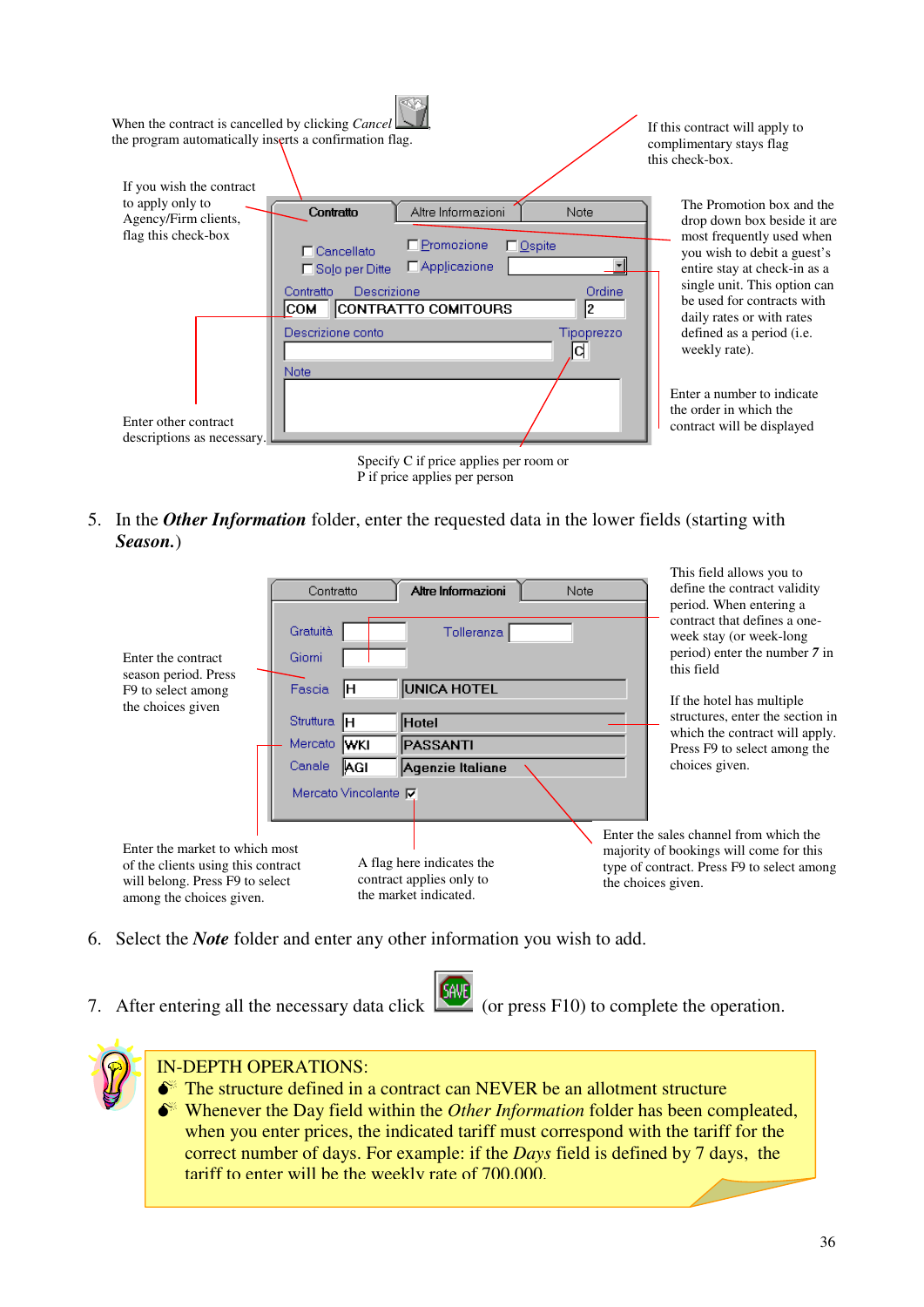#### *DEFINE CONTRACT RATE LISTS.*

- 1. From the opening screen, select the *Index* menu and the function *Contracts.*
- 2. In the *Price List window,* entering a contract's code and an abbreviation for a hotel plan arrangement activates the program and allows you to enter amounts. The program automatically proposes on the left side of the window the type of structure defined in the *Rates* window and on the upper right, the *Season* field displays the period of contract validity

# **ATTENTION**: **The** *Search* **function cannot be used to locate a contract that is not attached to the relative rate list.**



- 3. Choose the desired accommodation type in the appropriate *Season* column and double-click the field. The system will open one of two possible *Price* windows.
	- *A.* If you are making a price list for a contract in which prices are defined per room, the system displays the following window: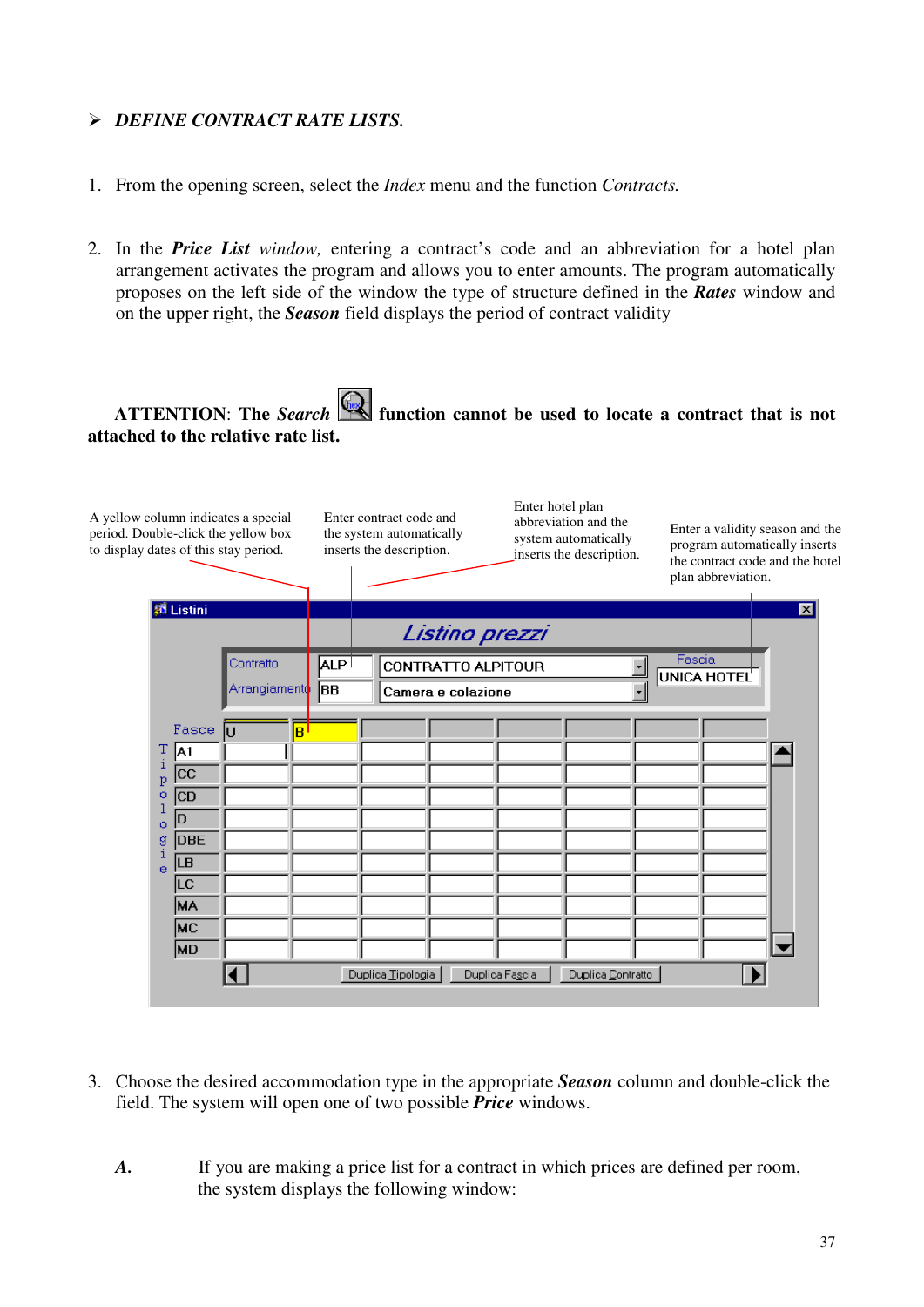Indicate the definite prices for the contract for the room (C) or the number of persons (P). This field will automatically be completed by the system when you save the price list.



Enter only the prices you expect to need for the type room selected.

**B.** If you are making a price list for a contract in which prices are defined per person, the system displays the following window: 6

Indicate the definite prices for the contract for the room



In this field you can define other possible application parameters. This field allows you to define the contract validity period. When entering a contract that defines a one-week stay (or week-long period) enter the number *7* in this field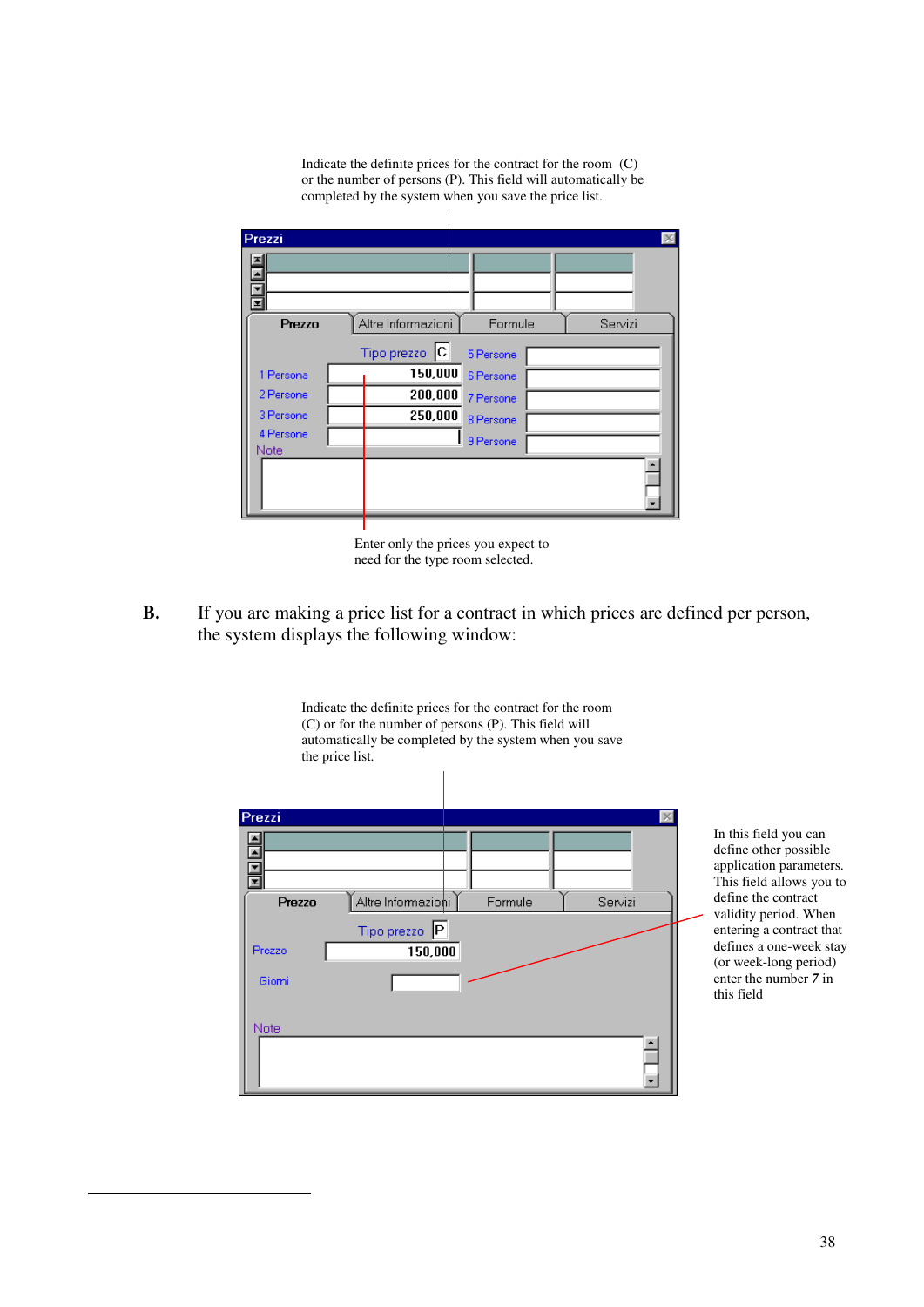4. In the *Other Information* folder, enter any other application parameters that may be required.

|                                                                                                                         | Prezzi                                                                                                                                                          |                                                                                                                                                        |
|-------------------------------------------------------------------------------------------------------------------------|-----------------------------------------------------------------------------------------------------------------------------------------------------------------|--------------------------------------------------------------------------------------------------------------------------------------------------------|
| Enter the day of the<br>week in number<br>format to limit<br>contract application<br>to the arrival day<br>$Sunday = 1$ | <b>Bassa stagione</b><br>$\frac{1}{\vert \mathbf{z} \vert}$<br>Altre Informazioni<br>Formule<br>Servizi<br>Prezzo<br>Giorno arrivo<br>Minimo<br><b>Gratuita</b> | Enter the number<br>of nights to limit<br>the duration of stay<br>for the contract<br>application                                                      |
| The system will<br>automatically insert<br>the season when<br>the price is saved.                                       | Vecchia Venezia<br>Prodotto<br>IP1<br>Bassa stagione<br>Fascia                                                                                                  | Press F9 to specify if the<br>price refers to a particular<br>product. The abbreviation<br>entered does not effect the<br>application of the contract. |

**ATTENTION: Data entered in the** *Other Information* **folder is NOT obligatory when using the** *Price List*

5. The *Formula* folder allows you to enter one of the price calculation formulas defined during software installation, which permits modification of the price under particular conditions<sup>7</sup>.

The program automatically calculates, without displaying the price, the reduction or the supplement based on conditions defined during software installation. If you wish to ignore these conditions, you may directly specify the price by entering the desired amount

|                                                  | Prezzi<br><b>Fall</b>                      |                        |               |                       |
|--------------------------------------------------|--------------------------------------------|------------------------|---------------|-----------------------|
| Press F9 to select among<br>the formula choices. | <b>SECOND SECOND STATE</b><br><b>COMPA</b> | $\mathbb{R}^n$<br>1940 | Sept.         | <b>Service</b>        |
|                                                  | ×.<br><b>Kommune</b>                       | $\sim$                 | $\sim$ $\sim$ | AP.<br><b>Service</b> |

 $7$  The system can be programmed (only by technically by technicians either during software installation or afterwards) to an afterwards  $\frac{1}{2}$ 

calculate reductions and suppliments based on diverse variations that may occur. For more information contact GP Dati.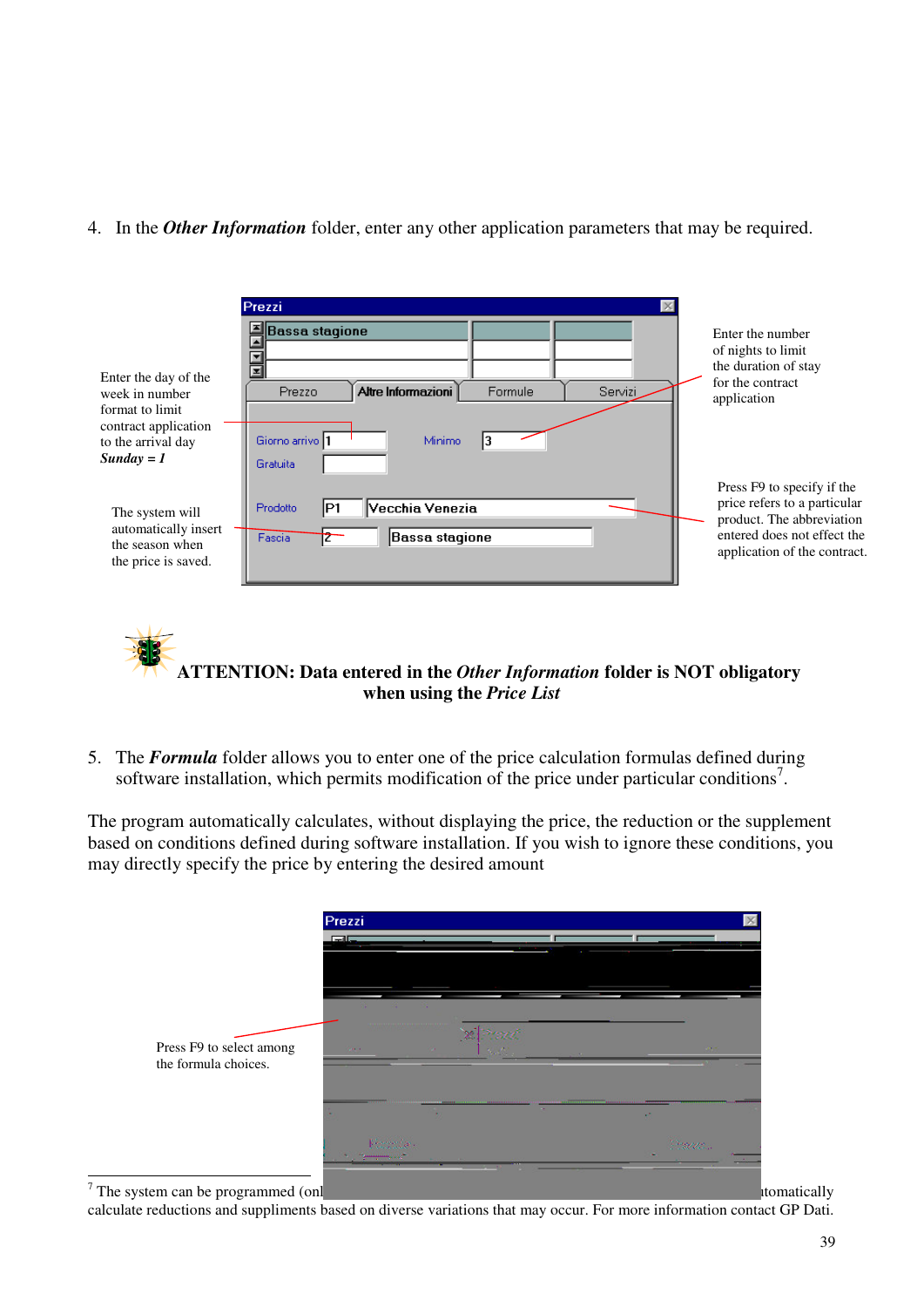

6. The *Services* folder allows you to enter any charges that you wish to attach to the price listing.

| Press F9 to indicate the                                                                                                 |                                                                                                                                                                                                                                               | Number indicates how<br>service charges are debited:<br>$1 = per person$<br>$2 = per room$ . |
|--------------------------------------------------------------------------------------------------------------------------|-----------------------------------------------------------------------------------------------------------------------------------------------------------------------------------------------------------------------------------------------|----------------------------------------------------------------------------------------------|
| frequency with which the<br>service will be debited.<br>Press <sub>F9</sub> to<br>select among<br>the service<br>choices | Prezzi<br>$\times$<br>Bassa stagione<br>囗<br>$\overline{\mathbf{H}}$<br>Akre Informazioni<br>Servizi<br>Formule<br>Prezzo<br>Frequenza<br>Importo<br>Regola Obb<br>Addebito servizio<br>$15,000$ 1<br>⊽<br><b>TESSERA CLUB</b><br>ΈS.<br>` 01 | Flagging this check-box<br>indicates the selected<br>service is obligatory                   |
| available.                                                                                                               | Formule                                                                                                                                                                                                                                       | Constitutes the<br>equivalent of the<br>Formule folder.                                      |

- 7. If other prices need to be entered to complete the price list, repeat steps 3 through 6 until all price information has been entered.
- 8. After entering all the necessary data click  $\left[\frac{\text{GAV}}{\text{GAV}}\right]$  (or press F10) to complete the operation and

close the **Price** window by clicking *Exit*  $\frac{[MT]}{[MT]}$ . If you've made errors during contract definition, if you wish to modify after having selected and cancelled the preceding data inserted you can

start over by clicking *Cancel* .

**ATTENTION**: **Once a price list has been defined, you can use** *Search* **to locate the contract.**

**N.B.** When defining contract prices for different hotel plans, you need only modify the hotel plan by repeating the operation of steps 2 through 8.

| Ricerca Contratti Inseriti                                                                                                                                                                                                                                                                             |  |
|--------------------------------------------------------------------------------------------------------------------------------------------------------------------------------------------------------------------------------------------------------------------------------------------------------|--|
| RAC RAX MAX BB Camera e colazione<br>RAC RAX MAX FB Pensione Completa<br>RACK TARIFFA RACK ANNA BB Camera e colazione<br><b>RAK</b> RACK RATE BB Camera e colazione<br><b>RAK RACK RATE CC Camera e Colazione</b><br>TOM LISTINO HOTEL BB Camera e colazione<br>URI URIBE VIAGGI BB Camera e colazione |  |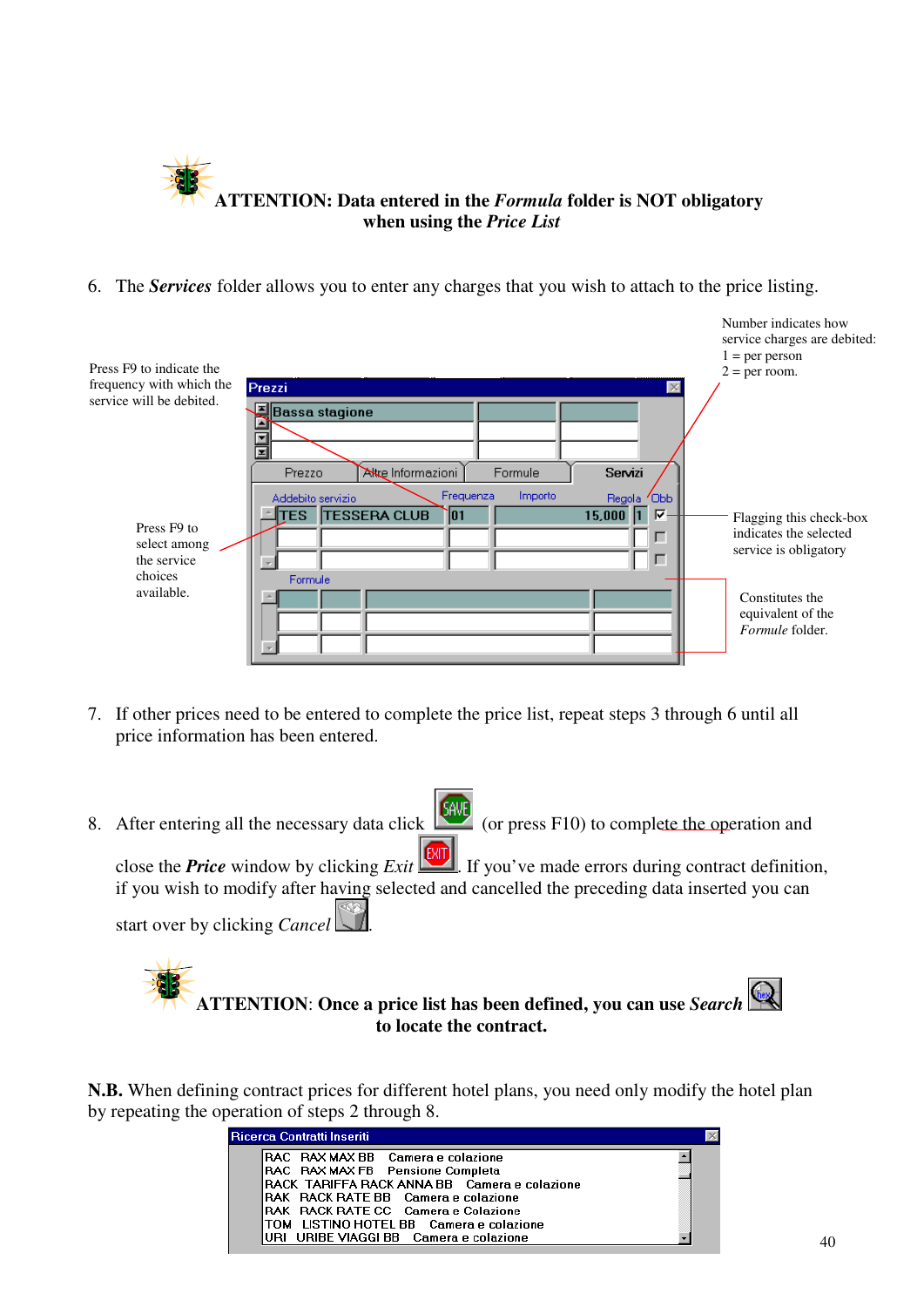#### *DEFINE FORMULAS FOR APPLYING RATES*

From the *Price List* window, click Formula on the upper menu bar. In this window you can create a formula to attach to a contract.

Highlight a line in the upper part of the window to display its formula calculations in the lower part.  $\boxed{\blacksquare}$ **8** Formule  $\triangle$  GO **GO** Rid. infant 0-11 mesi 100% ₹Ñ iduzioni infar —|ढन Rid. infant 0-1 anno 100%  $\overline{RN}$ Riduzioni infant  $\frac{1}{\sqrt{G01/2}}$ Rid. infant 0-1 anno 100% Ħ **IRIN** Riduzioni infan Formula Calcolo Condizione Lingue Riduzione/Supplemento Codice Descrizione GO Rid. infant 0-11 mesi 100% 同 Addebito  $RIN$ Riduzioni infant Applicazione Calcolo  $\overline{OB}$  $\overline{B1}$  $\vert$  4  $\vert$ Condizione  $\mathbf{NA}$   $\rightarrow$ **AND R1**  $\vert\vert$ 

The four folders that make up the lower part of the window contain all the data necessary for applying the different types of formulas.

An R in this box means reduction and an S indicates a supplement. To the left is a description of what formula is being applied. Below are details of the calculations (as defined in the *Calculation* folder) and below that, the specific conditions that must be met (as defined in the *Conditions* folder).

You do NOT have to flag this checkbox for the formula to be applied.

#### **IN-DEPTH OPERATION: Before entering formulas you must first define:**

1. The ages of children: Back Office  $\rightarrow$  Tables  $\rightarrow$  Tariff Table  $\rightarrow$  Define Children Ages. Children's ages can be subdivided from C1 to C9.

| <b>Tab Bambini</b>               |  |  |  |  |  |  |
|----------------------------------|--|--|--|--|--|--|
| Codice Descrizione               |  |  |  |  |  |  |
| Infant da 0 a 3 mesi             |  |  |  |  |  |  |
| Infant da 4 mesi ad 1 anno<br>l2 |  |  |  |  |  |  |
| Bambini di 2 anni                |  |  |  |  |  |  |
| Bambini di 3 anni                |  |  |  |  |  |  |
| Bambini da 4 a 5 anni<br>l5      |  |  |  |  |  |  |
| Bambini da 6 a 12 anni<br>16.    |  |  |  |  |  |  |
|                                  |  |  |  |  |  |  |

2. Possible Special Offers: Back Office  $\rightarrow$  System Table  $\rightarrow$  Tariff Table  $\rightarrow$  Legend. Special offers are defined by descriptions and codes from X1 to X5

| <b>83</b> Legenda            |   |
|------------------------------|---|
| <b>Codice Descrizione</b>    |   |
| <b>Offerta Sposi</b>         | L |
| Offerta Piano Famiglia<br>X2 | ┍ |
| Offerta Flight & Drive<br>×з | г |
| Offerta Tempo Libero<br>44   | г |
| Offerta Beauty<br>l×5        |   |
|                              |   |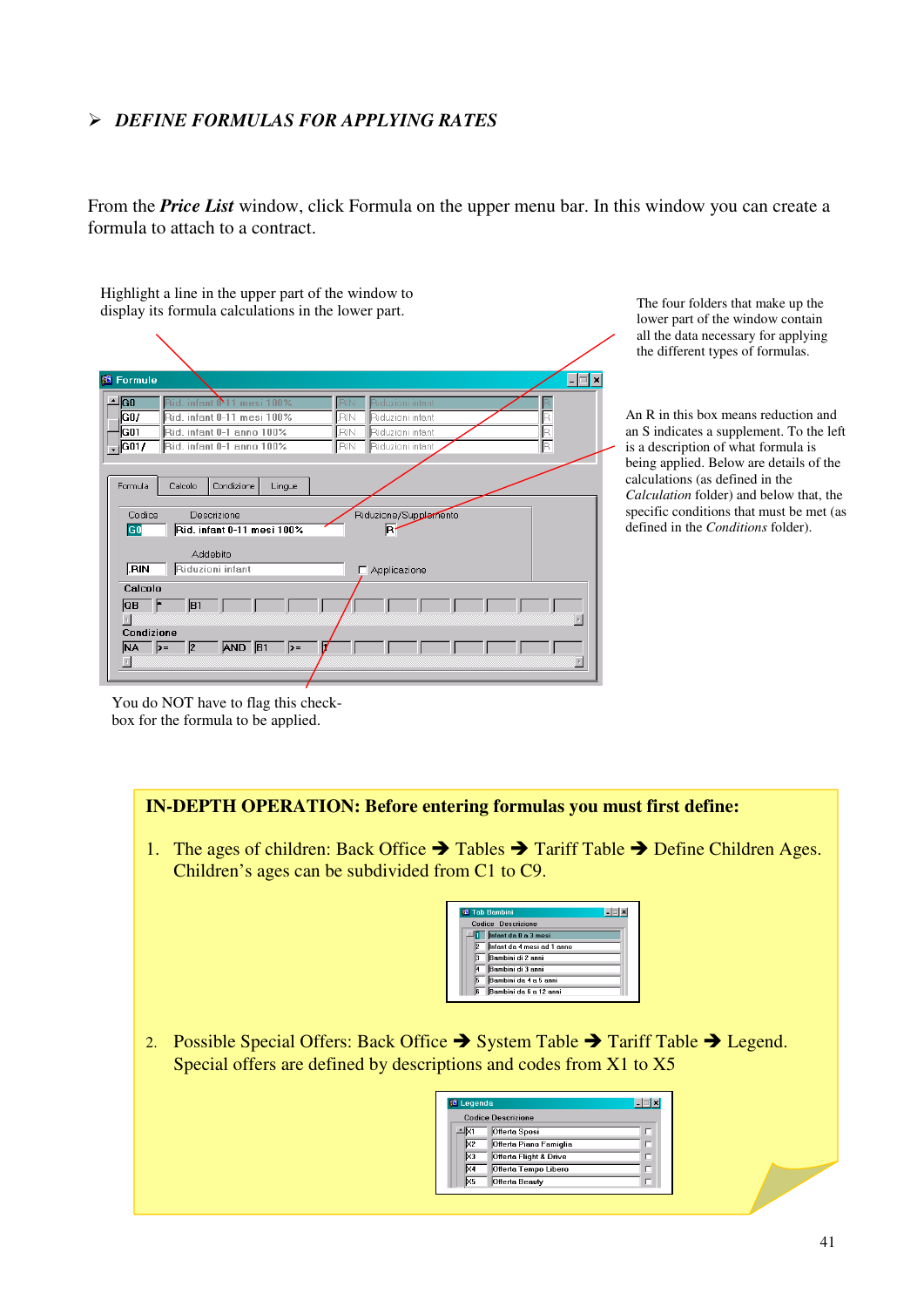#### *PROCEDURE FOR ENTERING RATE FORMULAS*

1) From the *Price List* window click *Formula* on the upper menu bar. Enter the code and description of the formula. In the check-box, enter the letter S for supplement or R for reduction and the charge code to apply. If there is an element you do not with to include in the formula flag the *Exclude* box.



2) In the *Conditions* folder, enter the requirements that must be satisfied to apply the formula.



3) In the *Calculations* folder, enter the mathematical formula, which will be used to calculate the price variation after the conditions have been fulfilled.

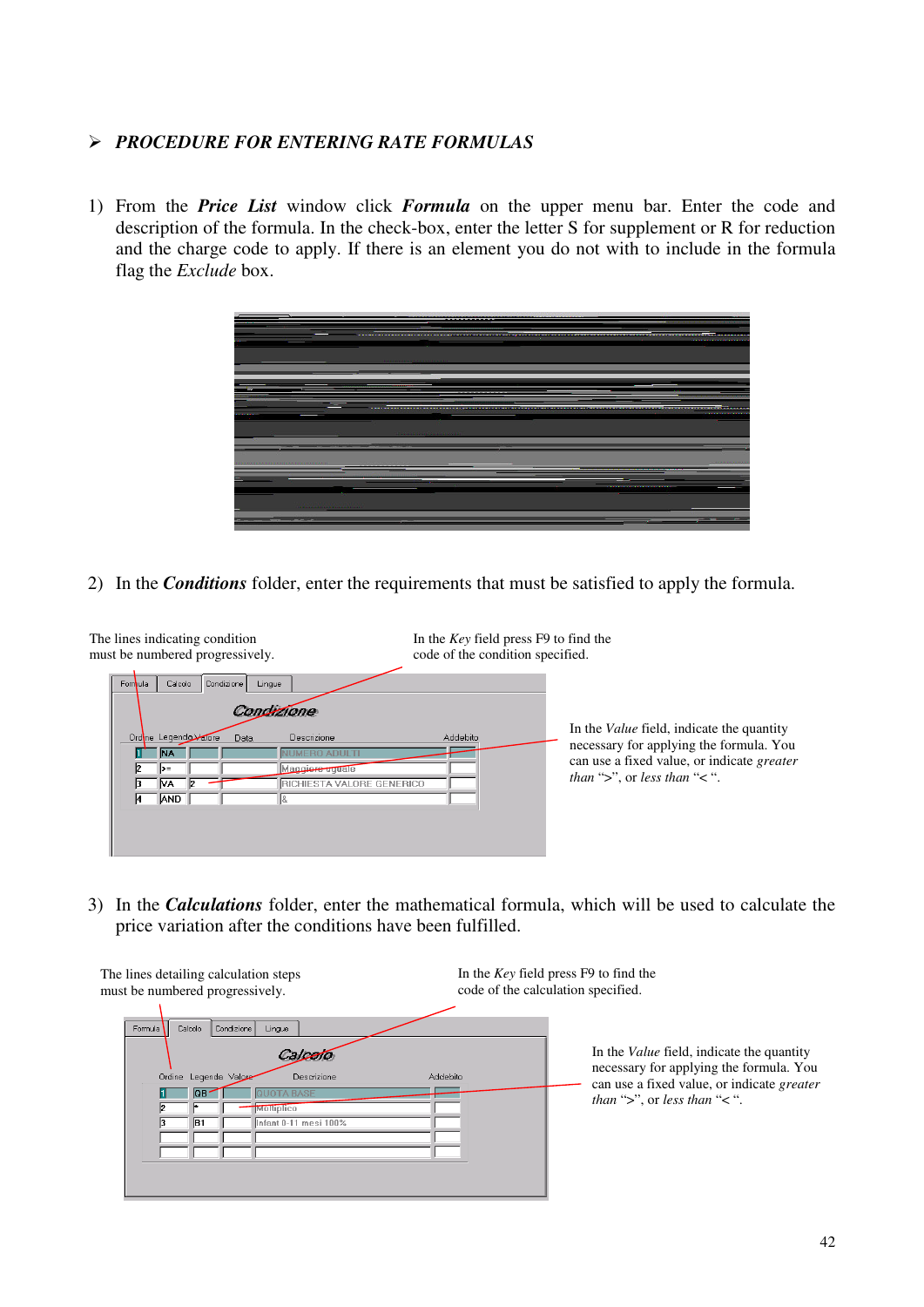To better understand how this part of the program operates, the following examples show how to use the create and apply various formulas

| Caso di listino per persona |            |  | Caso di listino per camera |         |                            |            |  |           |         |
|-----------------------------|------------|--|----------------------------|---------|----------------------------|------------|--|-----------|---------|
| Gratuità bambini fascia B1  |            |  |                            |         | Gratuità bambini fascia B1 |            |  |           |         |
|                             | Condizione |  |                            | Calcolo |                            | Condizione |  |           | Calcolo |
| <b>NP</b>                   |            |  | QB                         |         | NP                         |            |  | QB        |         |
| ⊳                           |            |  | ÷                          |         | ↘                          |            |  |           |         |
| VA.                         |            |  | MIN                        |         | VА                         | 2          |  | NP.       |         |
| AND                         |            |  |                            |         | <b>AND</b>                 |            |  | ÷         |         |
| B <sub>1</sub>              |            |  | NP                         |         | B <sub>1</sub>             |            |  | MIN       |         |
| ⋗                           |            |  |                            |         | ⋗                          |            |  |           |         |
| VA                          | Ο          |  | VА                         | ว       | lvа                        | 0          |  | NP.       |         |
|                             |            |  |                            |         |                            |            |  |           |         |
|                             |            |  | <b>B1</b>                  |         |                            |            |  | VА        | 2       |
|                             |            |  |                            |         |                            |            |  |           |         |
|                             |            |  |                            |         |                            |            |  | <b>B1</b> |         |
|                             |            |  |                            |         |                            |            |  |           |         |
|                             |            |  |                            |         |                            |            |  |           |         |

#### **EXPLANATION:**

- *Formula Scope:* children in the B1 age category stay free in a room with 2 adults.
- Read the **Condition** this way: the formula is applied if the number of persons is more than 2 (NP>VA2) and if the children in B1 age category are less than 1 year (B1>0).
- $\checkmark$  In *Calculation* the program must subtract one or more stay shares of the children based on the number of persons in the room. Multiply the base price the value derived from a minimum among the (persons  $-2$ ) and the B1-aged children. For example, in a room where there are 3 adults, 2 B1 and 1 B2 children, the minimum derived from calculation is 2 for which 2 will be subtracted from the base price.

|            | Sconto 50% bambini fascia B2 |           |     |            | Sconto 50% bambini fascia B2 |                |     |
|------------|------------------------------|-----------|-----|------------|------------------------------|----------------|-----|
| Condizione |                              | Calcolo   |     | Condizione |                              | Calcolo        |     |
| NP.        |                              | QB        |     | <b>NP</b>  |                              | QB             |     |
| н.         |                              | ¥.        |     |            |                              |                |     |
| B1         |                              | MIN       |     | <b>B1</b>  |                              | NP             |     |
| ⊵          |                              |           |     | ⋗          |                              | $\star$        |     |
| VA         | 2                            | NP.       |     | VA.        | 2                            | MIN            |     |
| AND        |                              |           |     | <b>AND</b> |                              |                |     |
| B2         |                              | VA        | 2   | <b>B2</b>  |                              |                |     |
| ⊵          |                              |           |     | $\geq$     |                              | NΡ             |     |
| VA         | lо                           | <b>B1</b> |     | VА         | lо                           |                |     |
|            |                              |           |     |            |                              | VА             | 2   |
|            |                              | <b>B2</b> |     |            |                              |                |     |
|            |                              |           |     |            |                              | B <sub>1</sub> |     |
|            |                              | NP.       |     |            |                              |                |     |
|            |                              |           |     |            |                              | B <sub>2</sub> |     |
|            |                              | VA        | 2   |            |                              |                |     |
|            |                              |           |     |            |                              | NP             |     |
|            |                              | $^\star$  |     |            |                              |                |     |
|            |                              | VA.       | 0,5 |            |                              | VA             | 2   |
|            |                              |           |     |            |                              |                |     |
|            |                              |           |     |            |                              | $\star$        |     |
|            |                              |           |     |            |                              | VA             | 0,5 |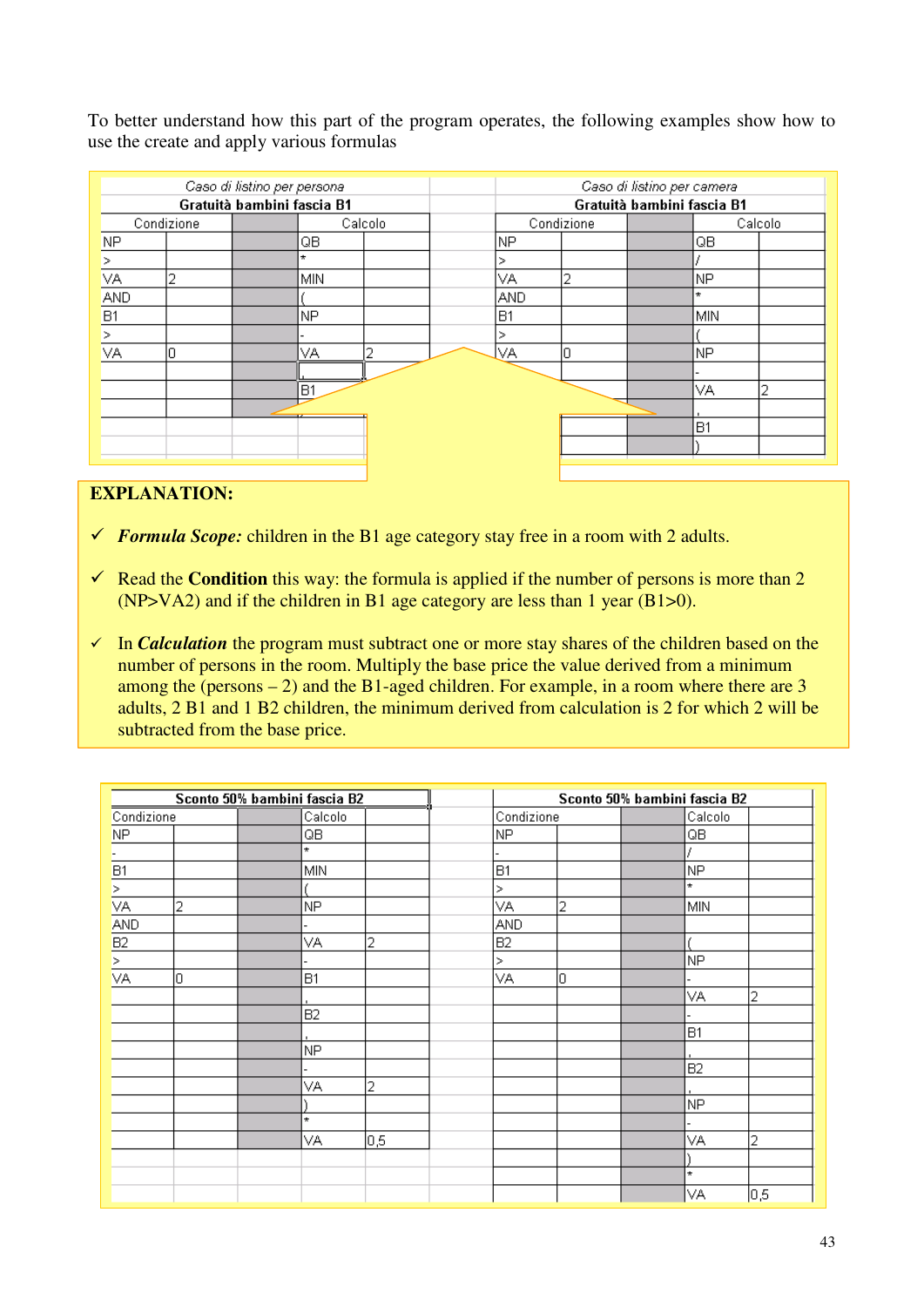|                              | Caso di listino per persona |  |                | Caso di listino per persona  |                |            |  |                |         |
|------------------------------|-----------------------------|--|----------------|------------------------------|----------------|------------|--|----------------|---------|
| Sconto 20% bambini fascia B3 |                             |  |                | Sconto 20% bambini fascia B3 |                |            |  |                |         |
|                              | Condizione                  |  |                | Calcolo                      |                | Condizione |  |                | Calcolo |
|                              |                             |  | QB             |                              |                |            |  | QB             |         |
| NΡ                           |                             |  | $\star$        |                              | NP             |            |  |                |         |
|                              |                             |  | <b>MIN</b>     |                              |                |            |  | NP.            |         |
| <b>B1</b>                    |                             |  |                |                              | B1             |            |  | $\star$        |         |
|                              |                             |  | NP.            |                              |                |            |  | MIN            |         |
| B <sub>2</sub>               |                             |  |                |                              | B2             |            |  |                |         |
|                              |                             |  | VA             | 2                            |                |            |  | NP.            |         |
| $\,>\,$                      |                             |  |                |                              | $\geq$         |            |  |                |         |
| VА                           | 2                           |  | B <sub>1</sub> |                              | VA             | 2          |  | VA             | 2       |
| AND                          |                             |  |                |                              | AND            |            |  |                |         |
| B3                           |                             |  | B <sub>2</sub> |                              | B <sub>3</sub> |            |  | B <sub>1</sub> |         |
| $\geq$                       |                             |  |                |                              | $\geq$         |            |  |                |         |
| VA                           | 0                           |  | B <sub>3</sub> |                              | VA             | O          |  | B <sub>2</sub> |         |
|                              |                             |  |                |                              |                |            |  |                |         |
|                              |                             |  | NP.            |                              |                |            |  | B <sub>3</sub> |         |
|                              |                             |  |                |                              |                |            |  |                |         |
|                              |                             |  | VA             | 2                            |                |            |  | NP             |         |
|                              |                             |  |                |                              |                |            |  |                |         |
|                              |                             |  | $\star$        |                              |                |            |  | VА             | 2       |
|                              |                             |  | VA             | 0,2                          |                |            |  |                |         |
|                              |                             |  |                |                              |                |            |  | $\star$        |         |
|                              |                             |  |                |                              |                |            |  | VA             | 0,2     |

|     | Caso di listino per persona          |  |         |   |  |  |  |  |
|-----|--------------------------------------|--|---------|---|--|--|--|--|
|     | Sconto 10% adulti terzo/quarto letto |  |         |   |  |  |  |  |
|     | Condizione                           |  | Calcolo |   |  |  |  |  |
| NA. |                                      |  | QB      |   |  |  |  |  |
|     |                                      |  | $\star$ |   |  |  |  |  |
| VÄ  | 2                                    |  | MIN     |   |  |  |  |  |
|     |                                      |  |         |   |  |  |  |  |
|     |                                      |  | NA      |   |  |  |  |  |
|     |                                      |  |         |   |  |  |  |  |
|     |                                      |  | VА      | 2 |  |  |  |  |
|     |                                      |  |         |   |  |  |  |  |
|     |                                      |  | ΝA      |   |  |  |  |  |
|     |                                      |  |         |   |  |  |  |  |
|     |                                      |  | NΡ      |   |  |  |  |  |
|     |                                      |  |         |   |  |  |  |  |
|     |                                      |  | VА      | 2 |  |  |  |  |
|     |                                      |  |         |   |  |  |  |  |
|     |                                      |  | $\star$ |   |  |  |  |  |
|     |                                      |  | VА      | Π |  |  |  |  |

For adults, the program must subtract 10% of the base price for a third or fourth adult

The calculation must therefore be restituire un valore derivante from 10% of the QB multiplied then per the  $minimum of adults - 2, the$ number of adults, the number of persons - 2.